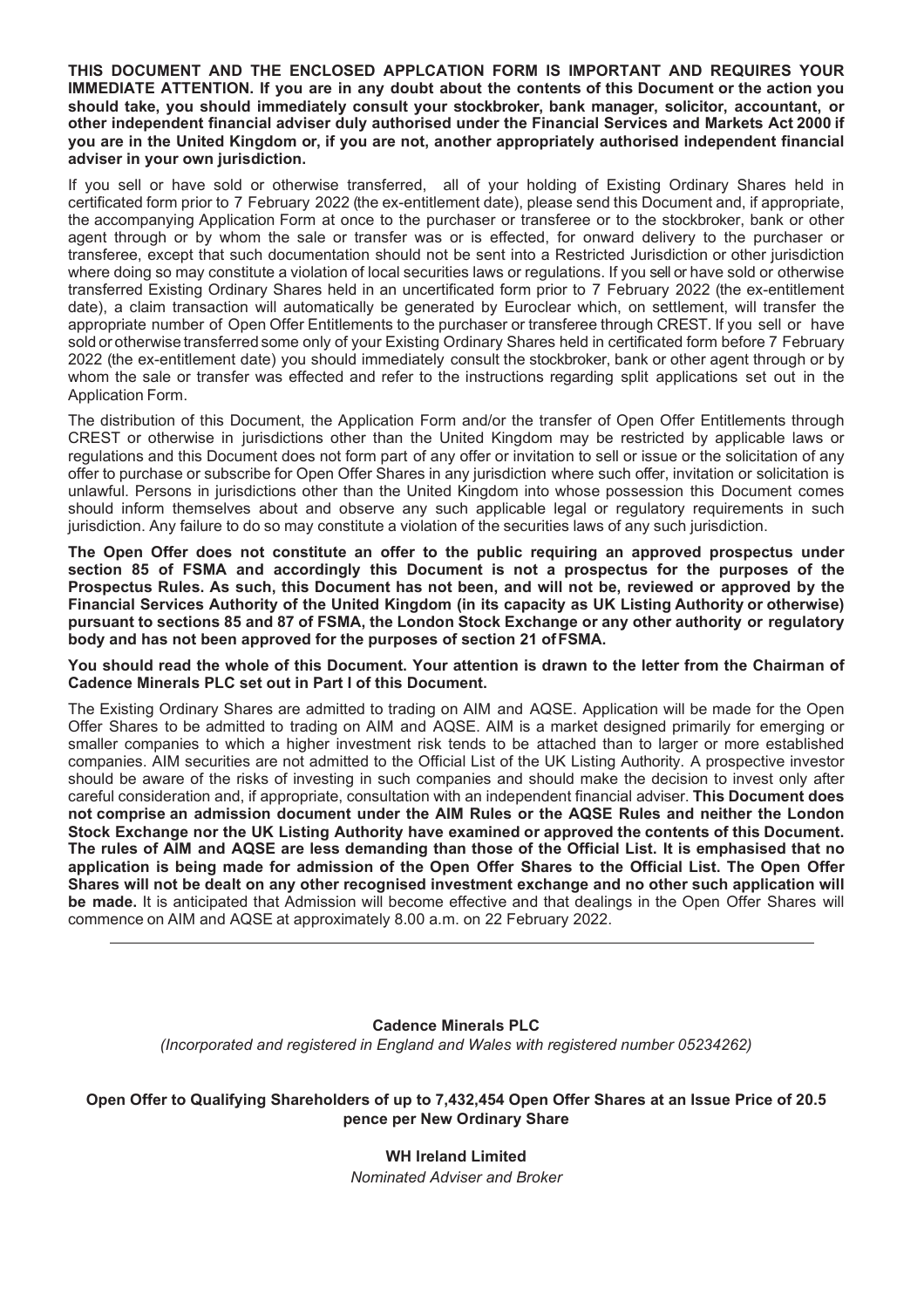WH Ireland Limited, which is a member of the London Stock Exchange and authorised and regulated in the United Kingdom by the Financial Services Authority, is acting exclusively for Cadence Minerals PLC as nominated adviser to the Company and is not acting for any other person and will not be responsible to anyone other than Cadence Minerals PLC (whether or not a recipient of this Document) for providing the protections afforded to clients of WH Ireland Limited nor for providing advice in relation to the Open Offer nor the contents of this Document. Apart from the responsibilities and liabilities, if any, which may be imposed on WH Ireland Limited by FSMA or the regulatory regime established thereunder, WH Ireland Limited accepts no responsibility whatsoever for, and makes no representation or warranty, express or implied, as to the contents of this Document including the accuracy, completeness or verification of this Document or for any other statement made or purported to be made by it, or on behalf of it, the Company or any other person, in connection with the Company or the Open Offer and nothing in this Document shall be relied upon as a promise or representation in this respect, whether as to the past or the future. WH Ireland Limited accordingly disclaims all and any responsibility or liability whatsoever, whether arising in tort, contract or otherwise (save as above), which it might otherwise have in respect of this Document or any such statement, except for the responsibilities and liabilities, if any, which may be imposed on it by FSMA or the regulatory regime established thereunder.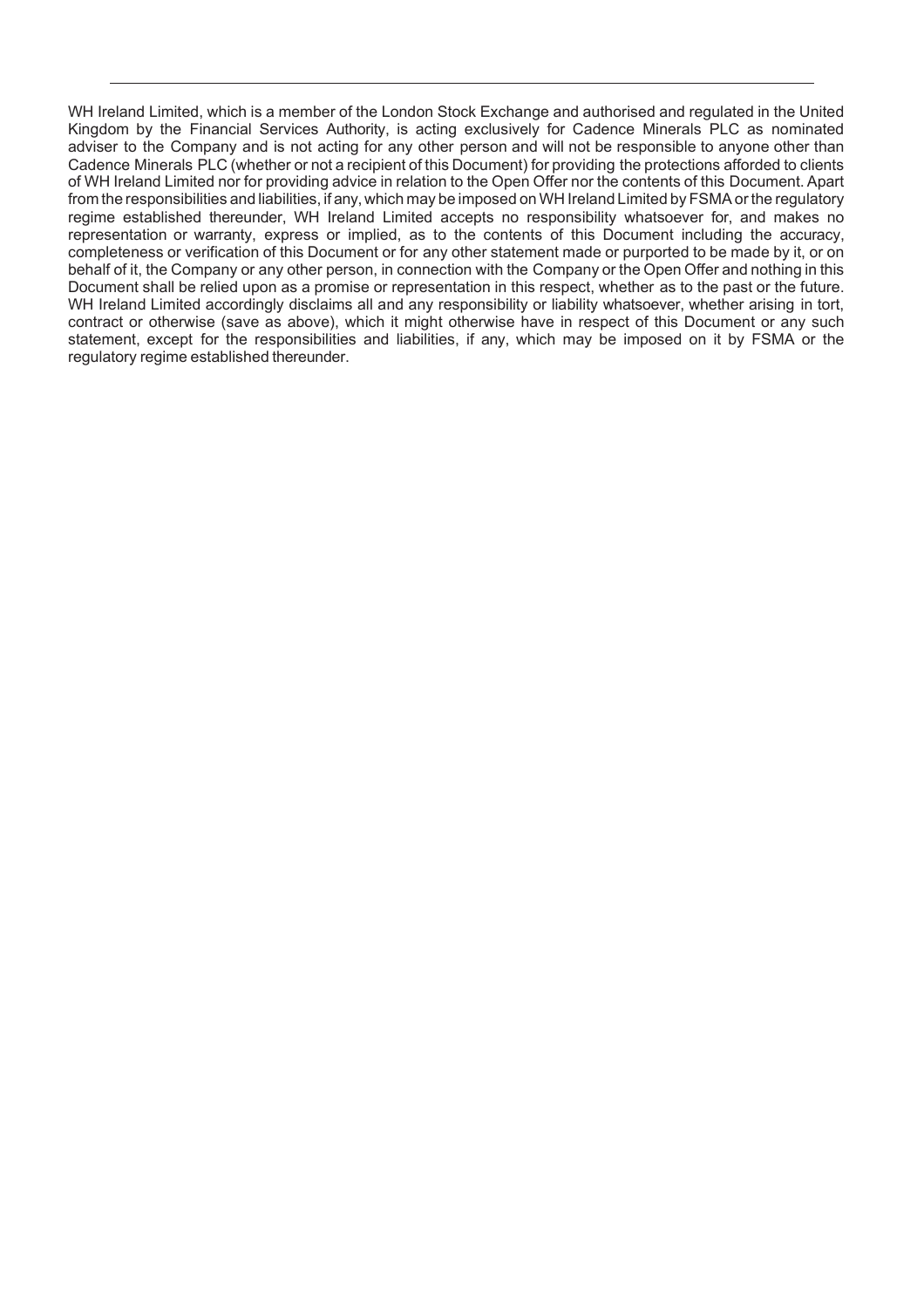#### **IMPORTANT INFORMATION**

The Open Offer Shares have not been and will not be registered under the United States Securities Act of 1933, as amended, or under the applicable securities laws of any state or other jurisdiction of the United States or qualified for distribution under any applicable securities laws in any other Restricted Jurisdiction. The Open Offer Shares may not be offered, sold, taken up, resold, transferred or delivered, directly or indirectly, within, into or in the United States except pursuant to an applicable exemption from, or in a transaction not subject to, the registration requirements of the Securities Act and in compliance with the securities laws of any state or other jurisdiction of the United States. The Open Offer Shares are being offered and sold either: (i) outside the United States in offshore transactions within the meaning of, and in accordance with, the safeharbour from the registration requirements in Regulation S under the Securities Act; or (ii) in the United States in private placement transactions not involving any public offering in reliance on the exemption from the registration requirements of Section 5 of the Securities Act provided by Section 4(2) under the Securities Act or another applicable exemption therefrom. There will be no public offer of the Open Offer Shares in the United States.

WH Ireland Limited makes no representation or warranty to any offeree or purchaser of the Open Offer Shares regarding the legality of any investment in the securities by such offeree or purchaser under the laws applicable to such offeree or purchaser. Each investor should consult with his or her own advisers as to the legal, tax, business, financial and related aspects of a subscription of the Open Offer Shares.

None of the Open Offer Shares, the Application Form, this Document nor any other document connected with the Open Offer have been or will be approved or disapproved by the United States Securities and Exchange Commission or by the securities commissions of any state or other jurisdiction of the United States or any other regulatory authority, nor have any of the foregoing authorities or any securities commission passed upon or endorsed the merits of the offering of the Open Offer Shares, the Application Form or the accuracy or adequacy of this Document or any other document connected with the Open Offer. Any representation to the contrary is a criminal offence.

The ability of Qualifying Shareholders to participate in the Open Offer may be restricted in certain jurisdictions. The attention of Overseas Shareholders is drawn to paragraph 7 of Part II of this Document.

**The latest time and date for acceptance and payment in full under the Open Offer is 11 a.m. on 21 February 2022. The procedure for application and payment by Qualifying Shareholders is set out in Part II of this Document, and, where relevant, in the accompanying Application Form.** 

This Document may contain statements about the Company that are or may be "forward-looking statements". All statements, other than statements of historical facts, included in this Document may be forward-looking statements and are subject to, *inter alia*, the risk factors described in Part III of this Document. Without limitation, any statements preceded or followed by, or that include, the words "targets", "plans", "believes", "expects", "aims", "intends", "will", "may", "should", "anticipates", "estimates", "projects", "would", "could", "continue", "potential" or words or terms of similar substance or the negative thereof, are forward-looking statements. Forward-looking statements include statements relating to the following: (i) future capital expenditures, expenses, revenues, earnings, synergies, economic performance, indebtedness, financial condition, dividend policy, losses and future prospects and (ii) business and management strategies and the expansion and growth of the operations of the Company. These forward-looking statements are not guarantees of future performance and have not been reviewed by the auditors of the Company. These forward- looking statements involve known and unknown risks, uncertainties and other factors which may cause the actual results, performance or achievements of any such person, or industry results, to be materially different from any results, performance or achievements expressed or implied by such forward-looking statements. These forward-looking statements are based on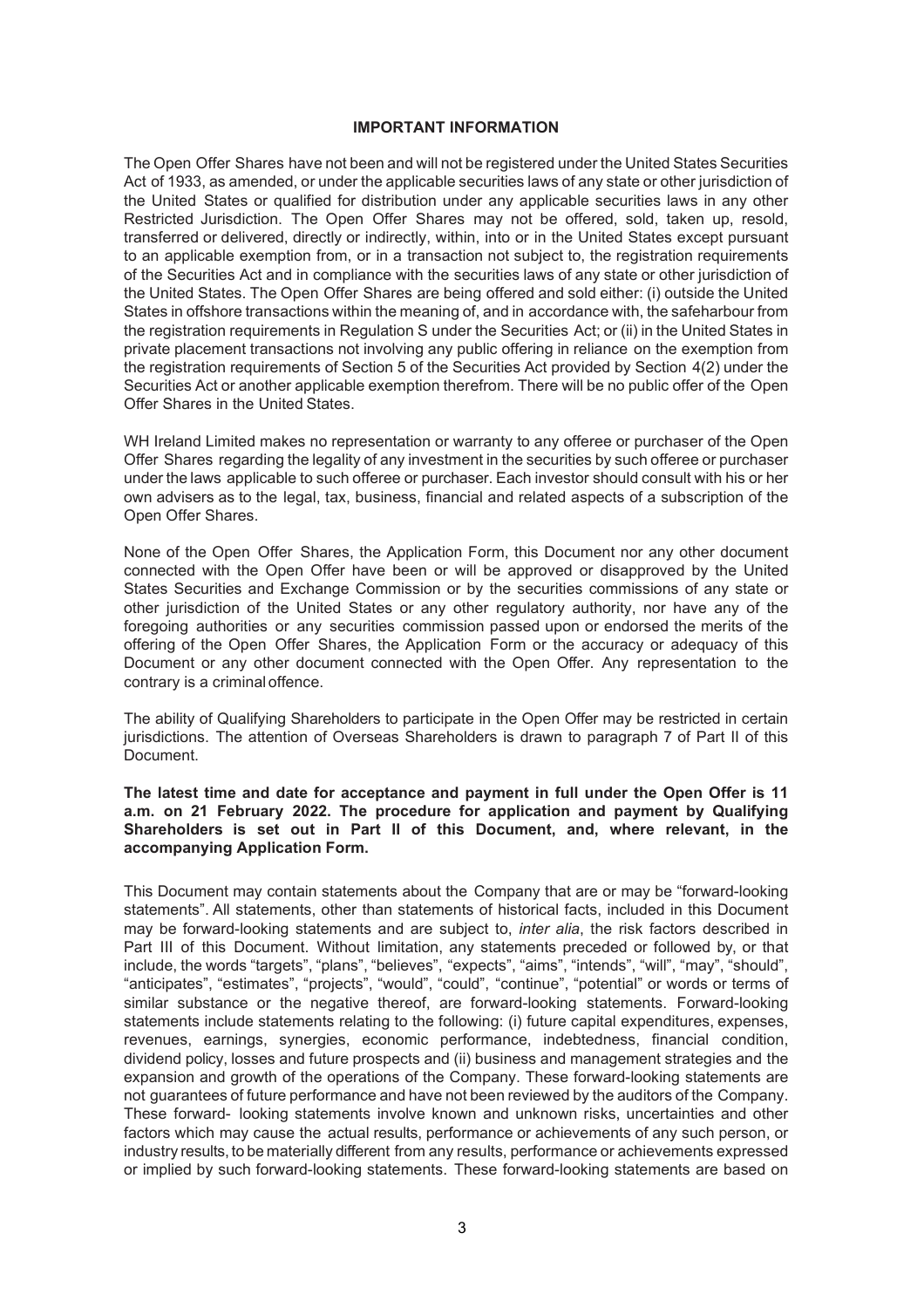numerous assumptions regarding the present and future business strategies of such persons and the environment in which each will operate in the future. Investors should not place undue reliance on such forward-looking statements and, save as is required by law or regulation (including to meet the requirements of the AIM Rules and/or the AQSE Rules), the Company does not undertake any obligation to update publicly or revise any forward-looking statements (including to reflect any change in expectations with regard thereto or any change in events, conditions or circumstances on which any such statement is based). All subsequent oral or written forward-looking statements attributed to the Company or any persons acting on their behalf are expressly qualified in their entirety by the cautionary statement above. All forward-looking statements contained in this Document are based on information available to the Directors of the Company at the date of this Document, unless some other time is specified in relation to them, and the posting or receipt of this Document shall not give rise to any implication that there has been no change in the facts set forth herein since such date.

Shareholders should not construe the contents of this Document as legal, tax or financial advice, and should consult with their own advisers as to the matters described herein.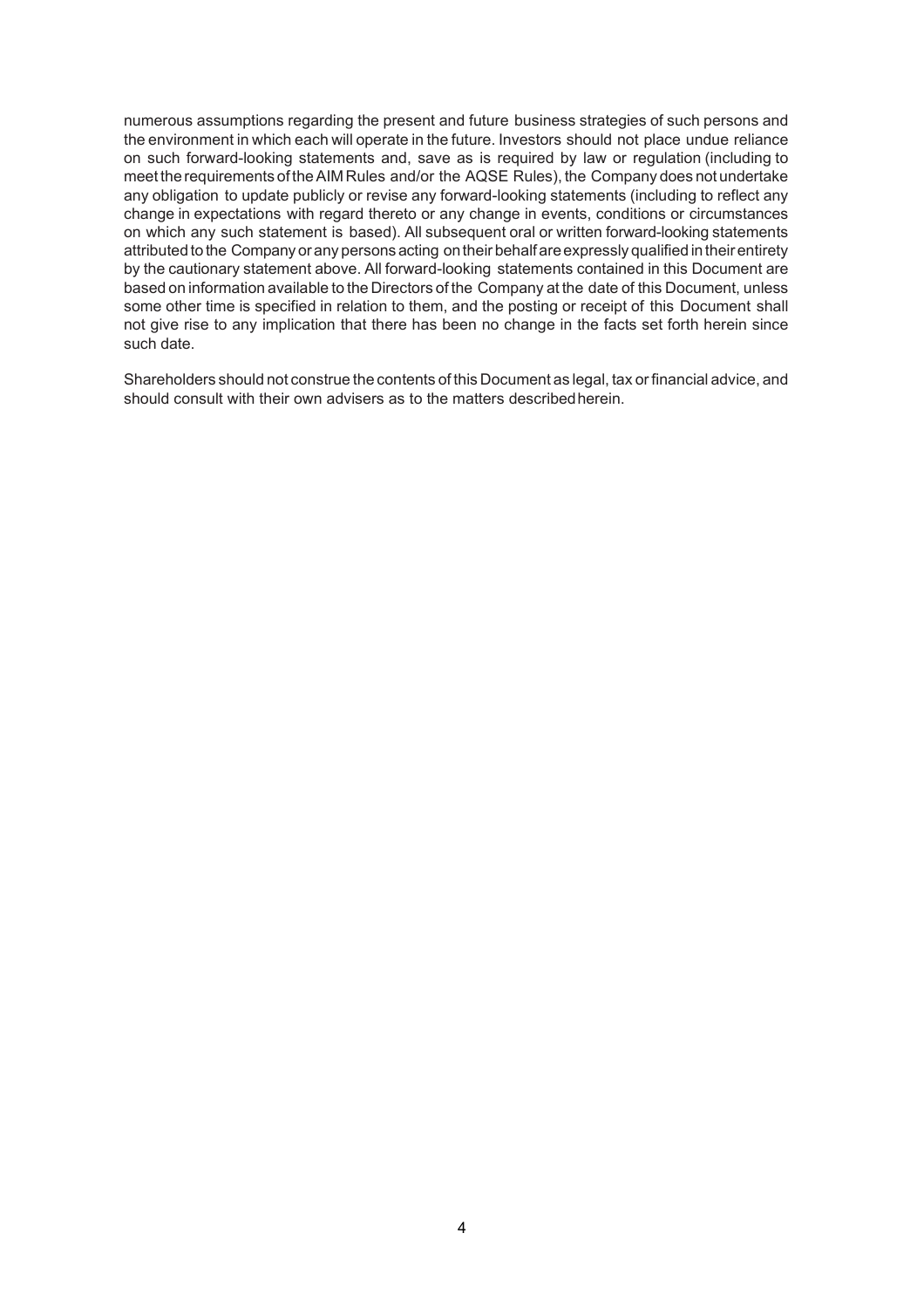# **CONTENTS**

*Page* 

| Expected timetable of principal events |                                         | 6  |
|----------------------------------------|-----------------------------------------|----|
| Open Offer statistics                  |                                         |    |
| <b>Definitions</b>                     |                                         | 8  |
| Part I                                 | Letter from the Chairman of the Company | 13 |
| Part II                                | Details of the Open Offer               |    |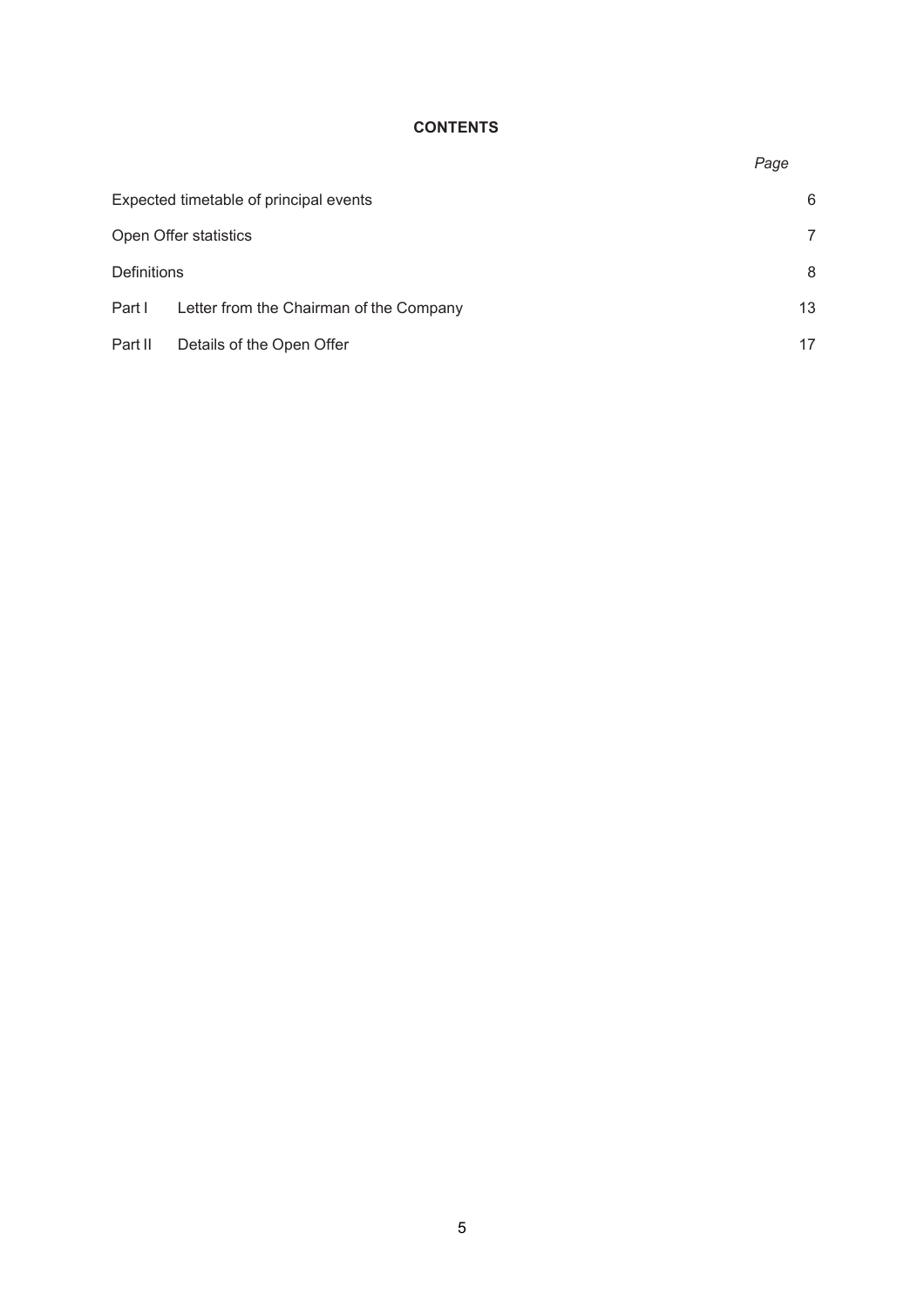#### **EXPECTED TIMETABLE OF PRINCIPAL EVENTS**

**2022**

| Record Date and time for entitlements under the Open Offer                                                                                                                  | 6.00 p.m. on 2 February        |
|-----------------------------------------------------------------------------------------------------------------------------------------------------------------------------|--------------------------------|
| Announcement of the Open Offer and posting of this Document and<br><b>Application Forms</b>                                                                                 | 4 February                     |
| Existing Ordinary Shares marked 'ex' by London Stock Exchange                                                                                                               | 8.00 a.m. on 7 February        |
| Basic Entitlements and Excess Open Offer Entitlements credited to<br>stock accounts in CREST of Qualifying CREST Shareholders                                               | 8.00 a.m. on 8 February        |
| Recommended latest time for requesting withdrawal of Basic<br>Entitlements and Excess Open Offer Entitlements from CREST                                                    | 4.30 p.m. on 14 February       |
| Latest time for depositing Basic Entitlements and Excess Open Offer<br><b>Entitlements into CREST</b>                                                                       | 3.00 p.m. on 16 February       |
| Latest time and date for splitting of Application Forms (to satisfy bona<br>fide market claims only)                                                                        | 3.00 p.m. on 17 February       |
| Latest time and date for receipt of completed Application Forms and<br>payment in full under the Open Offer or settlement of relevant CREST<br>instruction (as appropriate) | 11.00 a.m. on 21 February      |
| Allocation of Excess Shares to Qualifying Shareholders                                                                                                                      | 21 February                    |
| Results of Open Offer announced through an RIS                                                                                                                              | 21 February                    |
| Admission and commencement of dealings in the Open Offer Shares                                                                                                             | 22 February                    |
| Open Offer Shares credited to CREST stock accounts                                                                                                                          | 22 February                    |
| Despatch of definitive share certificates for Open Offer Shares held in<br>certificated form                                                                                | within 14 days of<br>Admission |

*Notes:* 

- (1) References to times in this Document are to London time (unless otherwise stated).
- (2) The dates and timing of the events in the above timetable and in the rest of this Document are indicative only and may be subject to change at the absolute discretion of the Company. If any of the above times or dates should change, the revised times and/or dates will be notified to the Shareholders by an announcement to an RIS.
- (3) In order to subscribe for Open Offer Shares under the Open Offer, Qualifying Shareholders will need to follow the procedure set out in Part II of this Document and, where relevant, complete the accompanying Application Form. If Qualifying Shareholders have any queries or questions relating to this Document, the completion and return of the Application Form, or the procedure for acceptance and payment, or wish to request another Application Form, they should contact the Registrar on 0121 585 1131 or, if calling from outside the UK on +44 0121 585 1131.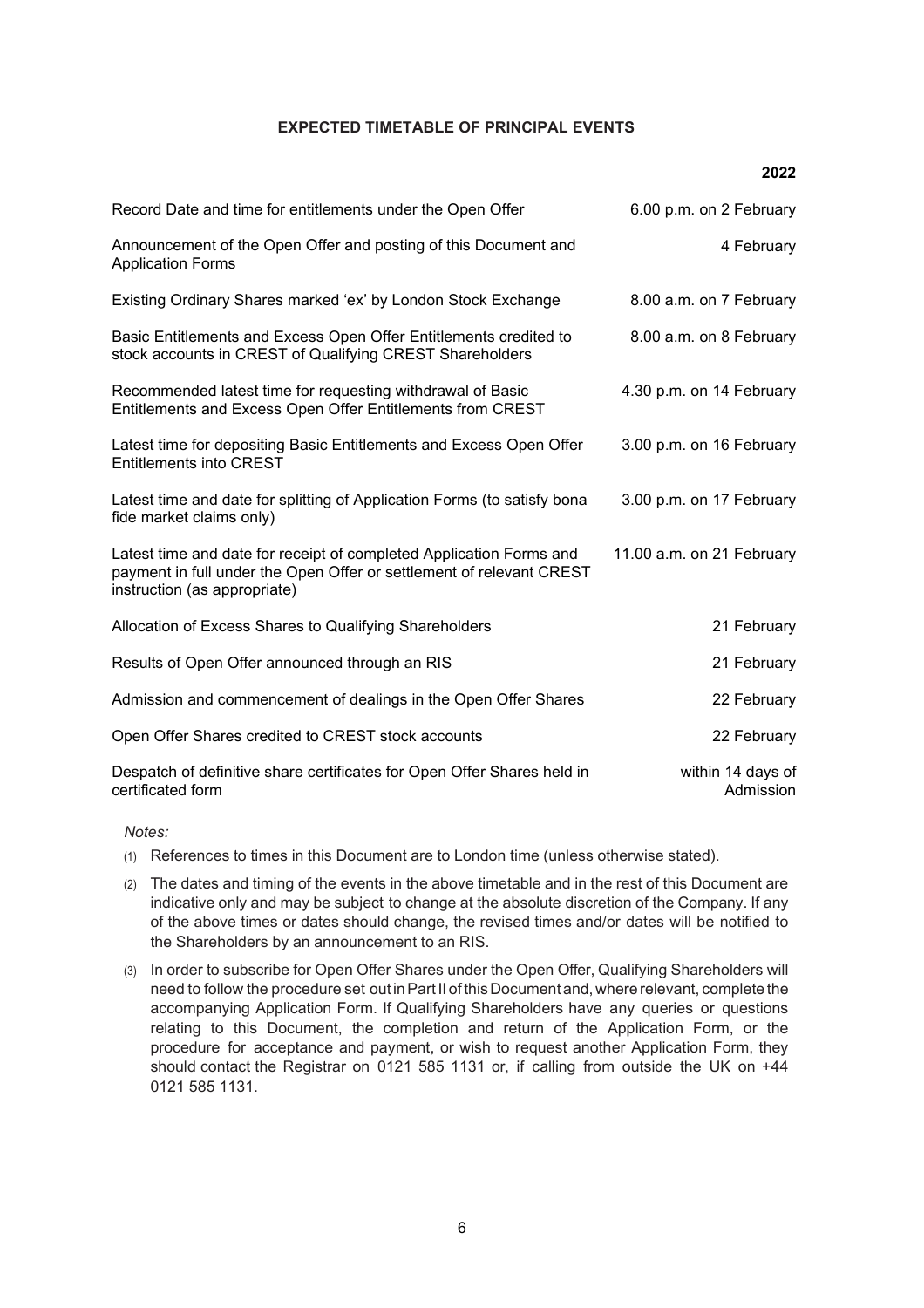### **OPEN OFFER STATISTICS**

| Closing Price per Existing Ordinary Share (1)                                            | 24.75 pence                                                          |
|------------------------------------------------------------------------------------------|----------------------------------------------------------------------|
| Issue Price of each New Ordinary Share                                                   | $20.5$ pence                                                         |
| Discount to Closing Price per Existing Ordinary Share                                    | 17.1%                                                                |
| Number of Existing Ordinary Shares in issue (2)                                          | 148,649,098                                                          |
| Entitlement under Open Offer (3)                                                         | 1 Open Offer Share for<br>each 20 Existing<br><b>Ordinary Shares</b> |
| Number of Open Offer Shares to be offered for subscription by the<br>Company             | up to 7,432,454                                                      |
| Maximum proceeds of Open Offer (before expenses)                                         | £1,523,653                                                           |
| Maximum Enlarged Share Capital following Admission (4)                                   | 176,081,537                                                          |
| Maximum percentage of Enlarged Share Capital represented by the<br>Open Offer Shares (4) | 4.22%                                                                |
| Maximum estimated aggregate net proceeds of the Open Offer                               | £1,523,653                                                           |

#### *Notes:*

- (1) The Closing Price on AIM on 1 February 2022, being the last practicable Business Day prior to the publication of this Document.
- (2) As at 2 February 2022, being the last practicable Business Day prior to the publication of this Document.
- (3) The actual number of Open Offer Shares to be issued under the Open Offer will be subject to rounding down to eliminate fractions.
- (4) Including the Fundraising Shares and assuming the maximum number of Open Offer Shares is allotted pursuant to the Open Offer.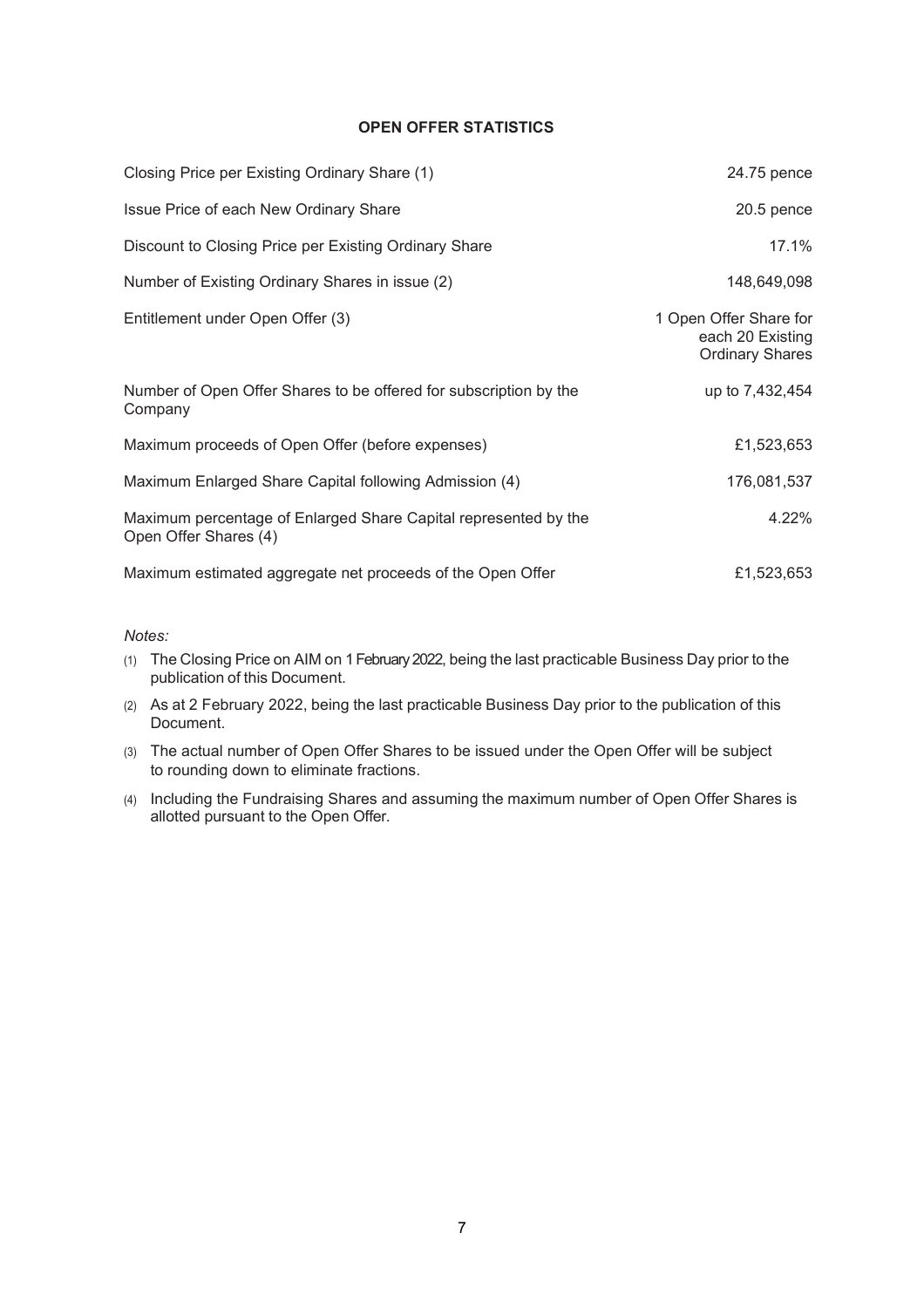## **DEFINITIONS**

| "Act"                                    | the Companies Act 2006 (as amended from time to time);                                                                                                                                                                                                                                            |
|------------------------------------------|---------------------------------------------------------------------------------------------------------------------------------------------------------------------------------------------------------------------------------------------------------------------------------------------------|
| "Admission"                              | the admission of the Open Offer Shares to trading on AIM and to<br>AQSE;                                                                                                                                                                                                                          |
| "AIM"                                    | AIM, a market operated by the London Stock Exchange;                                                                                                                                                                                                                                              |
| "AIM Rules"                              | the AIM Rules for Companies published by the London Stock<br>Exchange (as amended from time to time);                                                                                                                                                                                             |
| "Application Form"                       | the personalised application form on which Qualifying non-CREST<br>Shareholders may apply for Open Offer Shares under the Open Offer;                                                                                                                                                             |
| "AQSE"                                   | Aquis Stock Exchange Limited, a UK-based stock market providing<br>primary and secondary markets for equity and debt products and<br>which is permissioned as a Recognised Investment Exchange;                                                                                                   |
| "AQSE Rules"                             | the AQSE Growth Market Rulebook published by AQSE (as amended<br>or reissued from time to time), which sets out the admission<br>requirements and continuing obligations of companies seeking<br>admission to, and whose securities are admitted to trading on, the<br><b>AQSE Growth Market;</b> |
| "AQSE Growth Market"                     | the Access Segment of the AQSE Exchange Growth Market operated<br>by AQSE;                                                                                                                                                                                                                        |
| "Basic Entitlement"                      | the entitlement of Qualifying Shareholders to apply for Open Offer<br>Shares on the basis of 1 Open Offer Share for every 20 Existing<br>Ordinary Share held and registered in their names on the Record<br>Date;                                                                                 |
| "Business Day"                           | a day (other than a Saturday or Sunday) on which commercial banks are<br>open for general business in London, England                                                                                                                                                                             |
| "certificated" or<br>"certificated form" | not in an uncertificated form;                                                                                                                                                                                                                                                                    |
| "Closing Price"                          | the closing middle market quotation of a share as derived from<br>Bloomberg;                                                                                                                                                                                                                      |
| "Company" or "Cadence"                   | Cadence Minerals Plc, a company incorporated and registered in<br>England and Wales, with registered number 05234262;                                                                                                                                                                             |
| "CREST"                                  | the relevant system (as defined in the CREST Regulations) for the<br>paperless settlement of trades and the holding of uncertificated shares<br>in respect of which Euroclear is the Operator (as defined in the CREST<br>Regulations);                                                           |
| "CREST Manual"                           | the compendium of documents entitled "CREST Manual" issued by<br>Euroclear from time to time and comprising the CREST Reference<br>Manual, the CREST Central Counterparty Service Manual, the CREST<br>International Manual, the CREST Rules, the CSS Operations Manual                           |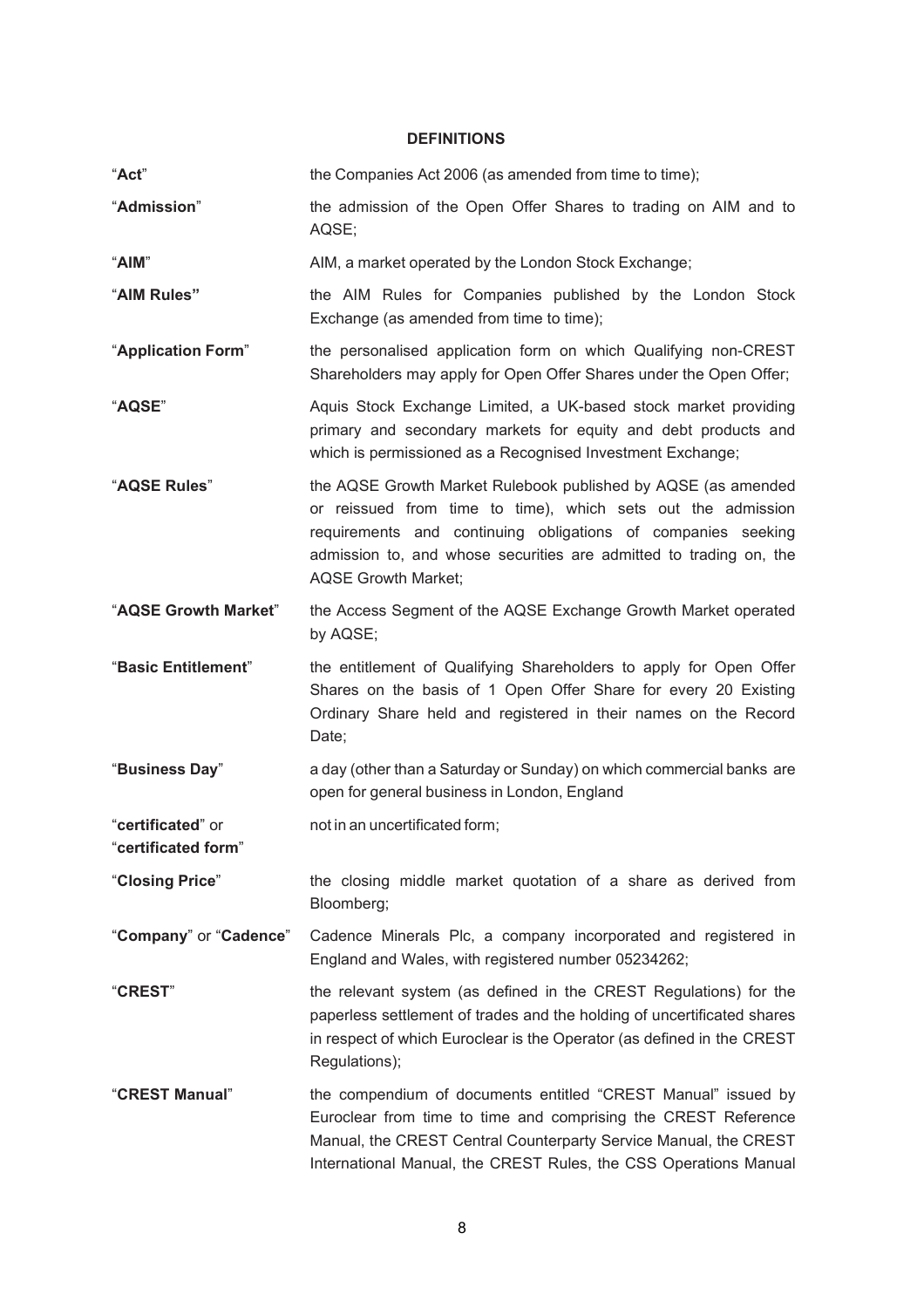and the CREST Glossary of Terms;

"**CREST member**" a person who has been admitted by Euroclear as a system participant (as defined in the CREST Regulations);

"**CREST Participant**" a person who is, in relation to CREST, a system-participant (as defined in the CREST Regulations);

"**CREST payment**" shall have the meaning given in the CREST Manual issued by Euroclear;

"**CREST Regulations**" the Uncertificated Securities Regulations 2001 (SI 2001/3755) (as amended);

"**CREST sponsor**" a CREST Participant admitted to CREST as a CREST sponsor;

"**CREST sponsored member**" a CREST member admitted to CREST as a sponsored member (which includes all CREST Personal Members);

"**Directors**" or "**Board**" the directors of the Company at the date of this Document whose names appear on page 12 of this Document;

"**Document**" this document, which, for the avoidance of doubt, does not comprise a prospectus (under the Prospectus Rules) or an admission document (under the AIM Rules or the AQSE Rules);

"**enabled for settlement**" in relation to Open Offer Entitlements, enabled for the limited purpose of settlement of claim transactions and USE transactions;

"**Enlarged Share Capital**" the issued ordinary share capital of the Company immediately following completion of the Open Offer;

"**EU**" the European Union;

"**Euroclear**" Euroclear UK & Ireland Limited, the operator of CREST;

"**Excess Applications**" any applications for Excess Shares pursuant to the Excess Application Facility;

"**Excess Application Facility**" the facility for Qualifying Shareholders to apply for Excess Shares in excess of their Basic Entitlements subject to the terms and conditions set out in Part II of this Document;

"**Excess Open Offer Entitlements**" in respect of each Qualifying CREST Shareholder who has taken up his Basic Entitlement in full, the entitlement (in addition to the Basic Entitlement) to apply for Excess Shares up to the number of Open Offer Shares credited to his stock account in CREST pursuant to the Excess Application Facility, which may be subject to scaling down according to the Directors' absolute discretion;

"**Excess Shares**" Open Offer Shares which a Qualifying Shareholder is entitled to apply for in addition to the Basic Entitlement by virtue of the Excess Application Facility;

"**Existing Ordinary Share**" each Ordinary Share in issue as at the Record Date;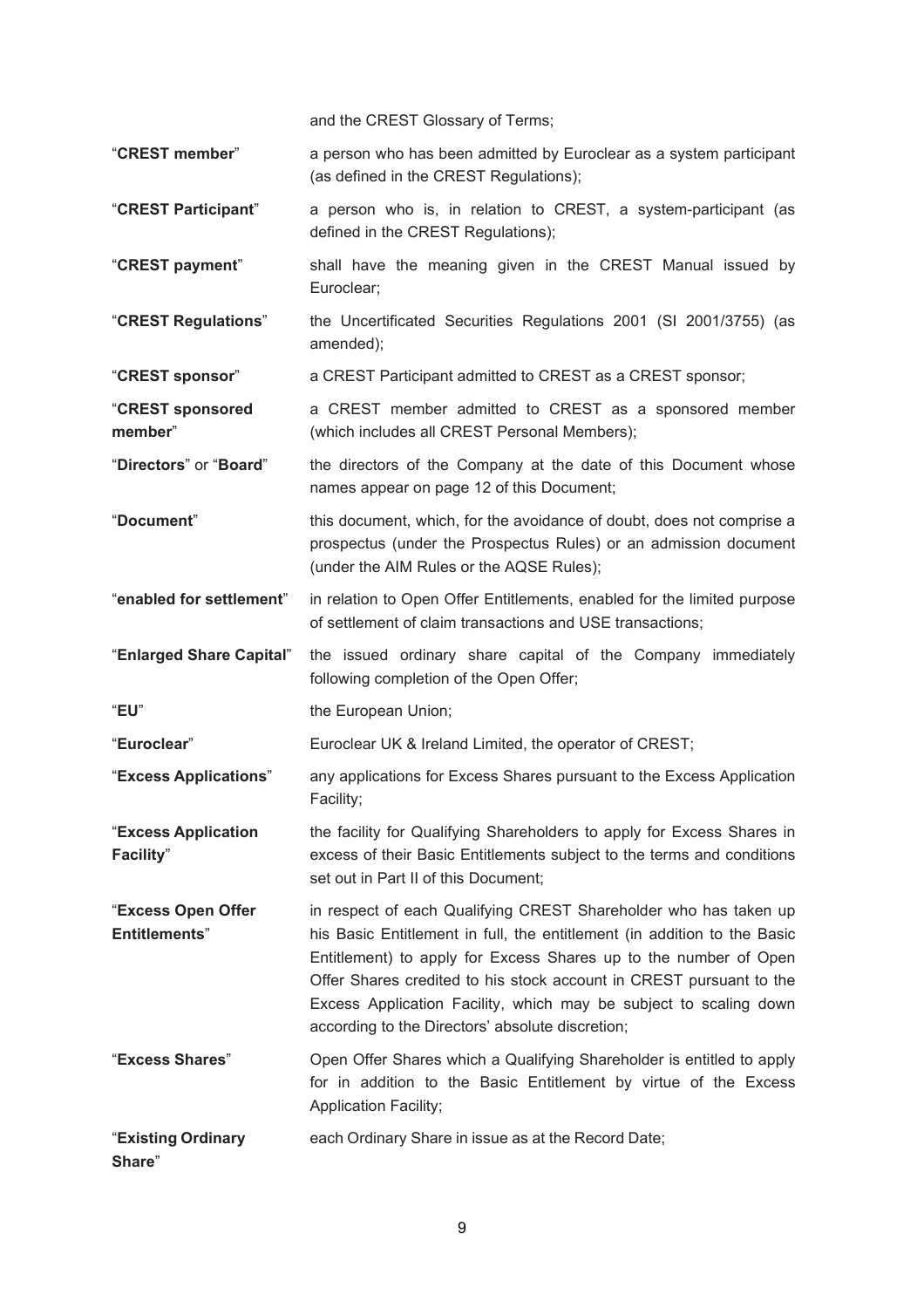| "FCA"                                    | the UK Financial Conduct Authority (or its successor), the single<br>regulator under FSMA;                                                                                             |
|------------------------------------------|----------------------------------------------------------------------------------------------------------------------------------------------------------------------------------------|
| "FSMA"                                   | the Financial Services and Markets Act 2000 (as amended from time to<br>time);                                                                                                         |
| "Fundraising"                            | together the Placing and the Subscription;                                                                                                                                             |
| "Fundraising Shares"                     | together the Placing Shares and the Subscription Shares;                                                                                                                               |
| "Group"                                  | the Company and its subsidiaries and subsidiary undertakings at the<br>date of this Document;                                                                                          |
| "ISIN"                                   | International Securities Identification Number;                                                                                                                                        |
| "Issue Price"                            | 20.5 pence per New Ordinary Share;                                                                                                                                                     |
| "Listing Rules"                          | the Listing Rules of the FCA made in accordance with section 73A(2)<br>of FSMA;                                                                                                        |
| "London Stock<br>Exchange"               | London Stock Exchange plc;                                                                                                                                                             |
| "Member Account ID"                      | the identification code or number attached to any member account in<br>CREST;                                                                                                          |
| "Money Laundering<br><b>Regulations"</b> | the Money Laundering Regulations 2007 (SI 2007/2157) (as<br>amended);                                                                                                                  |
| "Official List"                          | the Official List of the FCA;                                                                                                                                                          |
| "Open Offer"                             | the offer made by the Company to Qualifying Shareholders of Open Offer<br>Shares on the terms and conditions set out in this Document and,<br>where relevant, in the Application Form; |
| "Open Offer<br><b>Entitlements"</b>      | the entitlements of Qualifying Shareholders to participate in the Open<br>Offer;                                                                                                       |
| "Open Offer Shares"                      | up to 7,432,454 Ordinary Shares to be issued to Qualifying<br>Shareholders pursuant to the Open Offer;                                                                                 |
| "Ordinary Shares"                        | ordinary shares of £0.01 each in the capital of the Company;                                                                                                                           |
| "Overseas<br>Shareholders"               | Shareholders with registered addresses in, or who are citizens,<br>residents or nationals of, jurisdictions outside the UK;                                                            |
| "Participant ID"                         | the identification code or membership number used in CREST to<br>identify a particular CREST member or other CREST Participant;                                                        |
| "Placing"                                | the placing of the Placing Shares completed and announced on the<br>date 3 February 2022, pursuant to which the Company raised<br>£4,000,000;                                          |
| "Placing Shares"                         | the 19,512,180 Ordinary Shares placed pursuant to the Placing;                                                                                                                         |
| "Prospectus Rules"                       | the Prospectus Regulation Rules of the FCA made in accordance with                                                                                                                     |
|                                          | section 73A of FSMA;                                                                                                                                                                   |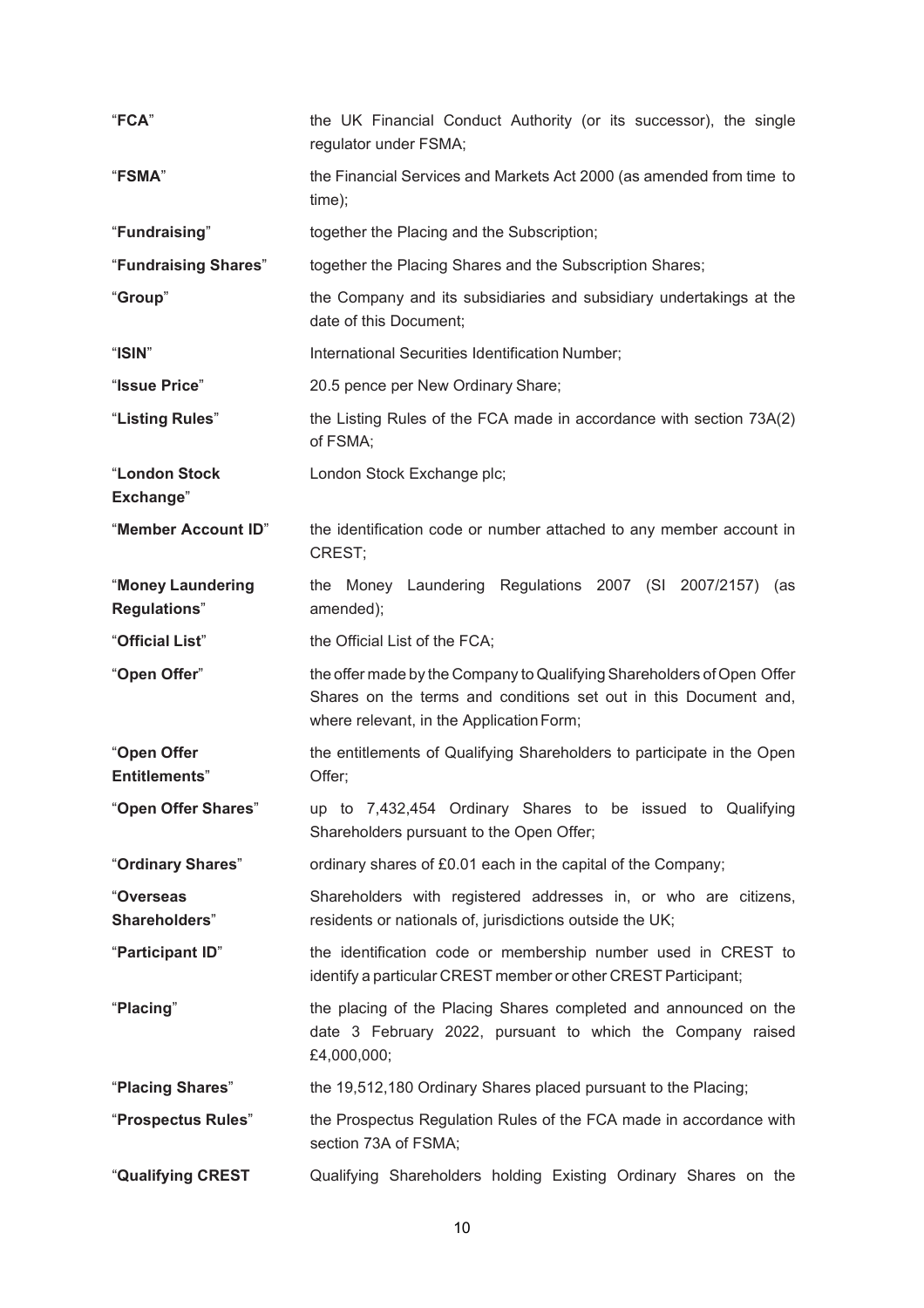| Shareholders"                                | Record Date in uncertificated form;                                                                                                                                                                                                                                                                                                                                                                                                                                                                                                                           |
|----------------------------------------------|---------------------------------------------------------------------------------------------------------------------------------------------------------------------------------------------------------------------------------------------------------------------------------------------------------------------------------------------------------------------------------------------------------------------------------------------------------------------------------------------------------------------------------------------------------------|
| "Qualifying CREST<br><b>Entitlement</b> "    | a Qualifying Shareholder's entitlement to Open Offer Shares;                                                                                                                                                                                                                                                                                                                                                                                                                                                                                                  |
| "Qualifying non-CREST<br>Shareholders"       | Qualifying Shareholders holding Existing Ordinary Shares on the<br>Record Date in certificated form;                                                                                                                                                                                                                                                                                                                                                                                                                                                          |
| "Qualifying<br>Shareholders"                 | Shareholders residing in the UK, Republic of Ireland, Guernsey or<br>Jersey or any Shareholder residing in a jurisdiction where the<br>extension or availability of the Open Offer would not breach any<br>applicable law and whose names appear on the register of members<br>of the Company on the Record Date as holders of Existing Ordinary<br>Shares and who are eligible to be offered Open Offer Shares under<br>the Open Offer in accordance with the terms and conditions set out in<br>this Document and, where relevant, in the Application Form; |
| "Receiving Agent"                            | Neville Registrars Limited;                                                                                                                                                                                                                                                                                                                                                                                                                                                                                                                                   |
| "Record Date"                                | the record date for the Open Offer, being 6.00 p.m. on 2 February<br>2022;                                                                                                                                                                                                                                                                                                                                                                                                                                                                                    |
| "Registrars"                                 | Neville Registrars Limited;                                                                                                                                                                                                                                                                                                                                                                                                                                                                                                                                   |
| "Restricted Jurisdiction"                    | the United States, Australia, Canada, Japan, New Zealand, the<br>Republic of South Africa, the Seychelles and any other jurisdiction<br>where the extension or availability of the Open Offer would breach any<br>applicable law;                                                                                                                                                                                                                                                                                                                             |
| "RIS"                                        | a regulatory information service approved by the London Stock<br>Exchange for the purposes of the AIM Rules and the AQSE Rules;                                                                                                                                                                                                                                                                                                                                                                                                                               |
| "Securities Act"                             | the US Securities Act of 1933, as amended from time to time and the<br>rules and regulations promulgated thereunder;                                                                                                                                                                                                                                                                                                                                                                                                                                          |
| "Shareholders"                               | holders of Existing Ordinary Shares;                                                                                                                                                                                                                                                                                                                                                                                                                                                                                                                          |
| "Sterling" or "pound" or<br>"£"              | pounds sterling, the basic unit of currency in the UK;                                                                                                                                                                                                                                                                                                                                                                                                                                                                                                        |
| "Subscription"                               | the subscription of the Subscription Shares completed and announced<br>on 3 February 2022, pursuant to which the Company raised £100,000;                                                                                                                                                                                                                                                                                                                                                                                                                     |
| "Subscription Shares"                        | the 487,805 Ordinary Shares subscribed for pursuant to the<br>Subscription;                                                                                                                                                                                                                                                                                                                                                                                                                                                                                   |
| "Takeover Code" or "City<br>Code"            | the City Code on Takeovers and Mergers issued by the Takeover<br>Panel, as amended from time to time;                                                                                                                                                                                                                                                                                                                                                                                                                                                         |
| "Takeover Panel"                             | the Panel on Takeovers and Mergers in the UK;                                                                                                                                                                                                                                                                                                                                                                                                                                                                                                                 |
| "UK" or "United<br>Kingdom"                  | the United Kingdom of Great Britain and Northern Ireland;                                                                                                                                                                                                                                                                                                                                                                                                                                                                                                     |
| "uncertificated" or<br>"uncertificated form" | recorded on the relevant register or other record of the share or other<br>security confirmed as being held in uncertificated form in CREST and                                                                                                                                                                                                                                                                                                                                                                                                               |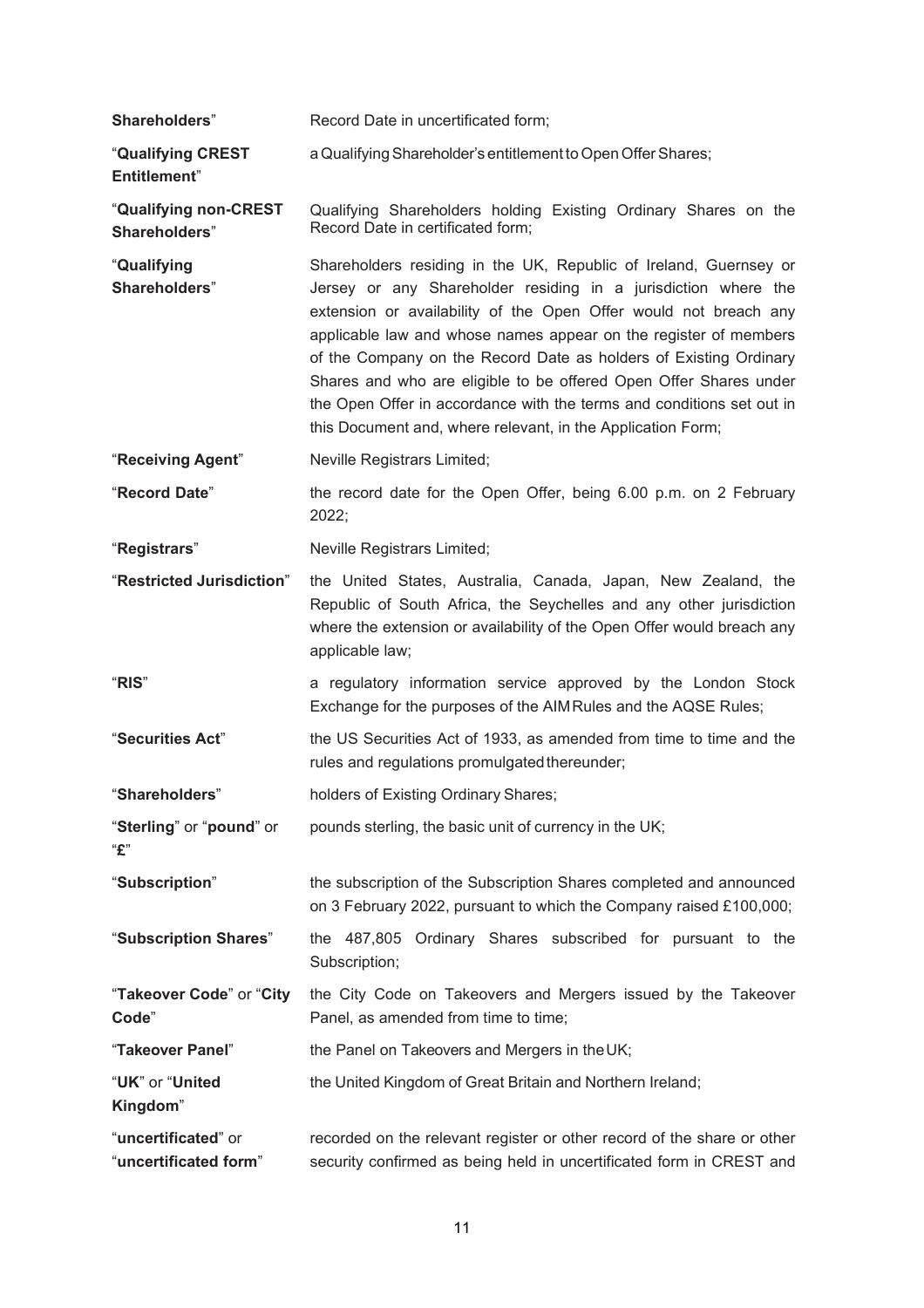|                         | title to which, by virtue of the CREST Regulations, may be transferred<br>by way of CREST;                                                                                                      |
|-------------------------|-------------------------------------------------------------------------------------------------------------------------------------------------------------------------------------------------|
| "United States" or "US" | the United States of America, its territories and possessions, any state<br>of the United States of America and the District of Columbia;                                                       |
| "US person"             | has the meaning provided in section 902(k) of Regulation S under the<br>Securities Act;                                                                                                         |
| "USE"                   | unmatched stock event;                                                                                                                                                                          |
| "VAT"                   | value added tax;                                                                                                                                                                                |
| "WH Ireland"            | WH Ireland Limited, a private limited company incorporated in England<br>and Wales with registered number 02002044 whose registered<br>address is at 24 Martin Lane, London, England, EC4R 0DR. |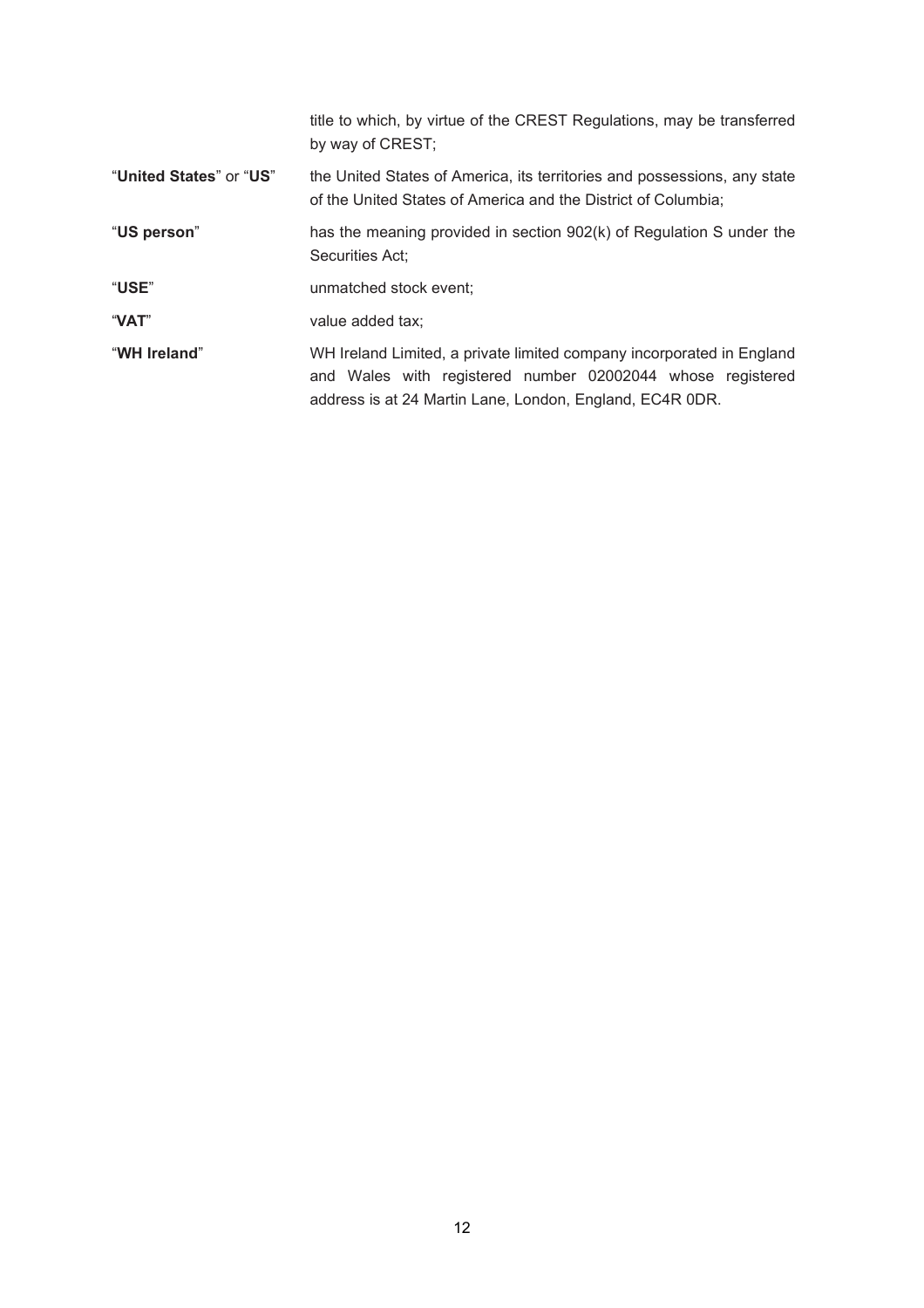# **PART I LETTER FROM THE CHIEF EXECUTIVE OFFICER OF THE COMPANY**

## **CADENCE MINERALS PLC**

*(Incorporated and registered in England & Wales with registered number 05234262)* 

Andrew Suckling *(Non-Executive Chairman)*  Kiran Morzaria (*Chief Executive Officer*) Donald Strang (*Finance Director*) Adrian Fairbourn *(Non-Executive Director)*

*Directors: Registered Office:* The Broadgate Tower 8th Floor 20 Primrose Street London United Kingdom EC2A 2EW

4 February 2022

To the Shareholders and, for information only, to the holders of warrants and options

Dear Shareholder

# **Open Offer of up to 7,432,454 Open Offer Shares at an Issue Price of 20.5 pence per New Ordinary Share**

### **1. Introduction**

As announced on 3 February 2022, the Company has successfully raised £4,100,000 through a placing of 19,512,180 Placing Shares at a price of 20.5 pence per Ordinary Share and a direct subscription of 487,805 Subscription Shares at a price of 20.5 pence per Ordinary Share.

In addition, the Company is now proposing to raise up to  $£1,523,653$  (before expenses) approximately through the issue of up to 7,432,454 Open Offer Shares by way of an Open Offer at 20.5 pence per New Ordinary Share. The Issue Price represents a discount of approximately 17.1 per cent. to the closing price of the Ordinary Shares on 1 February 2022. Under the Open Offer, the Company intends to provide all Qualifying Shareholders (other than, subject to certain exceptions, Restricted Shareholders and US persons) with the opportunity to subscribe for up to 1 Open Offer Share for every 20 Existing Ordinary Shares held by them.

# **The total amount that the Company could raise under the Open Offer is £1,523,653 (before expenses), assuming all the Open Offer Entitlements are taken up.**

This letter sets out in more detail the background to and reasons for the Open Offer and its terms.

# **2. Background to and reasons for the Open Offer and use of proceeds**

As announced on 2 February 2022, the Company is mindful of its existing shareholders and wants to give Qualifying Shareholders the opportunity to invest on the same terms as those who have participated in the Placing. Consequently, the Company is making available to Qualifying Shareholders the ability to subscribe for new Ordinary Shares at the Placing Price in accordance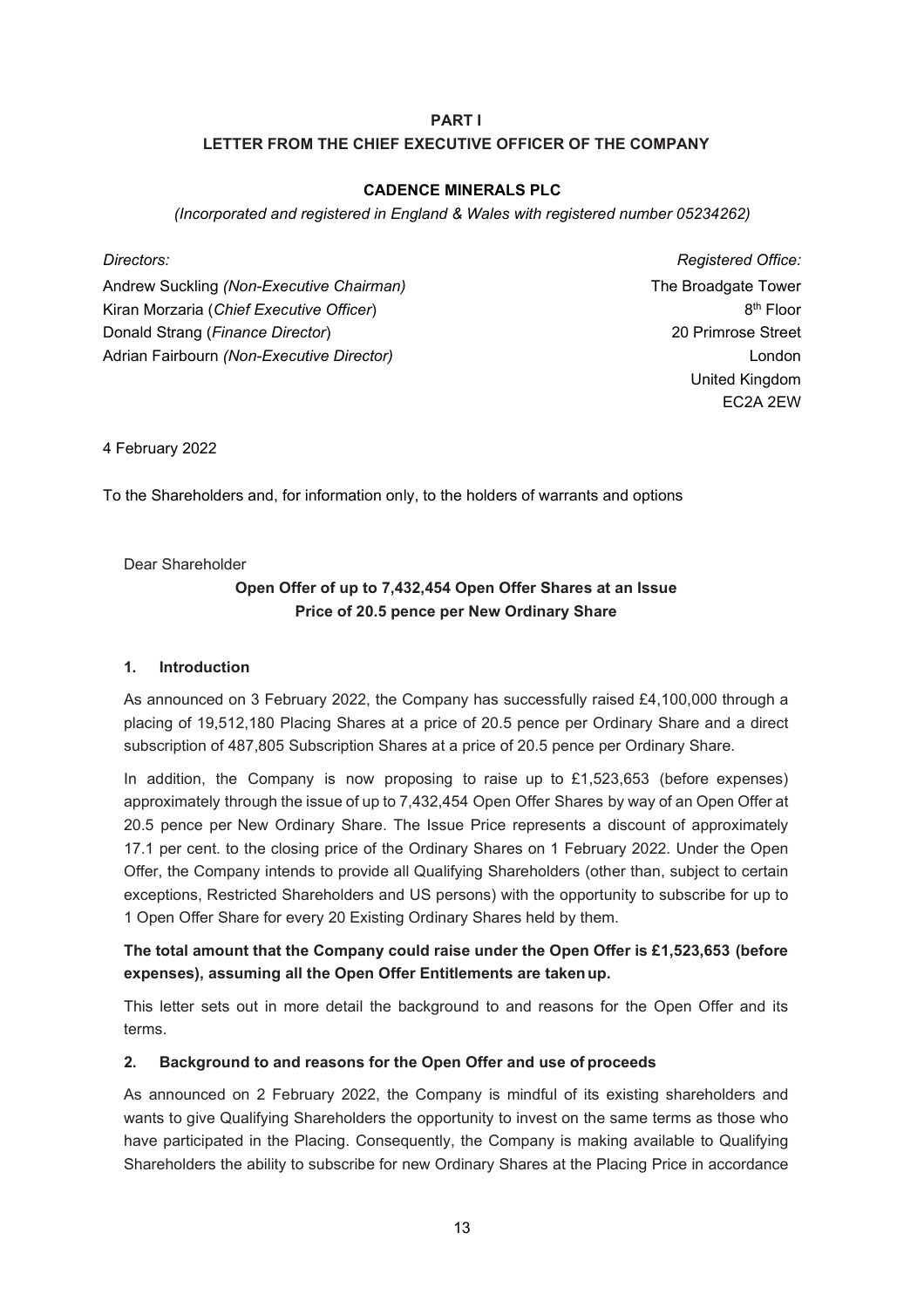with the terms of this circular.

The Company intends to use the net proceeds of the Open Offer to make further investments in the Amapa Iron Ore Project ("**Amapa Project**" or "**Amapa**") increasing the Company's stake to 27 per cent., as announced on 29 December 2021. The funds invested in the Amapa Project will primarily be used to progress the pre-feasibility studies, the remaining net proceeds of the Open Offer will be used for the Company to continue to pursue its investment strategy and for general working capital purposes.

# **3. Details of the Placing and the Open Offer**

As announced on 3 February 2022, the Company has successfully raised £4,100,000 through a placing and subscription of 19,999,985 Fundraising Shares at a price of 20.5 pence per Ordinary Share.

Only Qualifying Shareholders will be able to participate in the Open Offer. The Open Offer is not underwritten. The Open Offer is not conditional upon the level of applications made to subscribe under the Open Offer or upon any minimum level of proceeds being raised. Accordingly, even if the Open Offer is not fully subscribed, Open Offer Shares will be issued to Qualifying Shareholders who have applied (subject to the terms and conditions set out in this Document and the Application Form).

The Open Offer provides Qualifying Shareholders with the opportunity to subscribe for Open Offer Shares at the Issue Price on the following basis:

# **1 Open Offer Share for every 20 Existing Ordinary Shares**

and so on in proportion for any other number of Existing Ordinary Shares then held.

Fractions of Open Offer Shares will not be allotted to Qualifying Shareholders in the Open Offer and, where necessary, entitlements under the Open Offer will be rounded down to the nearest whole number of Open Offer Shares.

The Open Offer is subject to Admission becoming effective by 8.00 a.m. on 22 February 2022, (or such later time or date not being later than 8.00 a.m. on 22 March 2022 as the Company may decide).

# *Excess Applications*

Qualifying Shareholders are also being given the opportunity to apply for Excess Open Offer Shares at the Offer Price through the Excess Application Facility. Qualifying Shareholders may apply for Excess Open Offer Shares up to an amount equal to the total number of Open Offer Shares available under the Open Offer less an amount equal to the relevant Qualifying Shareholder's Basic Entitlement. The total number of Open Offer Shares is fixed and will not be increased in response to any applications under the Excess Application Facility. Applications under the Excess Application Facility shall be allocated in such manner as the Directors may determine, in their absolute discretion, and no assurance can be given that the applications by Qualifying Shareholders will be met in full or in part or at all.

**The aggregate number of Ordinary Shares available for subscription pursuant to the Open Offer (including under the Excess Application Facility) is up to 7,432,454 Ordinary Shares.** 

**Qualifying Shareholders should note that the Open Offer is not a rights issue.** Qualifying CREST Shareholders should also note that although the Open Offer Entitlements will be admitted to CREST and be enabled for settlement, applications in respect of entitlements under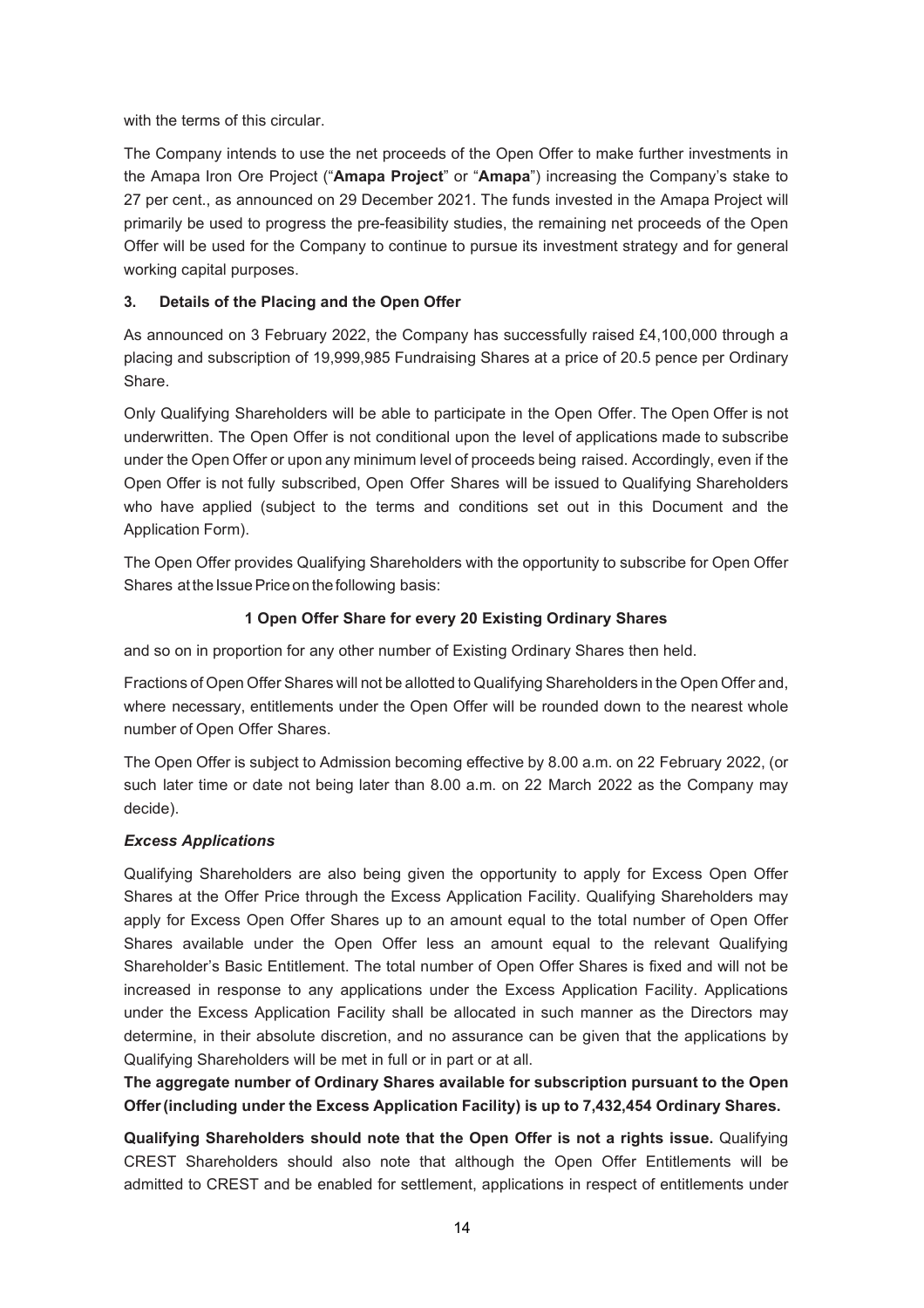the Open Offer may only be made by the Qualifying CREST Shareholder originally entitled or by a person entitled by virtue of a bona fide market claim raised by Euroclear UK & Ireland's Claims Processing Unit. Qualifying non-CREST Shareholders should be aware that the Application Form is not a negotiable document and cannot be traded. Qualifying Shareholders should also be aware that in the Open Offer, unlike in a rights issue, any Open Offer Shares not applied for will not be sold in the market nor will they be placed for the benefit of Qualifying Shareholders who do not apply under the Open Offer.

#### *Admission, settlement and dealings*

Application will be made to the London Stock Exchange for the Open Offer Shares to be admitted to trading on AIM and AQSE. It is expected that such Admission will become effective and that dealings will commence at 8.00 a.m. on 22 February 2022. Further information in respect of settlement and dealings in the Open Offer Shares is set out in Part II of this Document.

#### *Overseas Shareholders*

Information for Shareholders who have registered addresses outside the United Kingdom, who are citizens or residents of countries other than the United Kingdom or who are US persons, appears in paragraph 7 of Part II of this Document, which sets out the restrictions applicable to such persons. If you are an Overseas Shareholder, it is important that you read that part of this Document.

#### *CREST Instructions*

Application has been made for the Open Offer Entitlements for Qualifying CREST Shareholders to be admitted to CREST. It is expected that the Open Offer Entitlements will be admitted to CREST on 8 February 2022. Applications through the CREST system may only be made by the Qualifying Shareholder originally entitled or by a person entitled by virtue of a bona fide market claim.

Further information on the Open Offer and the terms and conditions on which it is made, including the procedure for application and payment, are set out in Part II of this Document and, in the case of Qualifying non-CREST Shareholders, in the Application Form.

### **4. Effect of the Open Offer**

Upon Admission, and assuming full take up of the Open Offer Shares, the Enlarged Share Capital is expected to be 176,081,537 Ordinary Shares (which number includes the Fundraise Shares). On this basis, the Open Offer Shares will represent approximately 4.22 per cent. of the Enlarged Share Capital.

The Open Offer Shares will, when issued and fully paid, rank pari passu in all respects with the Existing Ordinary Shares, including the right to receive all dividends and other distributions declared, made or paid after the date of Admission.

### **5. Action to be taken**

**The latest time for applications under the Open Offer to be received is 11 am on 21 February 2022. The procedure for application and payment depends on whether, at the**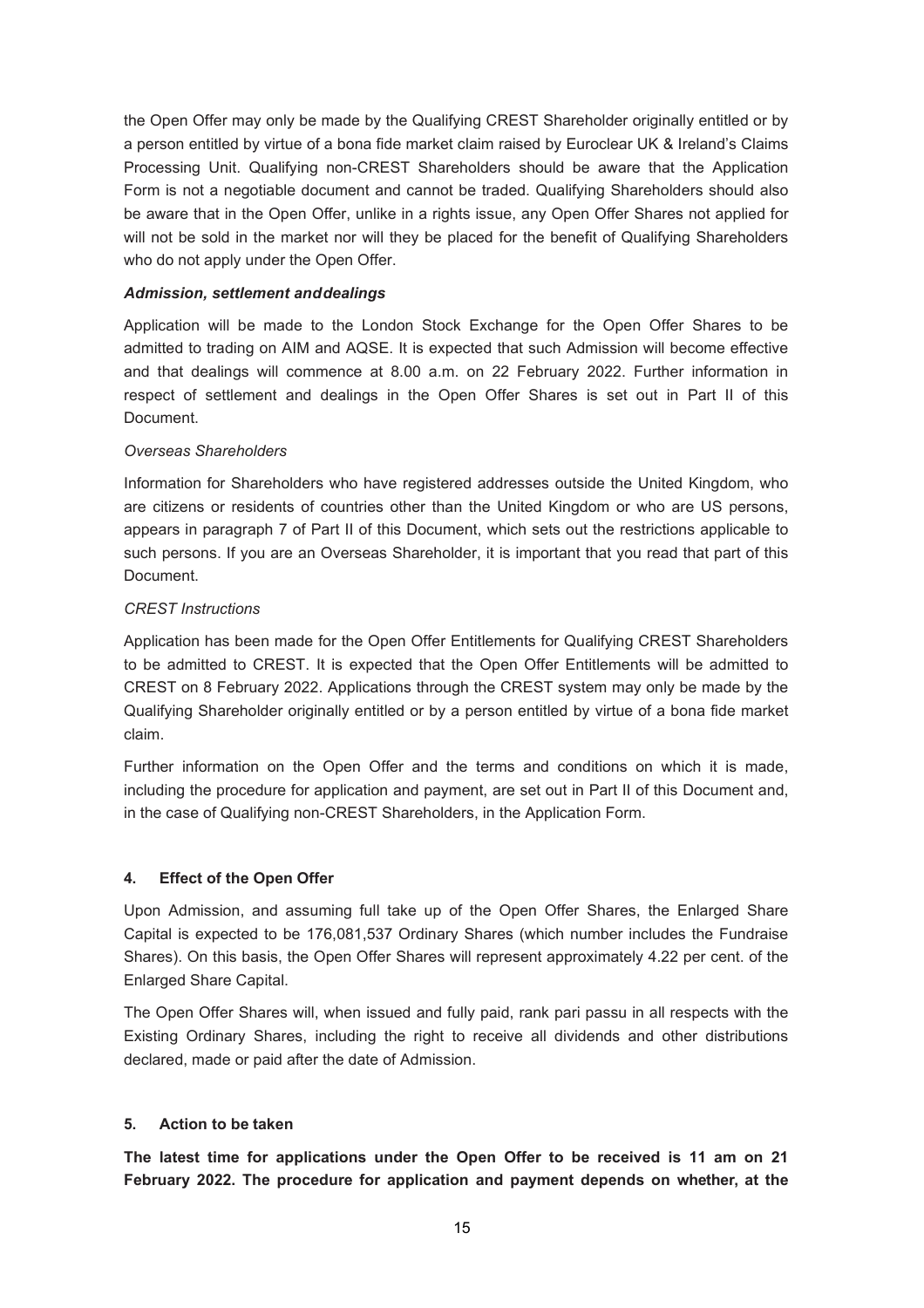**time at which application and payment is made, you have an Application Form in respect of your entitlement under the Open Offer or have Open Offer Entitlements credited to your stock account in CREST in respect of such entitlement.** 

If you are a Qualifying non-CREST Shareholder you will have received an Application Form which gives details of your Basic Entitlement under the Open Offer (as shown by the number of the Open Offer Entitlements allocated to you). If you wish to apply for Open Offer Shares under the Open Offer, you should complete the accompanying Application Form in accordance with the procedure for application set out in Part II of this Document and on the Application Form itself. The completed Application Form, accompanied by full payment, should be returned by post or by hand (during normal business hours only) to Neville Registrars Limited at Neville House, Steelpark Road, Halesowen B62 8HD so as to arrive as soon as possible and in any event no later than 11 a.m. on 21 February 2022.

If you are a Qualifying CREST Shareholder, no Application Form is enclosed but you will receive a credit to your appropriate stock account in CREST in respect of the Open Offer Entitlements representing your Basic and Excess Entitlements under the Open Offer. You should refer to the procedure for application set out in Part II of this Document. The relevant CREST instruction must have settled by no later than 11.00 a.m. on 21 February 2022.

**If you are in any doubt as to what action you should take, you should immediately seek your own personal financial advice from your stockbroker, bank manager, solicitor, accountant or other independent professional adviser duly authorised under the Financial Services and Markets Act 2000 (as amended) if you are resident in the United Kingdom or, if not, from another appropriately authorised independent financial adviser.** 

### **6. Recommendation**

The Board, taking into account the options available to the Company, considers that the Open Offer is in the best interests of the Company and its Shareholders as a whole.

Yours faithfully,

**Andrew Suckling**  *Non-Executive Chairman*  **Cadence Minerals PLC**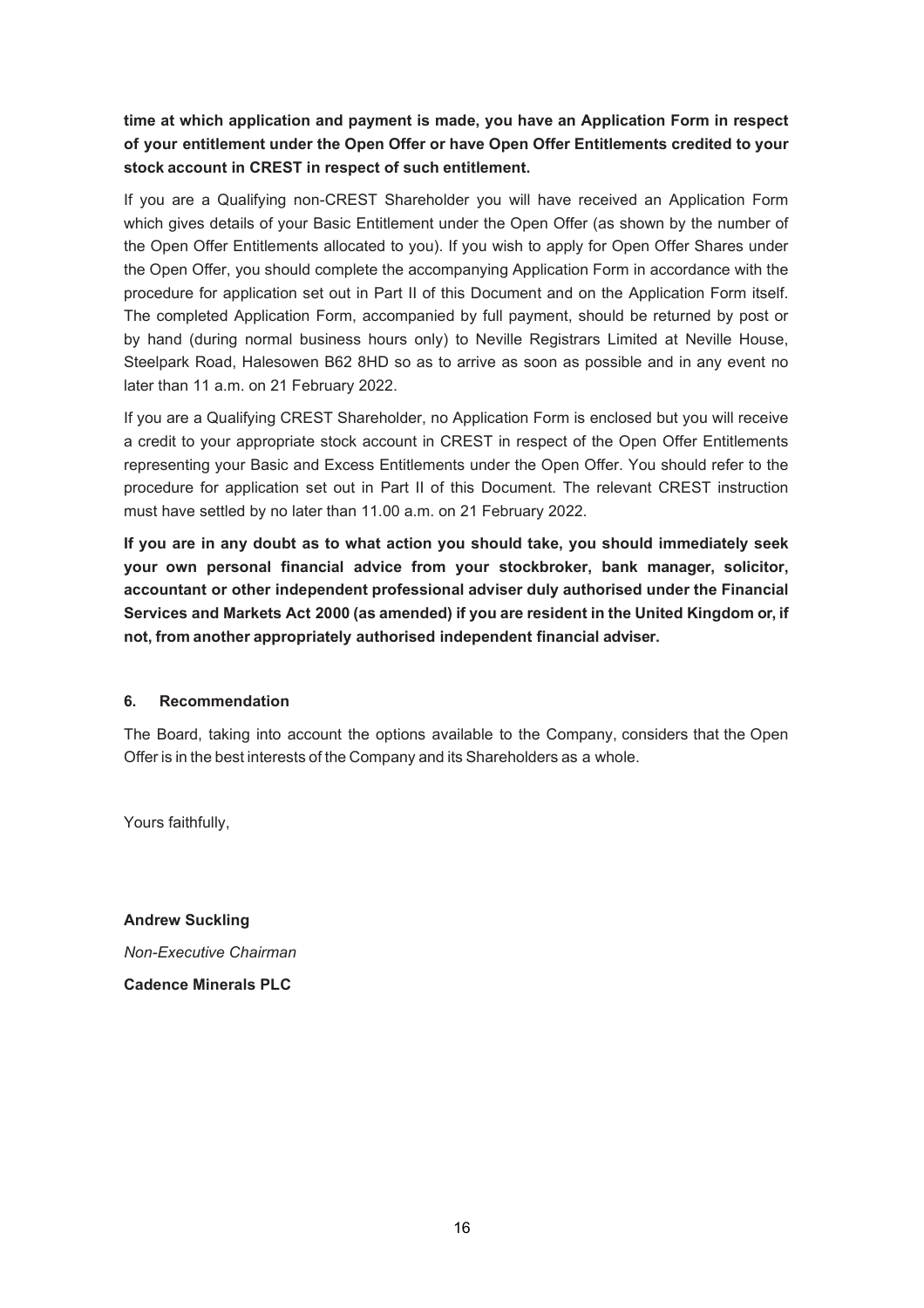#### **PART II**

## **DETAILS OF THE OPEN OFFER**

#### **1. Introduction**

The Company proposes to issue up to 7,432,454 Open Offer Shares in order to raise gross proceeds of approximately £1,523,653 by way of the Open Offer (assuming that the Open Offer is subscribed in full). Upon completion of the Open Offer (assuming it is subscribed in full), the Open Offer Shares will represent approximately 4.22 per cent. of the Enlarged Share Capital.

The Open Offer Shares to be issued pursuant to the Open Offer will, following Admission, rank pari passu in all respects with the Existing Ordinary Shares and will carry the right to receive all dividends and distributions declared, made or paid on or in respect of the Ordinary Shares after Admission. The Open Offer is an opportunity for Qualifying Shareholders to apply to subscribe for Open Offer Shares at the Issue Price in accordance with the terms of the Open Offer. Qualifying Shareholders are also being offered the opportunity to apply for additional Open Offer Shares in excess of their Basic Entitlements to the extent that other Qualifying Shareholders do not take up their Basic Entitlements in full.

Any Qualifying Shareholder who has sold or transferred all or part of his registered holding of Existing Ordinary Shares prior to the date on which the shares are marked ex-entitlement is advised to either (a) complete Box 10 of the Application Form and send this Document together with the Application Form) to the purchaser or transferee (except if the purchaser or transferee resides in any Restricted Jurisdiction); or (b) consult his stockbroker, bank or other agent through or to whom the sale or transfer was effected, as soon as possible since the invitation to apply for Open Offer Shares under the Open Offer may be a benefit which may be claimed from him by the purchasers under the rules of the London Stock Exchange.

A summary of the arrangements relating to the Open Offer is set out below. This Document and, for Qualifying non-CREST Shareholders, the Application Form contain the formal terms and conditions of the Open Offer. Your attention is drawn to Part II which gives details of the procedure for application and payment for the Open Offer Shares.

Qualifying Shareholders are also being given the opportunity to apply for Excess Open Offer Shares at the Offer Price through the Excess Application Facility. Qualifying Shareholders may apply for Excess Open Offer Shares up to an amount equal to the total number of Open Offer Shares available under the Open Offer less an amount equal to the relevant Qualifying Shareholder's Basic Entitlement. The total number of Open Offer Shares is fixed and will not be increased in response to any applications under the Excess Application Facility. Applications under the Excess Application Facility shall be allocated in such manner as the Directors may determine, in their absolute discretion, and no assurance can be given that the applications by Qualifying Shareholders will be met in full or in part or at all.

## **2. The Open Offer**

The Company hereby invites Qualifying Shareholders, on the terms and subject to the conditions set out herein and, for Qualifying non-CREST Shareholders, in the accompanying Application Form, to subscribe for Open Offer Shares at 20.5 pence per Open Offer Share (payable in cash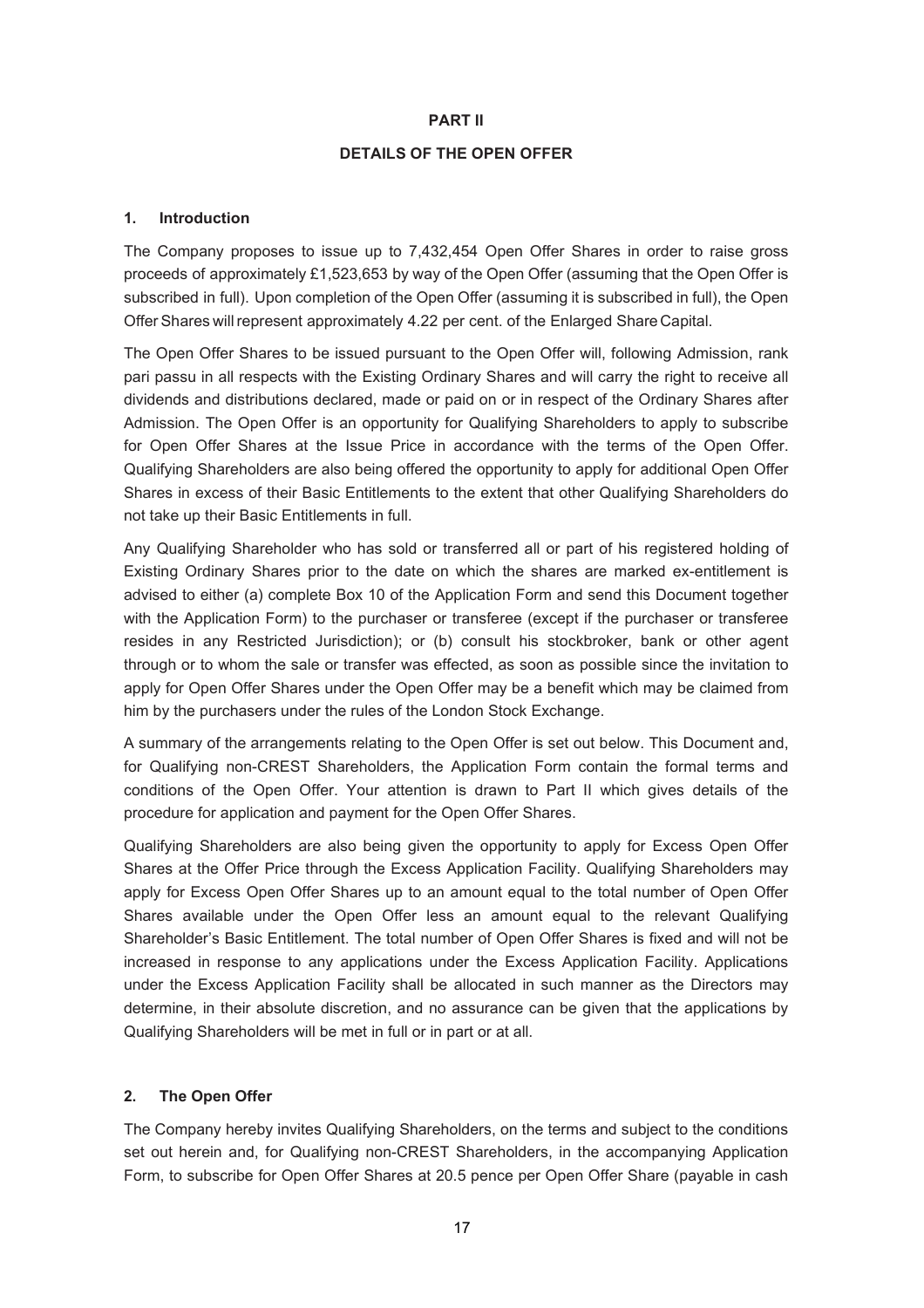in full on application and free of all expenses) on the basis of:

## **1 Open Offer Share for every 20 Existing Ordinary Shares**

registered in their name at the Record Date and so on in proportion for any other number of Existing Ordinary Shares then held. For the avoidance of doubt placees under the Placing will not be entitled to participate in the Open Offer. Applications by Qualifying Shareholders will be satisfied in full up to their Basic Entitlements. The ability of Qualifying Shareholders to accept the Offer may be restricted in certain jurisdictions. The attention of Overseas Shareholders is drawn to paragraph 7 of this Part II.

Fractions of Open Offer Shares will not be allotted to Qualifying Shareholders in the Open Offer and, where necessary, entitlements under the Open Offer will be rounded down to the nearest whole number of Open Offer Shares.

Qualifying Shareholders may subscribe for less than their Basic Entitlements should they so wish. Subject to availability, Qualifying Shareholders may in addition subscribe for Excess Shares using the Excess Application Facility. The Excess Application Facility will enable Qualifying Shareholders, provided they have taken up their Basic Entitlement in full, to apply for whole numbers of Excess Shares in excess of their Basic Entitlement up to an amount equal to the total number of Open Offer Shares available under the Open Offer less an amount equal to the relevant Qualifying Shareholder's Basic Entitlement. Please see below for further details of the Excess Application Facility.

Holdings of Existing Ordinary Shares in certificated and uncertificated form will be treated as separate holdings for the purpose of calculating Basic Entitlements, as will holdings under different designations and in different accounts.

Qualifying CREST Shareholders will have their Open Offer Entitlements and Excess Open Offer Entitlements credited to their stock accounts in CREST and should refer to paragraphs 2, 4 and 8 of this Part II and also to the CREST Manual for further information on the relevant CREST procedures.

### *Excess Applications*

Qualifying Shareholders may subscribe for any number of Open Offer Shares subject to the limit on applications under the Excess Application Facility referred to below. The Basic Entitlement, in the case of Qualifying Non-CREST Shareholders, is equal to the number of Open Offer Shares shown in Box 4 on the Application Form or, in the case of Qualifying CREST Shareholders, is equal to the number of Open Offer Entitlements standing to the credit of their stock account in CREST.

The Excess Application Facility enables Qualifying Shareholders to apply for any whole number of Excess Shares. Qualifying non-CREST Shareholders who wish to apply to subscribe for more than their Basic Entitlements should complete Boxes 6, 7, 8 and 9 on the Application Form. Applications for Excess Shares may be allocated in such manner as the Directors may determine, in their absolute discretion, and no assurance can be given that applications by Qualifying Shareholders will be met in full or in part or at all.

The aggregate number of Ordinary Shares available for subscription pursuant to the Open Offer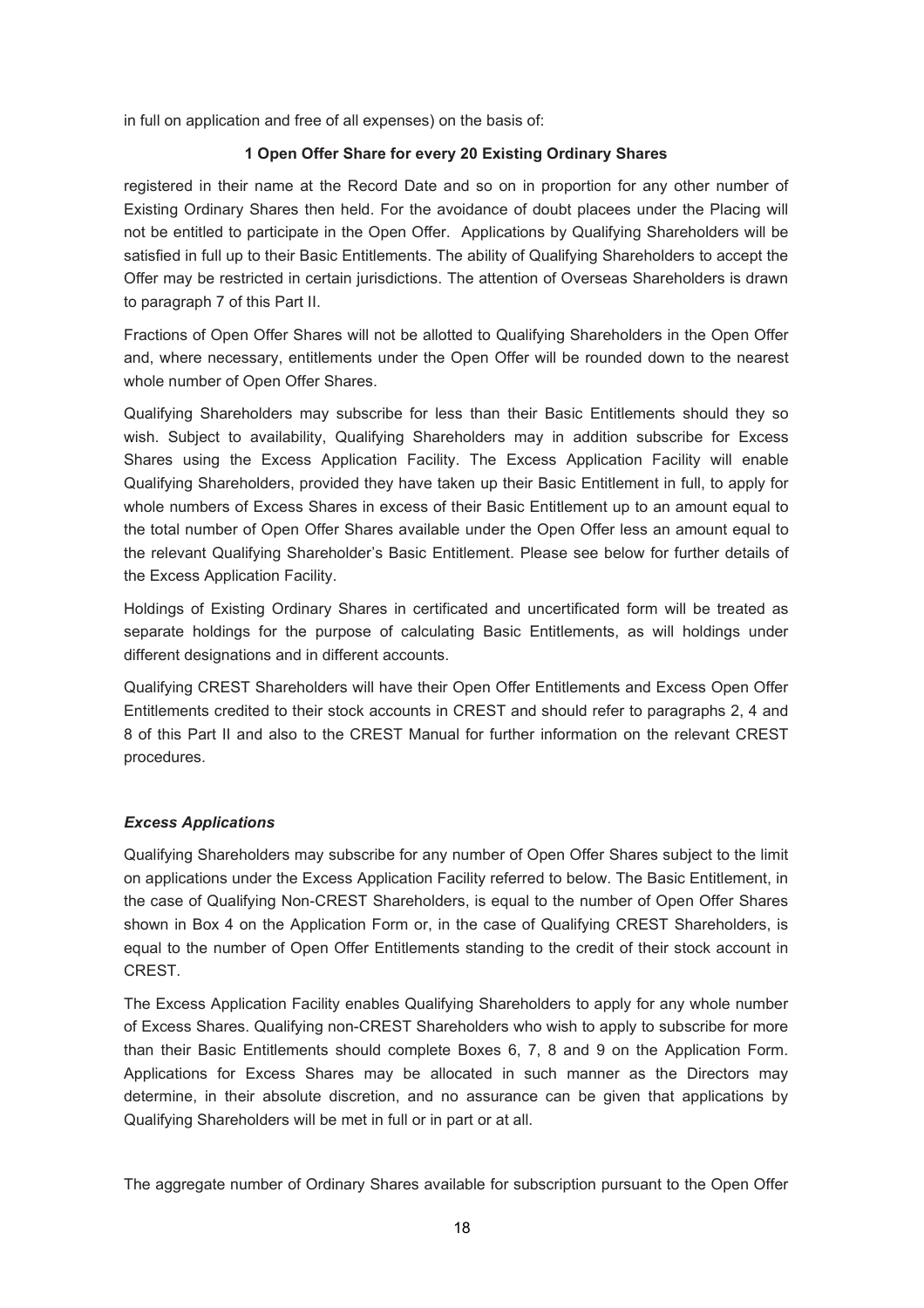(including under the Excess Application Facility) is 7,432,454 Open Offer Shares.

**Qualifying Shareholders should be aware that the Open Offer is not a rights issue. Qualifying non- CREST Shareholders should also note that their Application Forms are not negotiable documents and cannot be traded. Qualifying CREST Shareholders should note that, although the Basic Entitlements and Excess Open Offer Entitlements will be credited to CREST and be enabled for settlement, applications in respect of Basic Entitlements and Excess Open Offer Entitlements may only be made by the Qualifying Shareholder originally entitled or by a person entitled by virtue of a bona fide market claim raised by Euroclear's Claims Processing Unit. Open Offer Shares not applied for by Qualifying Shareholders under the Open Offer will not be sold in the market for the benefit of those who do not apply to take up their Basic Entitlements and Excess Open Offer Entitlements, but may be allotted to Qualifying Shareholders to meet any valid applications under the Excess Application Facility and the net proceeds will be retained for the benefit of the Company. Qualifying Shareholders who do not apply to take up Open Offer Shares will have no rights under the Open Offer. If valid acceptances are not received in respect of all the Open Offer Shares under the Open Offer, unallocated Open Offer Shares may be allotted to Qualifying Shareholders to meet any valid applications under the Excess Application Facility and the proceeds retained for the benefit of the Company.** 

**Any Qualifying Shareholder who has sold or transferred all or part of his registered holding(s) of Existing Ordinary Shares prior to 6.00 p.m. on 2 February 2022 is advised to consult his stockbroker, bank or other agent through or to whom the sale or transfer was effected as soon as possible since the invitation to apply for Open Offer Shares under the Open Offer may be a benefit which may be claimed from him by the purchasers under the rules of the London Stock Exchange.** 

The Existing Ordinary Shares are already admitted to CREST. No further application for admission to CREST is accordingly required for the Open Offer Shares. All such Open Offer Shares, when issued and fully paid, may be held and transferred by means of CREST.

Application will be made for the Basic Entitlements and Excess Open Offer Entitlements to be admitted to CREST. The conditions for such admission having already been met, the Basic Entitlements and Excess Open Offer Entitlements are expected to be admitted to CREST with effect from 8.00 a.m. on 8 February 2022.

The Open Offer Shares will be issued credited as fully paid and will rank pari passu in all respects with the Existing Ordinary Shares. The Open Offer Shares are not being made available in whole or in part to the public except under the terms of the Open Offer.

Overseas Shareholders are referred to the section entitled "Overseas Shareholders" set out in paragraph 7 of this Part II.

The Existing Ordinary Shares are in registered form, are traded on AIM and AQSE and are not traded on any other exchange. The Open Offer Shares will also be in registered form, will be issued credited as fully paid and will rank pari passu in all respects with the Existing Ordinary Shares. The Open Offer Shares will be issued only pursuant to the Open Offer and, subject as set out in this Part II, will not otherwise be marketed or made available in whole or in part to the public.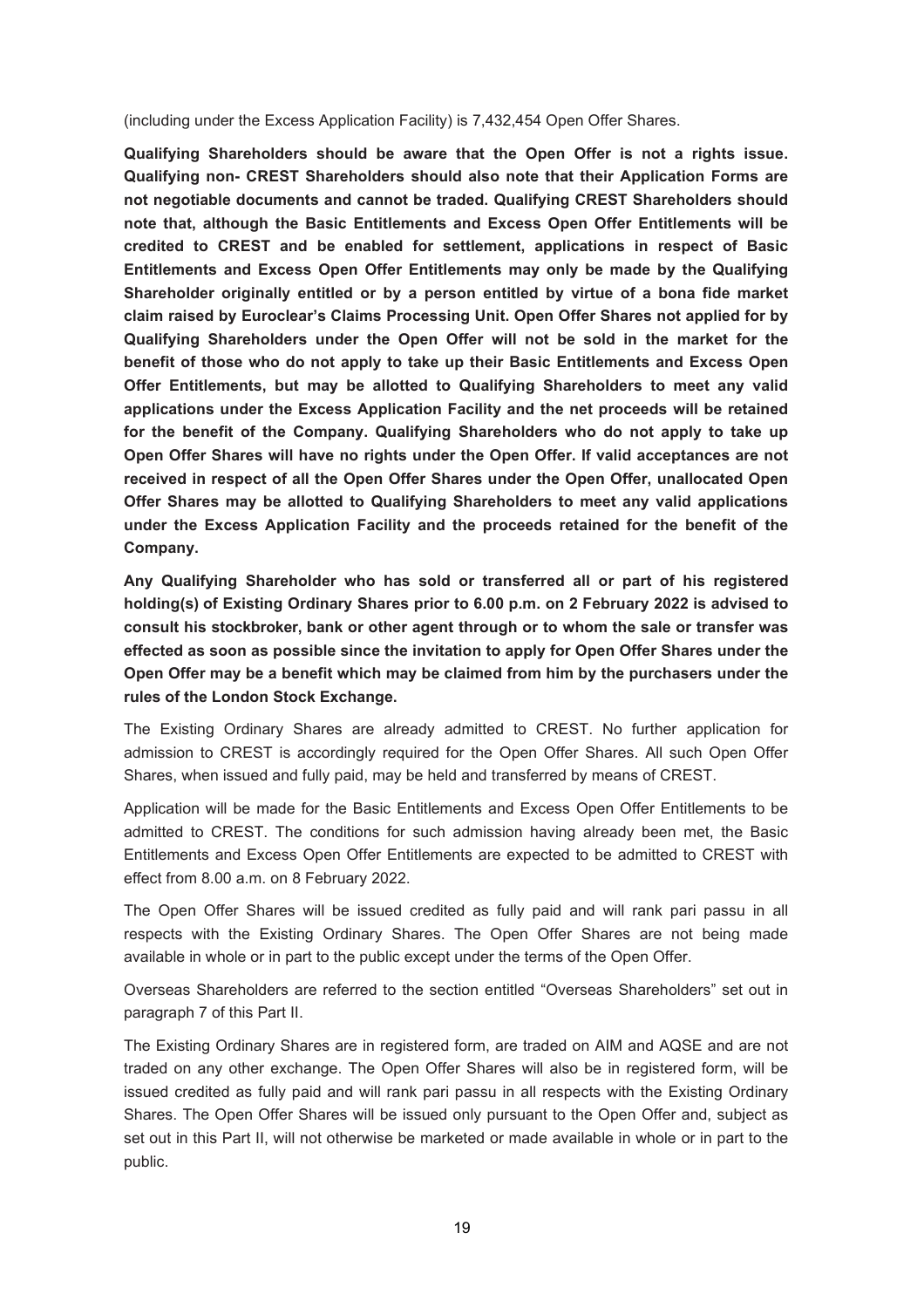The net proceeds of the Open Offer (assuming full take-up) will amount to a maximum of approximately £1,523,653. The Open Offer Shares (assuming full take-up) will represent approximately 4.22 per cent. of the Enlarged Share Capital.

## **3. Conditions and further terms of the Open Offer**

The Open Offer is subject to Admission becoming effective by 8.00 a.m. on 22 February 2022 (or such later time or date not being later than 8.00 a.m. on 22 March 2022 as the Company may decide). Accordingly, if that condition is not satisfied, the Open Offer will not proceed and any applications made by Qualifying Shareholders will be rejected. In such circumstances, application monies will be returned (at the applicant's sole risk), without payment of interest, as soon as practicable thereafter. Revocation of applications for Open Offer Shares cannot occur after dealings have begun.

No temporary documents of title will be issued in respect of Open Offer Shares held in uncertificated form. Definitive certificates in respect of Open Offer Shares taken up are expected to be posted to those Qualifying Shareholders who have validly elected to hold their Open Offer Shares in certificated form within 14 days of Admission. In respect of those Qualifying Shareholders who have validly elected to hold their Open Offer Shares in uncertificated form, the Open Offer Shares are expected to be credited to their stock accounts maintained in CREST on 22 February 2022.

Application will be made for the Open Offer Shares to be admitted to trading on AIM and AQSE. Admission is expected to occur at 8.00 a.m. on 22 February 2022, when dealings in the Open Offer Shares are expected to begin.

If for any reason it becomes necessary to adjust the expected timetable as set out in this Document, the Company will make an appropriate announcement to an RIS giving details of the revised dates.

### **4. Procedure for application and payment**

The action to be taken by Qualifying Shareholders in respect of the Open Offer depends on whether, at the relevant time, a Qualifying Shareholder has an Application Form in respect of his Basic Entitlement or a Qualifying Shareholder has his Basic Entitlement and Excess Open Offer Entitlement credited to his CREST stock account in respect of such entitlement.

Qualifying Shareholders who hold their Existing Ordinary Shares in certificated form on the Record Date will be allotted Open Offer Shares in certificated form. For the avoidance of doubt placees under the Placing will not be entitled to participate in the Open Offer. Qualifying Shareholders who hold all or part of their Existing Ordinary Shares in uncertificated form will be allotted Open Offer Shares in uncertificated form to the extent that their entitlement to Open Offer Shares arises as a result of holding Existing Ordinary Shares in uncertificated form. However, it will be possible for Qualifying Shareholders to deposit Open Offer Entitlements into, and withdraw them from, CREST. Further information on deposit and withdrawal from CREST is set out in paragraph 4.2(g) of this Part II.

CREST sponsored members should refer to their CREST sponsor, as only their CREST sponsor will be able to take the necessary action specified below to apply under the Open Offer in respect of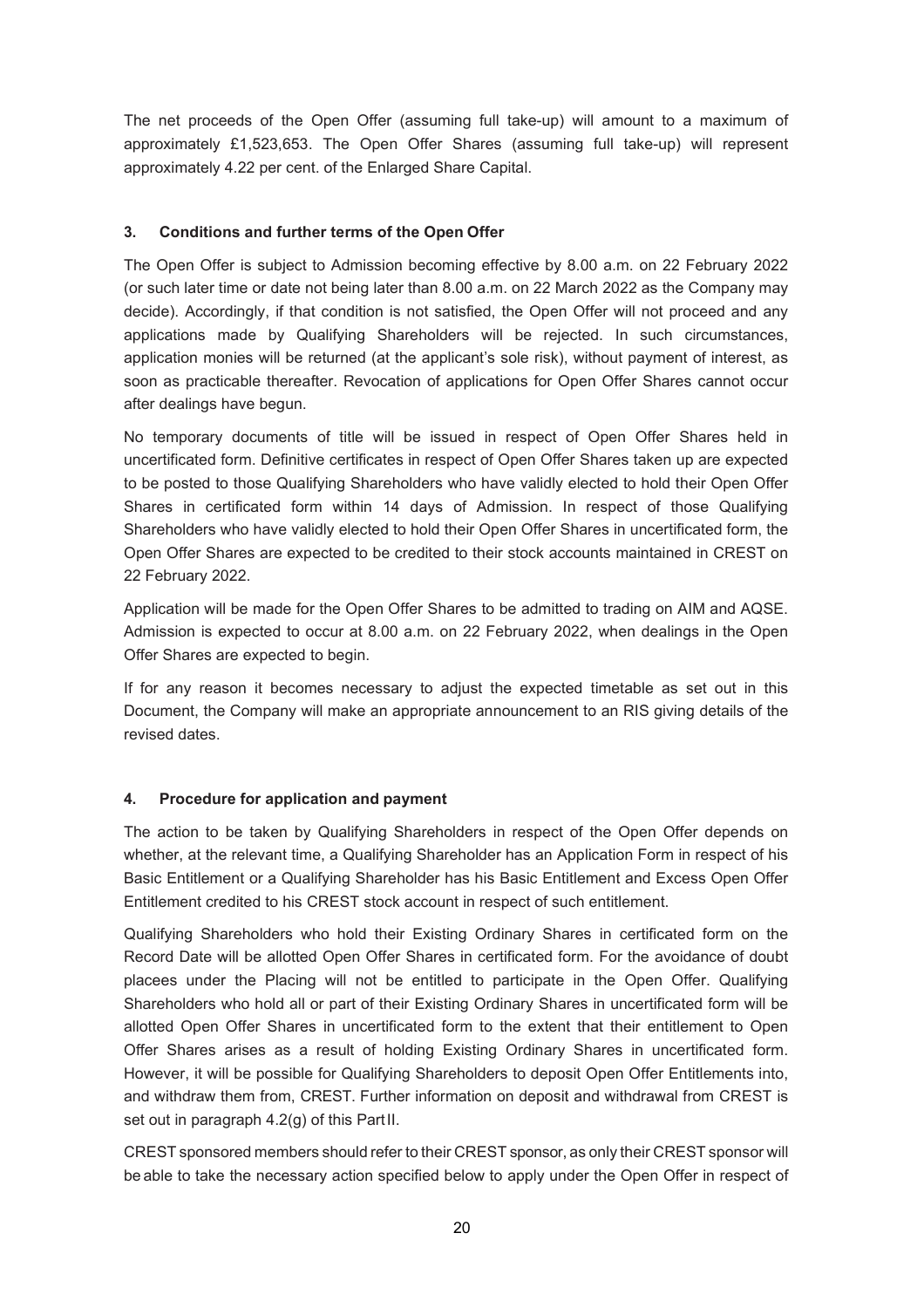the Basic Entitlements and Excess Open Offer Entitlements of such members held in CREST. CREST members who wish to apply under the Open Offer in respect of their Basic Entitlements and Excess Open Offer Entitlements in CREST should refer to the CREST Manual for further information on the CREST procedures referred to below.

**Qualifying Shareholders who do not want to take up or apply for the Open Offer Shares under the Open Offer should take no action and should not complete or return the Application Form or send a CREST instruction.** 

#### *4.1 If you have an Application Form in respect of your entitlement under the Open Offer*

*(a) General* 

Subject as provided in paragraph 7 of this Part II in relation to Overseas Shareholders, Qualifying non-CREST Shareholders will have received an Application Form with this Document. The Application Form shows the number of Existing Ordinary Shares registered in their name at the Record Date in Box 3. It also shows the number of Open Offer Shares which represents their Basic Entitlement under the Open Offer, as shown by the Basic Entitlement allocated to them as set out in Box 4. Box 5 shows how much they would need to pay if they wish to take up their Basic Entitlement in full. Qualifying non-CREST Shareholders wishing to take up their Basic Entitlement in full should complete Boxes 6 and 9.

Fractions of Open Offer Shares will not be allotted to Qualifying Shareholders in the Open Offer and, where necessary, entitlements under the Open Offer will be rounded down to the nearest whole number of Open Offer Shares. Qualifying non-CREST Shareholders may apply for less than their Basic Entitlement should they wish to do so. Qualifying Shareholders wishing to apply for Open Offer Shares representing less than their Basic Entitlement may do so by completing Boxes 6, 8 and 9 of the Application Form. Subject to availability, and assuming that the relevant Qualifying non-CREST Shareholder has accepted his Basic Entitlement in full, such Qualifying non-CREST Shareholders may also apply for any whole number of Excess Shares in excess of their Basic Entitlement up to an amount equal to the total number of Open Offer Shares available under the Open Offer less an amount equal to such Qualifying Shareholder's Basic Entitlement by completing Boxes 6, 7, 8 and 9 of the Application Form (see paragraph 2 of this Part II). Qualifying non-CREST Shareholders may hold such an Application Form by virtue of a bona fide market claim (see paragraph 4.1(b) of this Part II).

The instructions and other terms set out in the Application Form form part of the terms of the Open Offer.

### *(b) Bona fide market claims*

Applications to subscribe for Open Offer Shares may only be made on the Application Form and may only be made by the Qualifying non-CREST Shareholder named in it or by a person entitled by virtue of a bona fide market claim in relation to a market purchase of Existing Ordinary Shares prior to the date upon which the Existing Ordinary Shares were marked "ex" for the purposes of entitlement to participate in the Open Offer. Application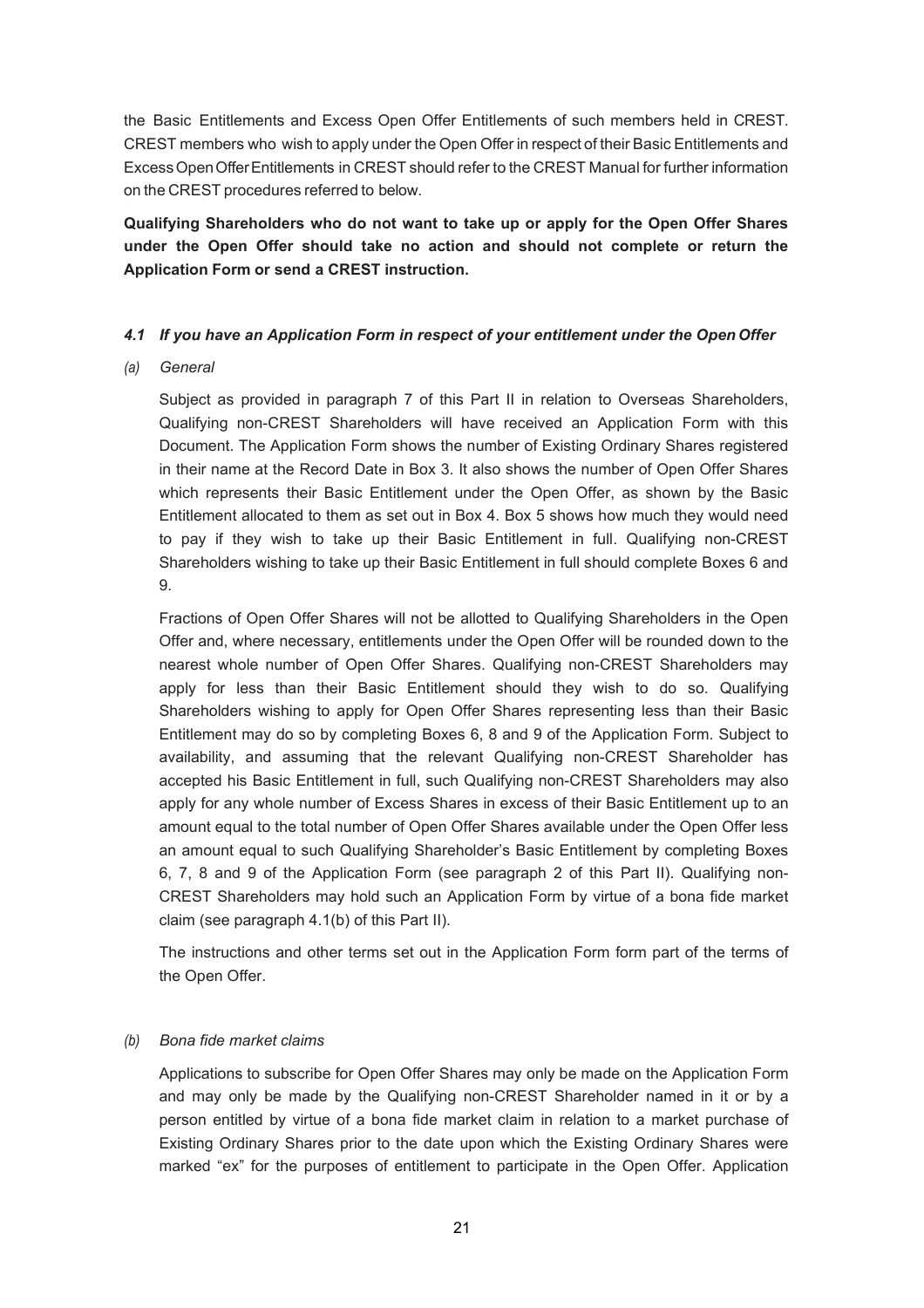Forms may not be assigned, transferred or split, except to satisfy bona fide market claims, up to 3.00 p.m. on 17 February 2022. The Application Form is not a negotiable document and cannot be separately traded. A Qualifying non-CREST Shareholder who has sold or otherwise transferred all or part of his holding of Existing Ordinary Shares prior to the date upon which the Existing Ordinary Shares were marked "ex" for the purposes of entitlement to participate in the Open Offer, should consult his broker or other professional adviser as soon as possible, as the invitation to subscribe for Open Offer Shares under the Open Offer may be a benefit which may be claimed by the transferee from his counterparty. Qualifying non-CREST Shareholders who have sold all or part of their registered holdings should, if the market claim is to be settled outside CREST, complete Box 10 on the Application Form and immediately send it to the stockbroker, bank or other agent through whom the sale or transfer was effected for onward transmission to the purchaser or transferee or to the Registrar in accordance with the instructions set out in the accompanying Application Form. The Application Form should not, however, subject to certain exceptions, be forwarded to or transmitted in or into any Restricted Jurisdiction.

If the market claim is to be settled outside CREST, the beneficiary of the claim should follow the procedures set out in the accompanying Application Form. If the market claim is to be settled in CREST, the beneficiary of the claim should follow the procedures set out in paragraph 4.2(e) below.

#### *(c) Excess Application Facility*

Subject to availability, Qualifying Shareholders may apply to subscribe for Excess Shares using the Excess Application Facility, should they wish, provided they have agreed to take up their Basic Entitlement in full. Qualifying non-CREST Shareholders wishing to apply for Excess Shares, up to an amount equal to the total number of Open Offer Shares available under the Open Offer less an amount equal to a Qualifying Shareholder's Basic Entitlement, may do so by completing Boxes 6, 7, 8 and 9 of the Application Form. The total number of Open Offer Shares is fixed and will not be increased in response to any Excess Applications. Excess Applications will therefore only be satisfied to the extent that other Qualifying Shareholders do not apply for their Basic Entitlement in full. Applications under the Excess Application Facility shall be allocated in such manner as the Directors may determine, in their absolute discretion, and no assurance can be given that the applications by Qualifying Shareholders will be met in full or in part or at all. Excess monies in respect of applications which are not met in full will be returned to the applicant (at the applicant's risk) without interest as soon as practicable thereafter by way of cheque or CREST payment, as appropriate.

#### *(d) Application procedures*

Qualifying non-CREST Shareholders wishing to apply to subscribe for all or any of the Open Offer Shares to which they are entitled should complete the Application Form in accordance with the instructions printed on it. Completed Application Forms should be posted in the accompanying reply-paid envelope (for use only in the UK) or delivered by hand (during normal business hours only) to Neville Registrars Limited at Neville House, Steelpark Road, Halesowen B62 8HD (who will act as receiving agent in relation to the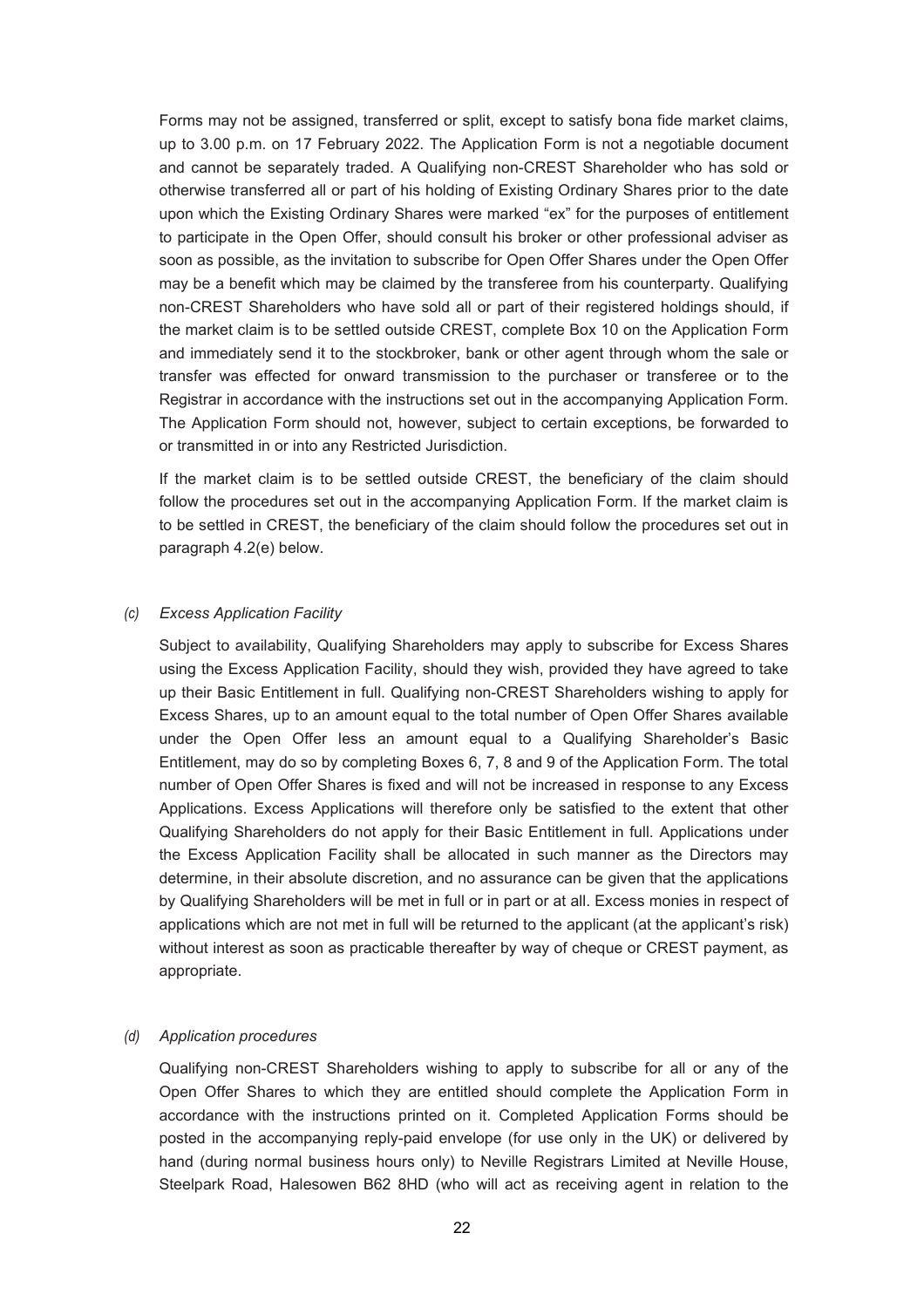Open Offer), with a cheque or banker's draft drawn in Sterling on a bank or building society in the UK, the Channel Islands or the Isle of Man which is either a member of the Cheque and Credit Clearing Company Limited or the CHAPS Clearing Company Limited or which has arranged for its cheques or banker's drafts to be cleared through the facilities provided for members of any of those companies. Cheques should be drawn on the personal account to which the Shareholder has sole or joint title to the funds. Third party cheques will not be accepted with the exception of banker's drafts or building society cheques where the bank or building society has endorsed the back of the cheque or draft by adding the Shareholder's details and the branch stamp. Such cheques or banker's drafts must bear the appropriate sort code in the top right-hand corner and must be for the full amount payable on application. Payments via CHAPS, BACS or electronic transfer will not be accepted. Applications must be received by Neville Registrars Limited (at the address detailed above) no later than 11.00 a.m. on 21 February 2022, after which time Application Forms will not be valid. Once submitted, applications are irrevocable and receipt thereof will not be acknowledged. If an Application Form is being sent by post in the UK, Qualifying Shareholders are recommended to allow at least four working days for delivery. Application Forms delivered by hand will not be checked upon delivery and no receipt will be provided.

Cheques should be made payable to "Neville Registrars Limited Re clients account" and crossed "A/C Payee Only". It is a condition of application that cheques will be honoured on first presentation and the Company may in its absolute discretion elect not to treat as valid any application in respect of which a cheque is not so honoured. The Company may in its sole and absolute discretion, but shall not be obliged to, treat an Application Form as valid and binding on the person by whom or on whose behalf it is lodged, even if not completed in accordance with the relevant instructions or not accompanied by a valid power of attorney where required, or if it otherwise does not strictly comply with the terms and conditions of the Open Offer. The Company further reserves the right (but shall not be obliged) to accept either Application Forms received after 11.00 a.m. on 21 February 2022. Multiple applications will not be accepted. All documents and remittances sent by post or to an applicant (or as the applicant may direct) will be sent at the applicant's own risk.

Cheques and banker's drafts are liable to be presented for payment upon receipt. Postdated cheques will not be accepted. If they are presented before the conditions of the Open Offer are fulfilled, the application monies will be kept in a separate non-interest bearing bank account until the conditions are fully met. If the conditions of the Open Offer are not fulfilled on or before 8.00 a.m. on 22 February 2022, or such later date as the Company may determine (being no later than 8.00 a.m. on 22 March 2022), the Open Offer will lapse and all application monies will be returned without interest by crossed cheque in favour of the first named applicant through the post at the risk of the applicant(s) as soon as is practicable after that date.

**Cheques, which must be drawn on the personal account where you have sole or joint title to the funds, should be made payable to "Neville Registrars Limited Re clients account". Third party cheques, other than building society cheques or banker's drafts, where the building society or bank has confirmed that you have title to the underlying funds by detailing the account name on the back of the cheque/draft and adding the bank stamp, will not be accepted.** 

If Open Offer Shares have already been allotted to a Qualifying non-CREST Shareholder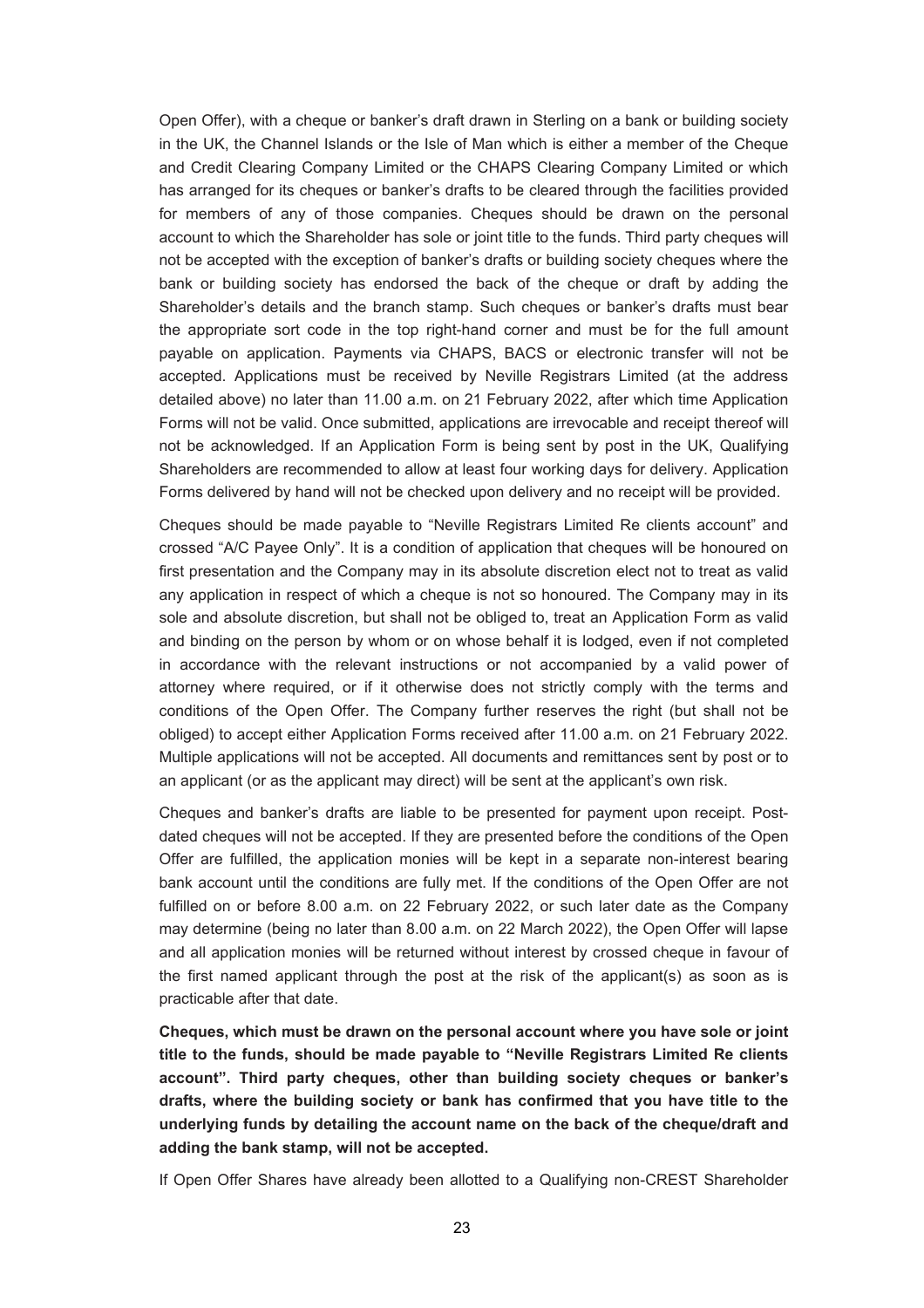and such Qualifying non-CREST Shareholder's cheque or banker's draft is not honoured upon first presentation or such Qualifying non-CREST Shareholder's application is subsequently otherwise deemed to be invalid, the Receiving Agent shall be authorised (in its absolute discretion as to manner, timing and terms) to make arrangements, on behalf of the Company, for the sale of such Qualifying non-CREST Shareholder's Open Offer Shares and for the proceeds of sale (which for these purposes shall be deemed to be payments in respect of successful applications) to be paid to and retained by the Company. None of the Receiving Agent, WH Ireland or the Company, nor any other person, shall be responsible for, or have any liability for, any loss, expense or damage suffered by such Qualifying non-CREST Shareholder as a result.

### *(e) Effect of valid application*

All documents and remittances sent by post by or to an applicant (or as the applicant may direct) will be sent at the applicant's own risk. By completing and delivering an Application Form, the applicant:

- (i) agrees that all applications under the Open Offer and any contracts or non-contractual obligations resulting therefrom, shall be governed by and construed in accordance with the laws of England;
- (ii) represents and warrants to the Company, the Receiving Agent and WH Ireland that he has the right, power and authority, and has taken all action necessary, to make the application under the Open Offer and to execute, deliver and exercise his rights, and perform his obligations under any contracts resulting therefrom and that he is not a person otherwise prevented by legal or regulatory restrictions from applying for Open Offer Shares or acting on behalf of any such person on a non-discretionary basis;
- (iii) confirms that, in making the application, the applicant is not relying on any information or representation other than that contained in this Document, and the applicant accordingly agrees that no person responsible solely or jointly for this Document or any part thereof, or involved in the preparation thereof, shall have any liability for any such information or representation not so contained herein and further agrees that, having had the opportunity to read this Document, the applicant will be deemed to have had notice of all information in relation to the Company contained in this Document (including information incorporated by reference);
- (iv) confirms that, in making the application, he is not relying and has not relied on WH Ireland or any other person affiliated with WH Ireland in connection with any investigation of the accuracy of any information contained in this Document or his investment decision;
- (v) confirms that no person has been authorised to give any information or to make any representation concerning the Company or the Open Offer Shares (other than as contained in this Document) and, if given or made, any such other information or representation should not be relied upon as having been authorised by the Company or WH Ireland;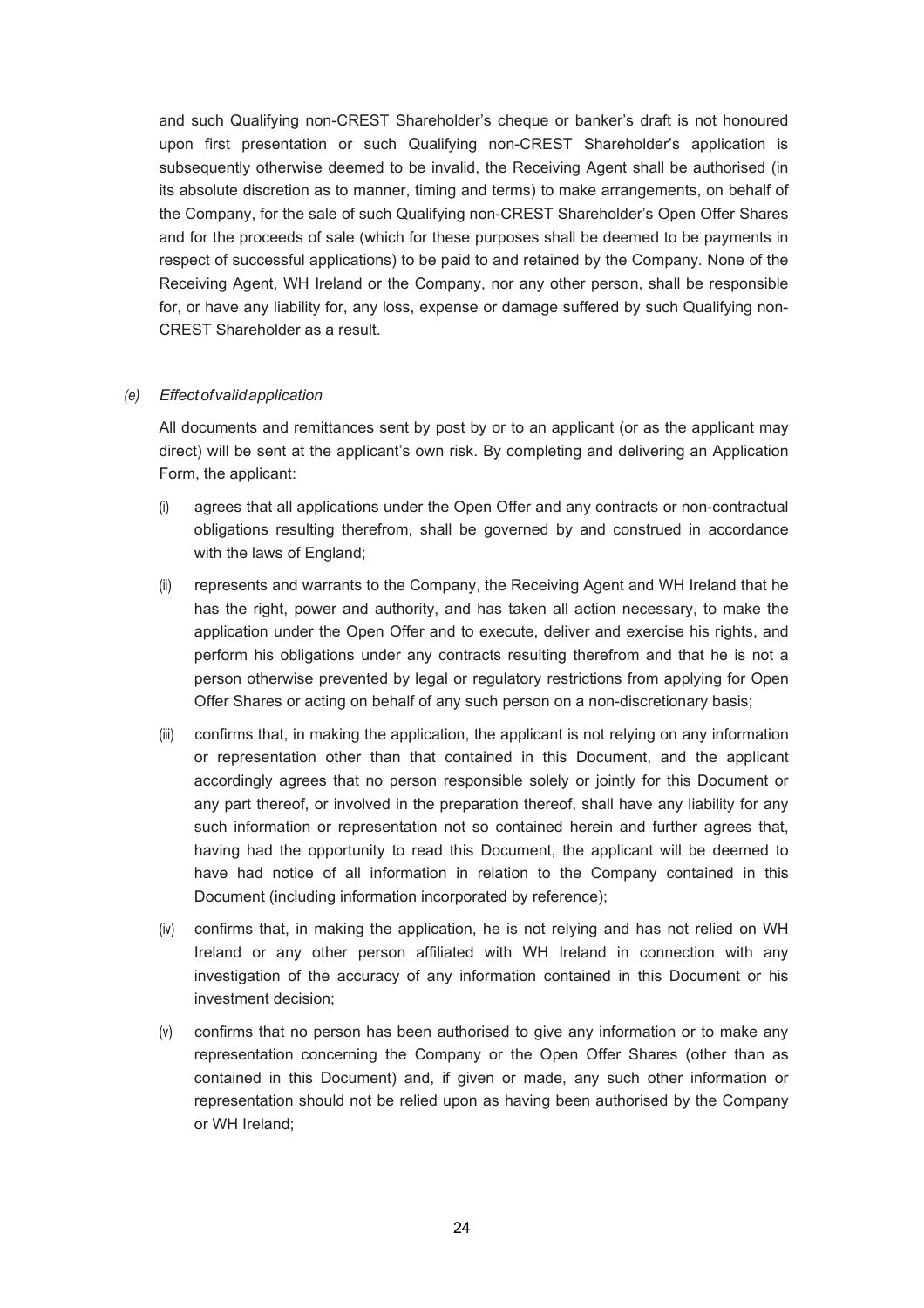- (vi) represents and warrants to the Company, the Receiving Agent and WH Ireland that he is the Qualifying Shareholder originally entitled to the Basic Entitlement or that he received such Basic Entitlement by virtue of a bona fide market claim;
- (vii) represents and warrants to the Company, the Receiving Agent and WH Ireland that, if the applicant received some or all of their Basic Entitlement from a person other than the Company, the applicant is entitled to apply under the Open Offer in relation to such Open Offer Entitlements by virtue of a bona fide market claim;
- (viii) requests that the Open Offer Shares to which he will become entitled be issued to him on the terms set out in this Document and the Application Form and be subject to the articles of association of the Company;
- (ix) represents and warrants to the Company, the Receiving Agent and WH Ireland that he is not a person who by virtue of being resident in or a citizen of any country outside the United Kingdom is prevented by the law of any relevant jurisdiction from lawfully applying for Open Offer Shares;
- (x) represents and warrants to the Company, the Receiving Agent and WH Ireland that he is not, nor is he applying on behalf of any person who is, a citizen or resident, or which is a corporation, partnership or other entity created or organised in or under any laws, of any Restricted Jurisdiction or any jurisdiction in which the application for Open Offer Shares is prevented by law and he is not applying with a view to re-offering, re-selling, transferring or delivering any of the Open Offer Shares which are the subject of his application to, or for the benefit of, a person who is a citizen or resident or which is a corporation, partnership or other entity created or organised in or under any laws of any Restricted Jurisdiction or any jurisdiction in which the application for Open Offer Shares is prevented by law (except where proof satisfactory to the Company has been provided to the Company that he is able to accept the invitation by the Company free of any requirement which it (in its absolute discretion) regards as unduly burdensome), nor acting on behalf of any such person on a non-discretionary basis nor such person otherwise prevented by legal or regulatory restrictions from applying for Open Offer Shares under the Open Offer;
- (xi) acknowledges that the Open Offer Shares have not been offered to him by the Company, and
- (xii) represents and warrants to the Company, the Receiving Agent and WH Ireland that he is not, and nor is he applying as nominee or agent for, a person who is or may be liable to notify and account for tax under the Stamp Duty Reserve Tax Regulations 1986 at any of the increased rates referred to in Section 93 (depository receipts) or Section 96 (clearance services) of the Finance Act 1986.

Further representations and warranties are contained in the Application Form.

Should you need information with regard to these procedures, please contact Neville Registrars Limited, on 0121 585 1131 or, if calling from outside the UK on +44(0) 121 585 1131. Neville Registrars Limited cannot provide advice on the merits of the Open Offer nor give any financial, legal or tax advice.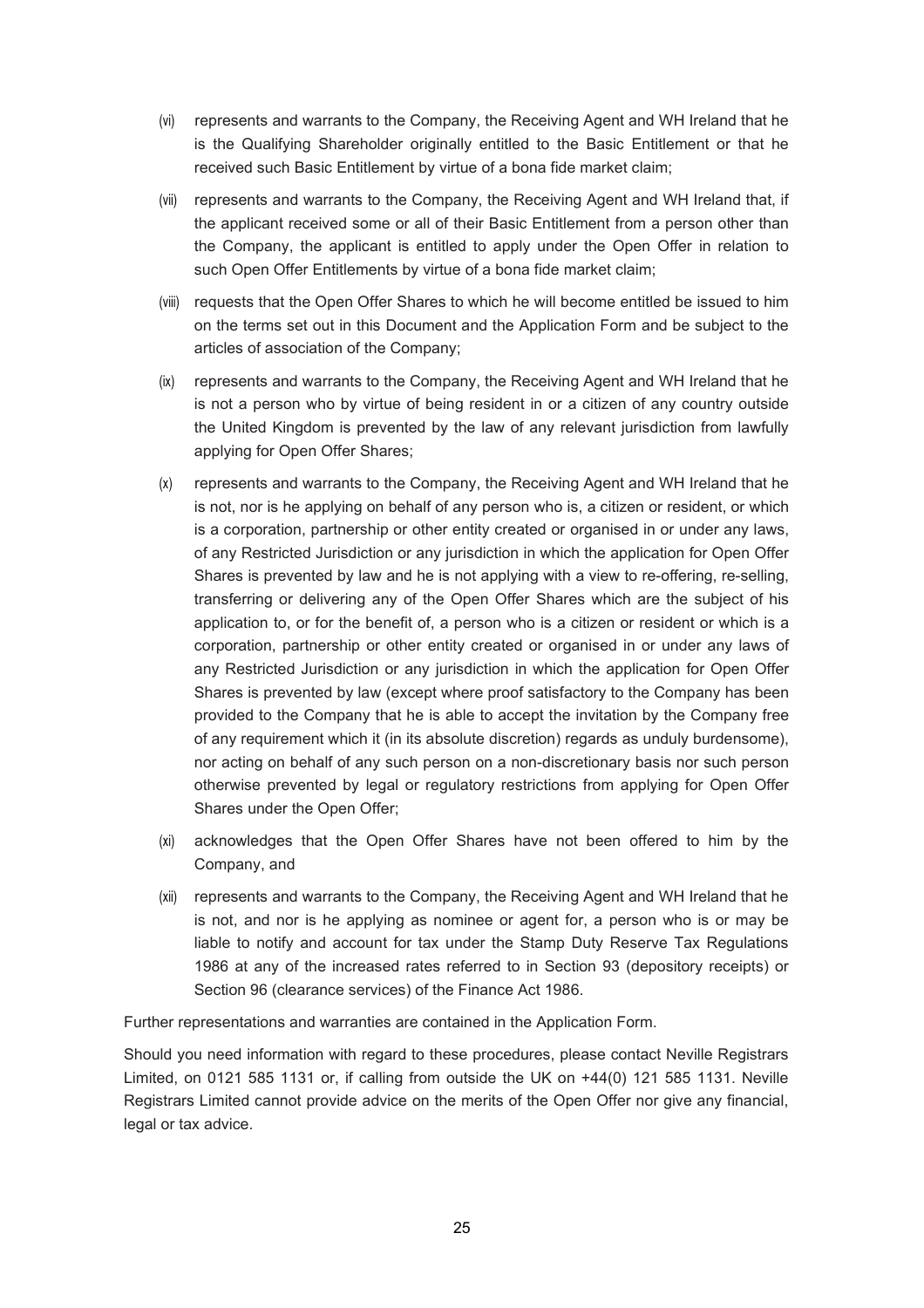Qualifying Shareholders who do not wish to apply for the Open Offer Shares under the Open Offer should take no action and should not complete or return the Application Form.

# *4.2 If you have your Basic Entitlement and Excess Open Offer Entitlement credited to your stock account in CREST in respect of your entitlement under the Open Offer*

#### *(a) General*

Subject as provided in paragraph 7 of this Part II in relation to certain Overseas Shareholders, each Qualifying CREST Shareholder will receive a credit to his stock account in CREST of his Open Offer Entitlements equal to the number of Open Offer Shares which represents his Basic Entitlement. Fractions of Open Offer Shares will not be allotted to Qualifying Shareholders in the Open Offer and, where necessary, entitlements under the Open Offer will be rounded down to the nearest whole number of Open Offer **Shares** 

The CREST stock account to be credited will be an account under the participant ID and member account ID that apply to the Existing Ordinary Shares held on the Record Date by the Qualifying CREST Shareholder in respect of which the Basic Entitlement and Excess Open Offer Entitlement have been allocated.

If for any reason the Basic Entitlements and/or Excess Open Offer Entitlements cannot be admitted to CREST, or the stock accounts of Qualifying CREST Shareholders cannot be credited, by close of business on 8 February 2022, or such later time and/or date as the Company may decide, an Application Form will be sent to each Qualifying CREST Shareholder in substitution for the Basic Entitlements and Excess Open Offer Entitlements which should have been credited to his stock account in CREST. In these circumstances, the expected timetable as set out in this Document will be adjusted as appropriate and the provisions of this Document applicable to Qualifying non-CREST Shareholders with Application Forms will apply to Qualifying CREST Shareholders who receive such Application Forms.

CREST members who wish to apply to subscribe for some or all of their entitlements to Open Offer Shares should refer to the CREST Manual for further information on the CREST procedures referred to below. Should you need information with regard to these procedures, please contact Neville Registrars Limited on 0121 585 1131 or, if calling from outside the UK on +44 (0) 121 585 1131. Neville Registrars Limited cannot provide advice on the merits of the Open Offer nor give any financial, legal or tax advice.

If you are a CREST sponsored member you should consult your CREST sponsor if you wish to apply for Open Offer Shares as only your CREST sponsor will be able to take the necessary action to make this application in CREST.

### *(b) Bona fide market claims*

Each of the Basic Entitlement and the Excess Open Offer Entitlement will constitute a separate security for the purposes of CREST and will have a separate ISIN. Although Basic Entitlements and the Excess Open Offer Entitlements will be admitted to CREST and be enabled for settlement, applications in respect of Basic Entitlements and the Excess Open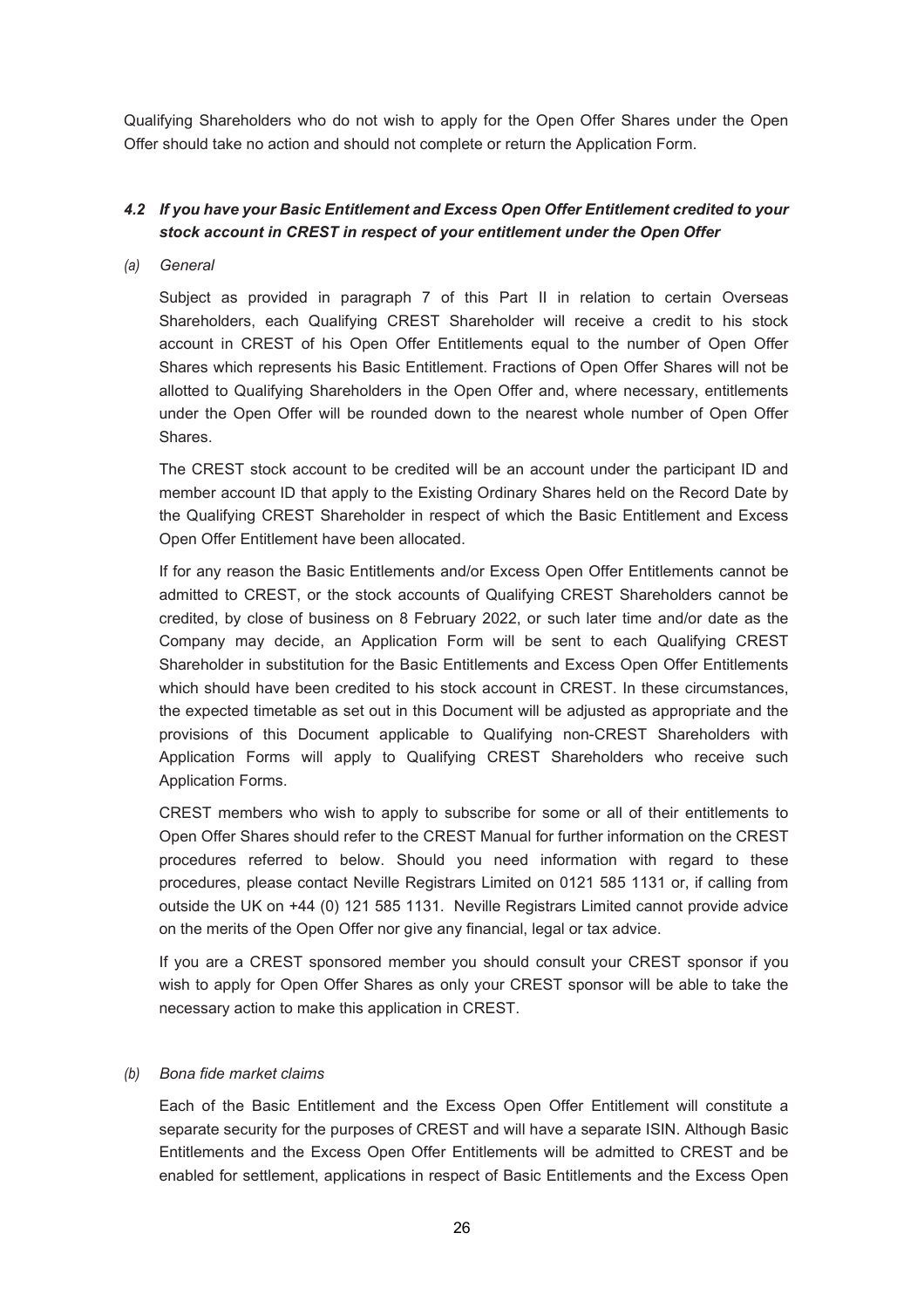Offer Entitlements may only be made by the Qualifying Shareholder originally entitled or by a person entitled by virtue of a bona fide market claim transaction. Transactions identified by the CREST Claims Processing Unit as "cum" the Basic Entitlement and the Excess Open Offer Entitlement will generate an appropriate market claim transaction and the relevant Basic Entitlement(s) and Excess Open Offer Entitlement(s) will thereafter be transferred accordingly.

#### *(c) Excess Application Facility*

Subject to availability, a Qualifying Shareholder may apply to subscribe for Excess Shares using the Excess Application Facility, should they wish, provided they have agreed to take up their Basic Entitlement in full. The Excess Application Facility enables the relevant Qualifying CREST Shareholder to apply for Excess Shares in excess of their Basic Entitlement up to an amount equal to the total number of Open Offer Shares available under the Open Offer less an amount equal to the relevant Qualifying CREST Shareholder's Basic Entitlement.

An Excess Open Offer Entitlement may not be sold or otherwise transferred. Subject as provided in paragraph 7 of this Part II in relation to Overseas Shareholders, the CREST accounts of Qualifying CREST Shareholders will be credited with an Excess Open Offer Entitlement in order for any applications for Excess Shares to be settled through CREST.

Qualifying CREST Shareholders should note that, although the Basic Entitlements and the Excess Open Offer Entitlements will be admitted to CREST, they will have limited settlement capabilities (for the purposes of market claims only). Neither the Basic Entitlements nor the Excess Open Offer Entitlements will be tradable or listed and applications in respect of the Open Offer may only be made by the Qualifying Shareholders originally entitled or by a person entitled by virtue of a bona fide market claim.

To apply for Excess Shares pursuant to the Open Offer, Qualifying CREST Shareholders should follow the instructions in paragraphs 4.2(d) and (f) below and must not return a paper form and cheque.

Should a transaction be identified by the CREST Claims Processing Unit as "cum" the Basic Entitlement and the relevant Basic Entitlement be transferred, the Excess Open Offer Entitlements will not transfer with the Basic Entitlement claim, but will be transferred as a separate claim. Should a Qualifying CREST Shareholder cease to hold all of his Existing Ordinary Shares as a result of one or more bona fide market claims, the Excess Open Offer Entitlement credited to CREST and allocated to the relevant Qualifying Shareholder will be transferred to the purchaser. Please note that a separate USE instruction must be sent to Euroclear in respect of any application under the Excess Application Facility.

The total number of Open Offer Shares is fixed and will not be increased in response to any applications under the Excess Application Facility. Applications under the Excess Application Facility will therefore only be satisfied to the extent that other Qualifying Shareholders do not apply for their Basic Entitlements in full. Applications under the Excess Application Facility shall be allocated in such manner as the Directors may determine, in their absolute discretion, and no assurance can be given that the applications by the relevant Qualifying Shareholders will be met in full or in part or at all. Excess monies in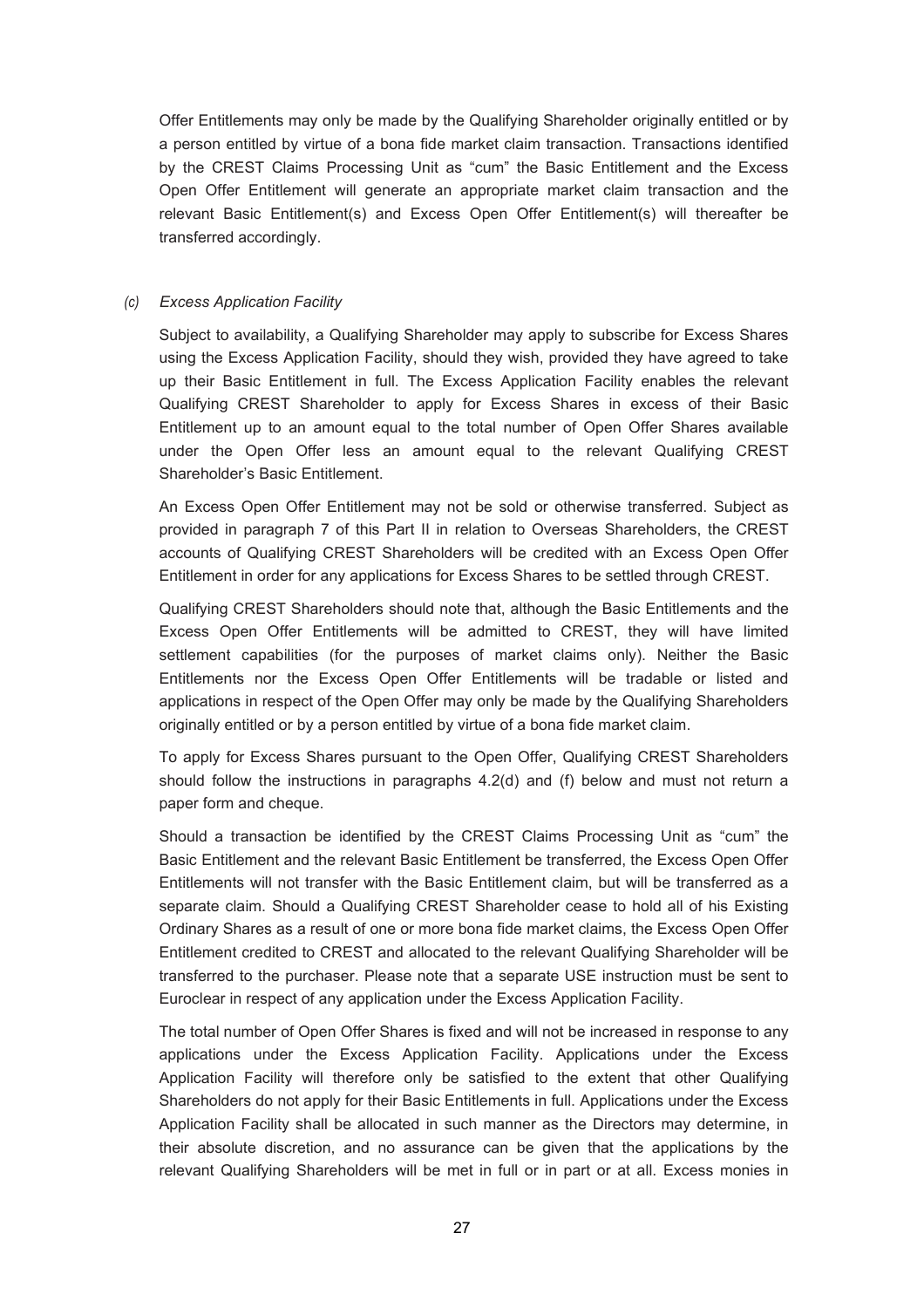respect of applications which are not met in full will be returned to the applicant (at the applicant's risk) without interest as soon as practicable thereafter by way of cheque or CREST payment, as appropriate.

## *(d) USE instructions*

Qualifying CREST Shareholders who are CREST members and who want to apply for Open Offer Shares in respect of all or some of their Basic Entitlement and Excess Open Offer Entitlement in CREST must send (or, if they are CREST sponsored members, procure that their CREST sponsor sends) a USE instruction to Euroclear which, on its settlement, will have the following effect:

- (i) the crediting of a stock account of the Receiving Agent under the participant ID and member account ID specified below, with a number of Basic Entitlements and/or Excess Open Offer Entitlements corresponding to the number of Open Offer Shares applied for; and
- (ii) the creation of a CREST payment, in accordance with the CREST payment arrangements, in favour of the payment bank of the Receiving Agent in respect of the amount specified in the USE instruction which must be the full amount payable on application for the number of Open Offer Shares referred to in paragraph  $4.2$  (d)(i) above.

#### *(e) Content of USE instruction in respect of Basic Entitlements*

The USE instruction must be properly authenticated in accordance with Euroclear's specifications and must contain, in addition to the other information that is required for settlement in CREST, the following details:

- (i) the number of Open Offer Shares for which application is being made (and hence the number of the Basic Entitlement(s) being delivered to Neville Registrars Limited in its capacity as receiving agent):
- (ii) the ISIN of the Open Offer Basic Entitlement. This is GB00BMC3TC58;
- (iii) the CREST participant ID of the accepting CREST member;
- (iv) the CREST member account ID of the accepting CREST member from which the Basic Entitlements are to be debited;
- (v) the participant ID of Neville Registrars Limited in its capacity as receiving agent. This is 7RA11;
- (vi) the member account ID of Neville Registrars Limited in its capacity as receiving agent is BASIC;
- (vii) the amount payable by means of a CREST payment on settlement of the USE instruction. This must be the full amount payable on application for the number of Open Offer Shares referred to in paragraph 4.2(e)(i) above;
- (viii) the intended settlement date. This must be on or before 11.00 a.m. on 21 February 2022; and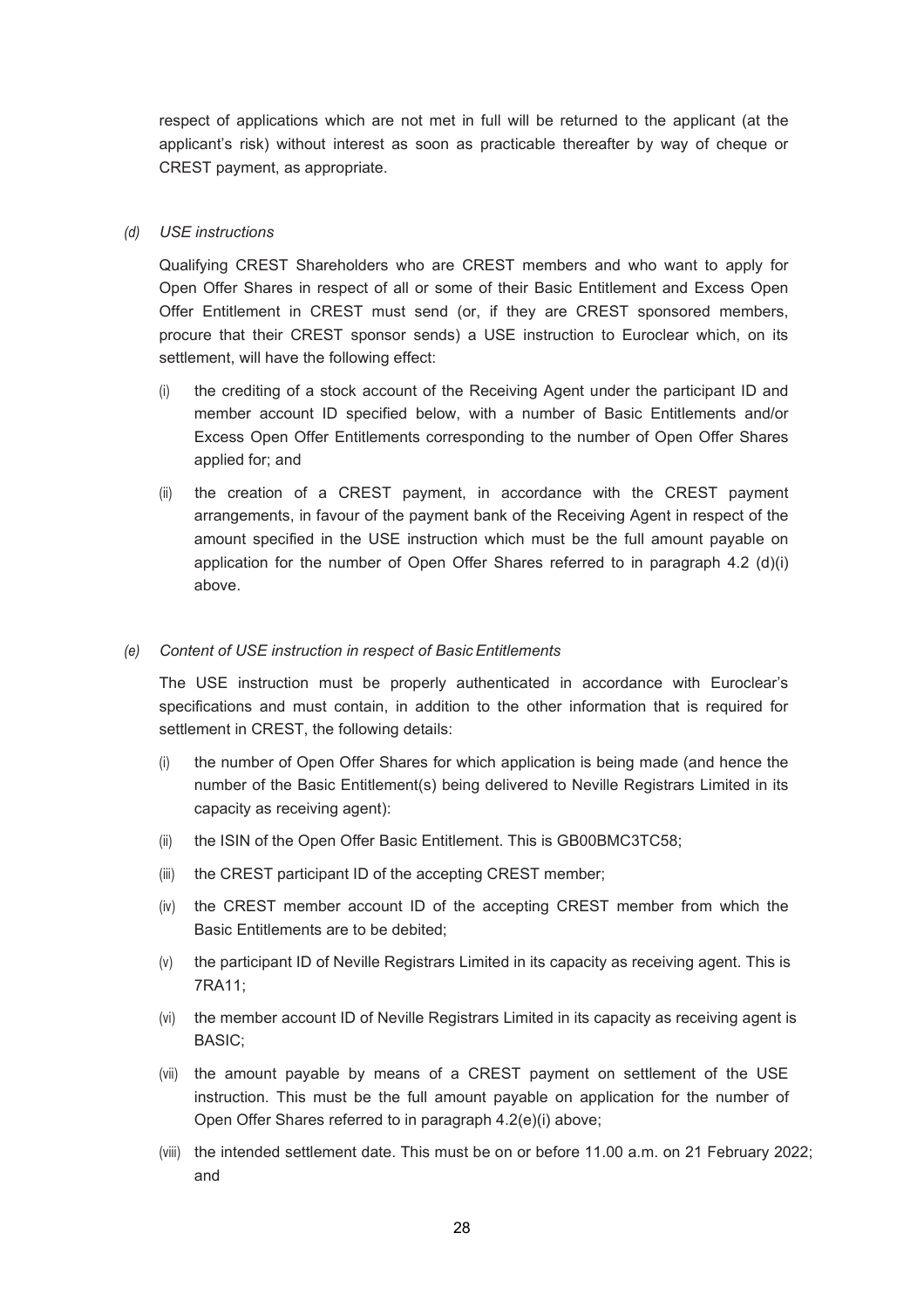(ix) the corporate action number for the Open Offer. This will be available by viewing the relevant corporate action details in CREST.

In order for an application under the Open Offer to be valid, the USE instruction must comply with the requirements as to authentication and contents set out above and must settle on or before 11.00 a.m. on 21 February 2022.

In order to assist prompt settlement of the USE instruction, CREST members (or their sponsors, where applicable) may consider adding the following non-mandatory fields to the USE instruction:

- (i) a contact name and telephone number (in the free format shared note field); and
- (ii) a priority of at least 80.

CREST members and, in the case of CREST sponsored members, their CREST sponsors, should note that the last time at which a USE instruction may settle on 21 February 2022 in order to be valid is 11.00 a.m. on that day.

In the event that Admission does not take place on 22 February 2022 or such later time and date as the Company may determine (being no later than 8.00 a.m. on 22 March 2022), the Open Offer will lapse, the Open Offer Entitlements admitted to CREST will be disabled and Neville Registrars Limited will refund the amount paid by a Qualifying CREST Shareholder by way of a CREST payment, without interest, within 14 days thereafter. The interest earned on such monies will be retained for the benefit of the Company.

#### *(f) Content of USE instruction in respect of Excess Open Offer Entitlements*

The USE instruction must be properly authenticated in accordance with Euroclear specifications and must contain, in addition to the other information that is required for settlement in CREST, the following details:

- (i) the number of Open Offer Shares for which the application is being made (and hence the number of the Excess Open Offer Entitlement(s) being delivered to Neville Registrars Limited in its capacity as receiving agent);
- (ii) the ISIN of the Excess Open Offer Entitlement. This is GB00BMC3TD65;
- (iii) the CREST participant ID of the accepting CREST member;
- (iv) the CREST member account ID of the accepting CREST member from which the Excess Open Offer Entitlements are to be debited;
- (v) the participant ID of Neville Registrars Limited in its capacity as receiving agent. This is 7RA11;
- (vi) the member account ID of the Neville Registrars Limited in its capacity as receiving agent. This is EXCESS;
- (vii) the amount payable by means of a CREST payment on settlement of the USE instruction. This must be the full amount payable on application for the number of Open Offer Shares referred to in paragraph 4.2(f)(i) above;
- (viii) the intended settlement date. This must be on or before 11.00 a.m. on 21 February 2022; and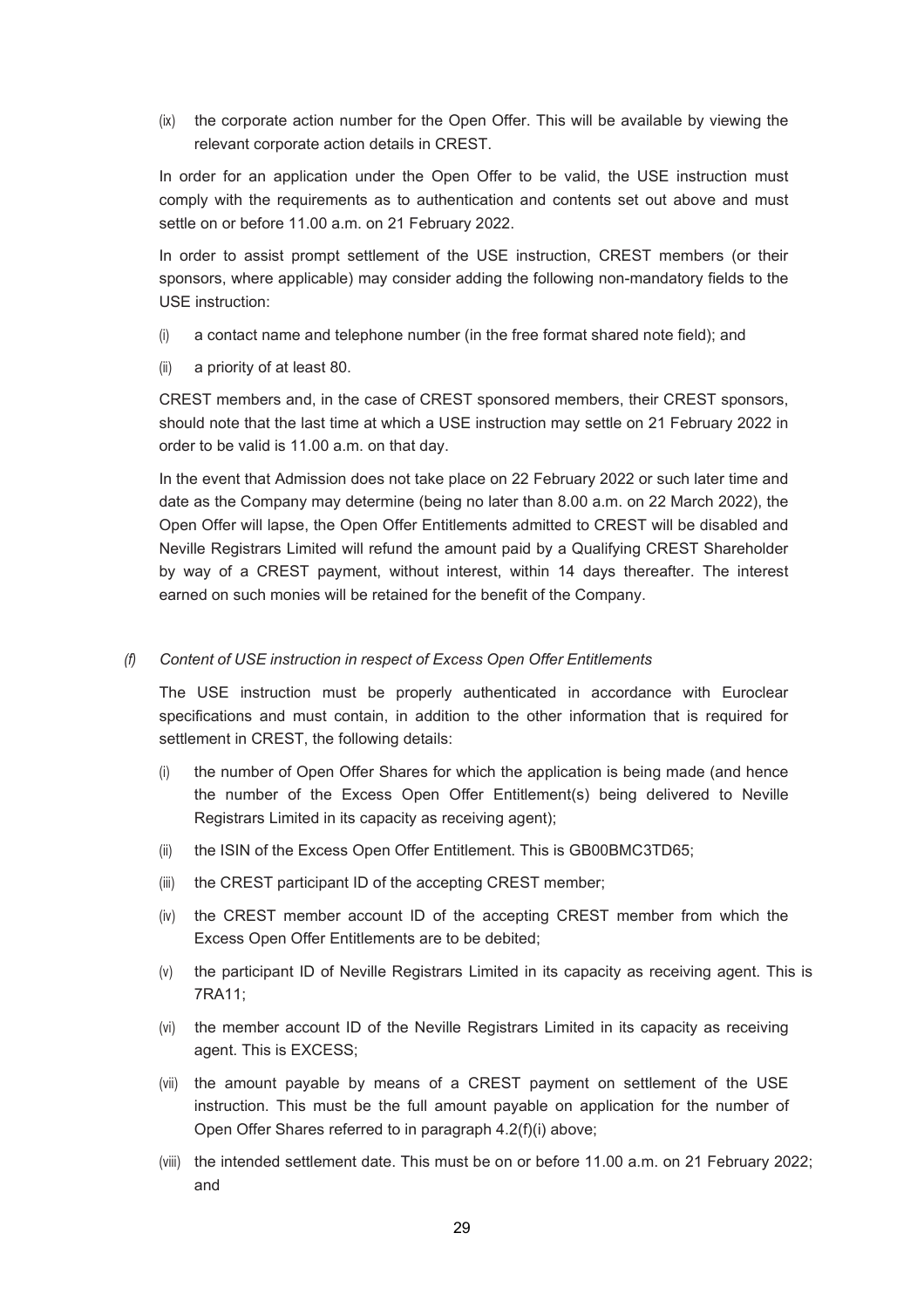(ix) the corporate action number for the Open Offer. This will be available by viewing the relevant corporate action details in CREST.

In order for the application in respect of an Excess Open Offer Entitlement under the Open Offer to be valid, the USE instruction must comply with the requirements as to authentication and contents set out above and must settle on or before 11.00 a.m. on 21 February 2022.

In order to assist prompt settlement of the USE instruction, CREST members (or their sponsors, where applicable) may consider adding the following non-mandatory fields to the USE instruction:

- (i) a contact name and telephone number (in the free format shared note field); and
- (ii) a priority of at least 80.

CREST members and, in the case of CREST sponsored members, their CREST sponsors, should note that the last time at which a USE instruction may settle on 21 February 2022 in order to be valid is 11.00 am. on that day. Please note that automated CREST generated claims and buyer protection will not be offered on the Excess Open Offer Entitlement security.

In the event that Admission does not take place on 22 February 2022 or such later date as the Directors determine (being no later than 8.00 a.m. on 22 March 2022), the Open Offer will lapse, the Basic Entitlements and Excess Open Offer Entitlements admitted to CREST will be disabled and Neville Registrars Limited will refund the amount paid by a Qualifying CREST Shareholder by way of a CREST payment, without interest, within 14 days thereafter. The interest earned on such monies will be retained for the benefit of the Company.

### *(g) Deposit of Open Offer Entitlements into, and withdrawal from, CREST*

A Qualifying non-CREST Shareholder's entitlement under the Open Offer as shown by his Basic Entitlement set out in his Application Form may be deposited into CREST (either into the account of the Qualifying Shareholder named in the Application Form or into the file name of a person entitled by virtue of a bona fide market claim). Similarly, Basic Entitlements and Excess Open Offer Entitlements held in CREST may be withdrawn from CREST so that the entitlement under the Open Offer and Excess Open Offer Entitlement are reflected in an Application Form. Normal CREST procedures (including timings) apply in relation to any such deposit or withdrawal, subject (in the case of a deposit into CREST) as set out in the Application Form.

A holder of an Application Form who is proposing to deposit the entitlement set out in such form into CREST is recommended to ensure that the deposit procedures are implemented in sufficient time to enable the person holding or acquiring the Open Offer Entitlements to apply under the Excess Application Facility following their deposit into CREST to take all necessary steps in connection with taking up the entitlement prior to 11.00 a.m. on 8 February 2022. After depositing their Basic Entitlements into their CREST account, CREST holders will, shortly after that, receive a credit for their Excess Open Offer Entitlement.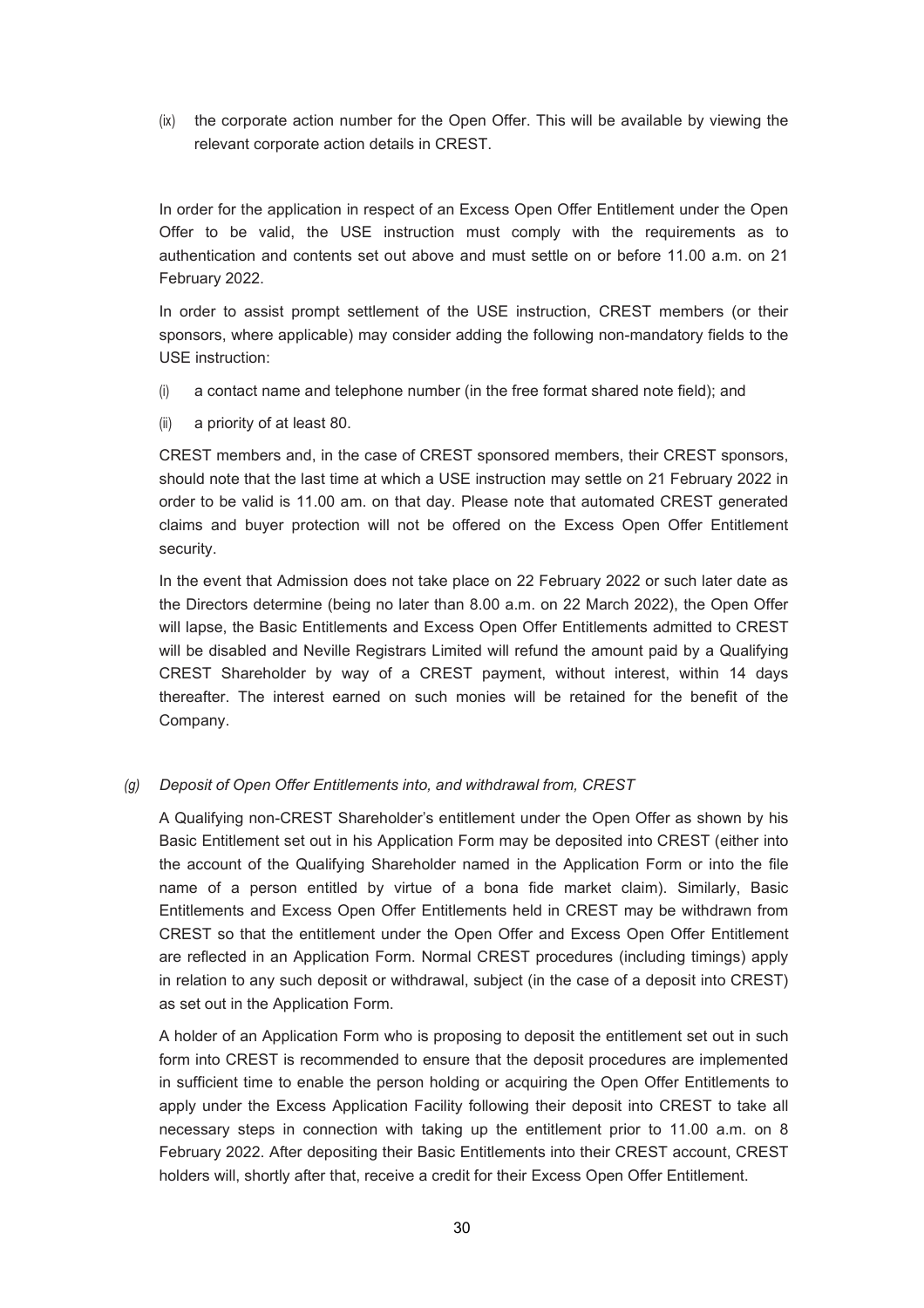In particular, having regard to normal processing times in CREST and on the part of Neville Registrars Limited, the recommended latest time for depositing an Application Form with the CREST Courier and Sorting Service, where the person entitled wishes to hold the entitlement under the Open Offer set out in such Application Form as his Open Offer Entitlements in CREST, is 3.00 p.m. on 16 February 2022, and the recommended latest time for receipt by Euroclear of a dematerialised instruction requesting withdrawal of Open Offer Entitlements from CREST is 4.30 p.m. on 14 February 2022, in either case so as to enable the person acquiring or (as appropriate) holding the Open Offer Entitlements following the deposit or withdrawal (whether as shown in an Application Form or held in CREST) to take all necessary steps in connection with applying in respect of the Open Offer Entitlements prior to 11.00 a.m. on 21 February 2022. CREST holders inputting the withdrawal of their Basic Entitlements from their CREST account must ensure that they withdraw both their Basic Entitlements and the Excess Open Offer Entitlements.

Delivery of an Application Form with the CREST deposit form duly completed whether in respect of a deposit into the account of the Qualifying Shareholder named in the Application Form or into the name of another person, shall constitute a representation and warranty to the Company and Neville Registrars Limited by the relevant CREST member(s) that it/they is/are not in breach of the provisions of the notes under the paragraph headed "Instructions for depositing entitlements under the Open Offer into CREST" on page 3 of the Application Form, and a declaration to Company and Neville Registrars Limited from the relevant CREST member(s) that it/they is/are not citizen(s) or resident(s) of any Restricted Jurisdiction and, where such deposit is made by a beneficiary of a market claim, a representation and warranty that the relevant CREST member(s) is/are entitled to apply under the Open Offer by virtue of a bona fide market claim.

#### *(h) Validity of application*

A USE instruction complying with the requirements as to authentication and contents set out above which settles by no later than 11.00 a.m. on 21 February 2022 will constitute a valid application under the Open Offer.

### *(i) CREST procedures and timings*

**CREST members and (where applicable) their CREST sponsors should note that Euroclear does not make available special procedures, in CREST, for any particular corporate action. Normal system timings and limitations will therefore apply in relation to the input of a USE instruction and its settlement in connection with the Open Offer. It is the responsibility of the CREST member concerned to take (or, if the CREST member is a CREST sponsored member to procure that his CREST sponsor takes) such action as shall be necessary to ensure that a valid application is made as stated above by 11.00 a.m. on 21 February 2022. In connection with this, CREST members and (where applicable) their CREST sponsors are referred in particular to those sections of the CREST Manual concerning practical limitations of the CREST system and timings.**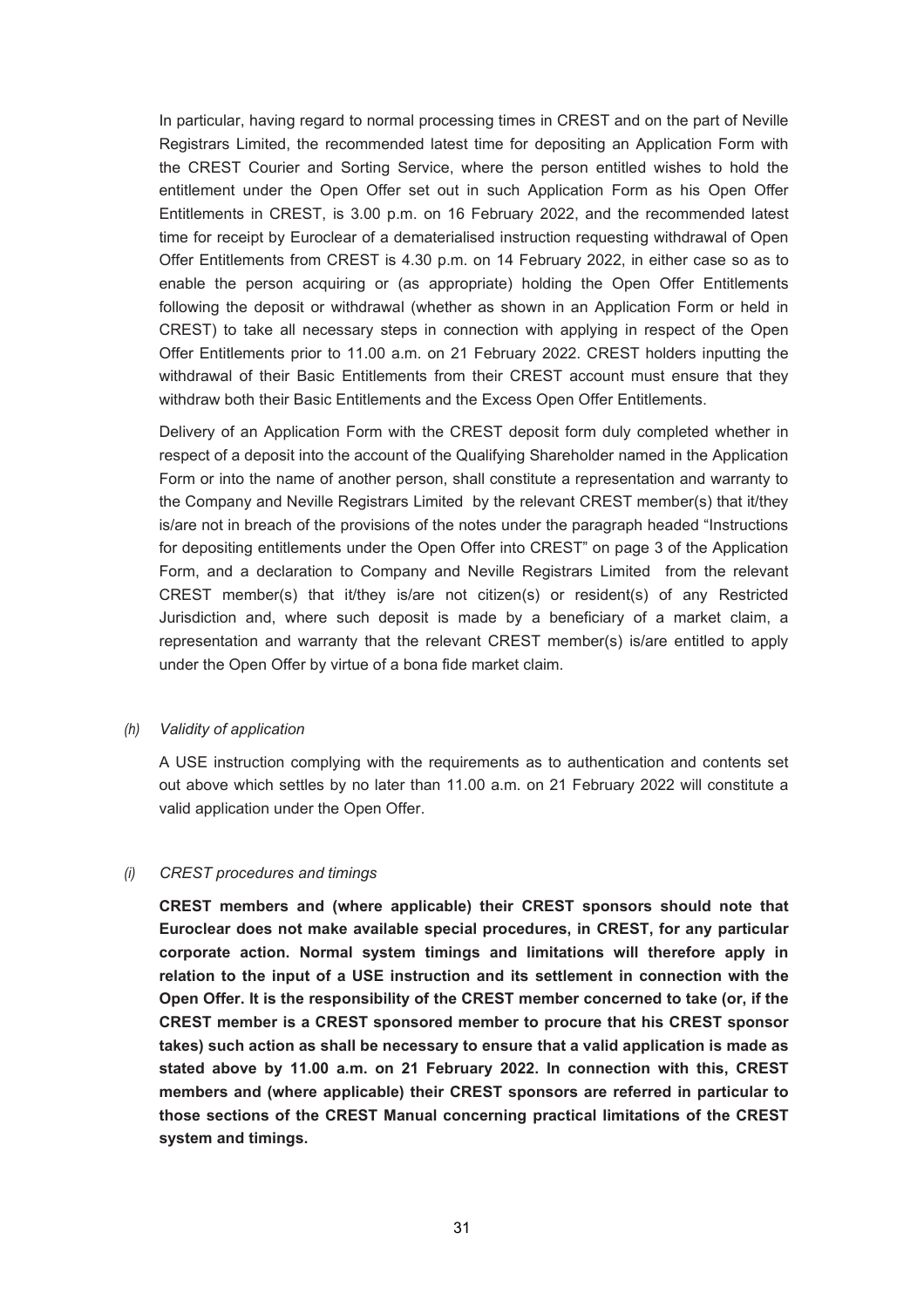#### *(j) Incorrect or incomplete applications*

If a USE instruction includes a CREST payment for an incorrect sum, the Company, through Neville Registrars Limited, reserves the right:

- (i) to reject the application in full and refund the payment to the CREST member in question, without payment of interest;
- (ii) in the case that an insufficient sum is paid, to treat the application as a valid application for such lesser whole number of Open Offer Shares as would be able to be applied for with that payment at the Issue Price, refunding any unutilised sum to the CREST member in question, without payment of interest; and
- (iii) in the case that an excess sum is paid, to treat the application as a valid application for all the Open Offer Shares referred to in the USE instruction, refunding any unutilised sum to the CREST member in question, without payment of interest.

#### *(k) Effect of valid application*

A CREST member who makes or is treated as making a valid application in accordance with the above procedures thereby:

- (i) agrees that all applications under the Open Offer and any contracts or non-contractual obligations resulting therefrom, shall be governed by and construed in accordance with the laws of England;
- (ii) represents and warrants to the Company, the Receiving Agent and WH Ireland that he has the right, power and authority, and has taken all action necessary, to make the application under the Open Offer and to execute, deliver and exercise his rights, and perform his obligations under any contracts resulting therefrom and that he is not a person otherwise prevented by legal or regulatory restrictions from applying for Open Offer Shares or acting on behalf of any such person on a non-discretionary basis;
- (iii) agrees to pay the amount payable on application in accordance with the above procedures by means of a CREST payment in accordance with the CREST payment arrangements (it being acknowledged that the payment to Neville Registrars Limited ' payment bank in accordance with the CREST payment arrangements shall, to the extent of the payment, discharge in full the obligation of the CREST member to pay to the Company the amount payable on application);
- (iv) confirms that, in making the application, the applicant is not relying on any information or representation other than that contained in this Document, and the applicant accordingly agrees that no person responsible solely or jointly for this Document or any part thereof, or involved in the preparation thereof, shall have any liability for any such information or representation not so contained herein and further agrees that, having had the opportunity to read this Document, the applicant will be deemed to have had notice of all information in relation to the Company contained in this Document (including information incorporated by reference);
- (v) confirms that, in making the application, he is not relying and has not relied on WH Ireland or any other person affiliated with WH Ireland in connection with any investigation of the accuracy of any information contained in this Document or his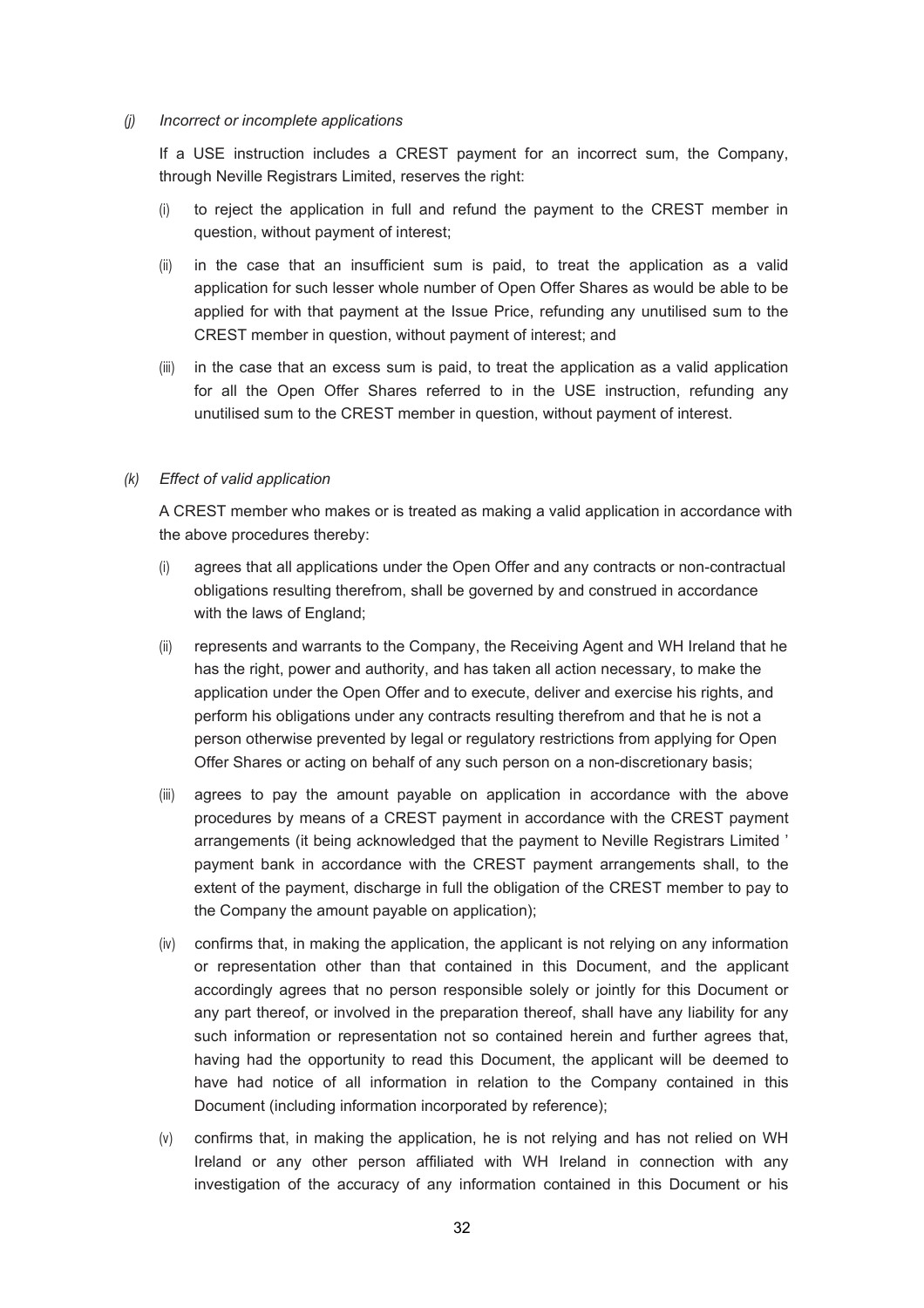investment decision;

- (vi) confirms that no person has been authorised to give any information or to make any representation concerning the Company or the Open Offer Shares (other than as contained in this Document) and, if given or made, any such other information or representation should not be relied upon as having been authorised by the Company or WH Ireland;
- (vii) represents and warrants to the Company, the Receiving Agent and WH Ireland that he is the Qualifying Shareholder originally entitled to the Basic Entitlement and Excess Open Offer Entitlement or that he received such Basic Entitlement and Excess Open Offer Entitlement by virtue of a bona fide market claim;
- (viii) represents and warrants to the Company, the Receiving Agent and WH Ireland that, if the applicant received some or all of their Basic Entitlement and Excess Open Offer Entitlement from a person other than the Company, the applicant is entitled to apply under the Open Offer in relation to such Open Offer Entitlements by virtue of a bona fide market claim;
- (ix) requests that the Open Offer Shares to which he will become entitled be issued to him on the terms set out in this Document and subject to the articles of association of the Company;
- (x) represents and warrants to the Company, the Receiving Agent and WH Ireland that he is not a person who by virtue of being resident in or a citizen of any country outside the United Kingdom is prevented by the law of any relevant jurisdiction from lawfully applying for Open Offer Shares;
- (xi) represents and warrants to the Company, the Receiving Agent and WH Ireland that he is not, nor is he applying on behalf of any person who is, a citizen or resident, or which is a corporation, partnership or other entity created or organised in or under any laws, of any Restricted Jurisdiction or any jurisdiction in which the application for Open Offer Shares is prevented by law and he is not applying with a view to re-offering, re-selling, transferring or delivering any of the Open Offer Shares which are the subject of his application to, or for the benefit of, a person who is a citizen or resident or which is a corporation, partnership or other entity created or organised in or under any laws of any Restricted Jurisdiction or any jurisdiction in which the application for Open Offer Shares is prevented by law (except where proof satisfactory to the Company has been provided to the Company that he is able to accept the invitation by the Company free of any requirement which it (in its absolute discretion) regards as unduly burdensome), nor acting on behalf of any such person on a non-discretionary basis nor such person otherwise prevented by legal or regulatory restrictions from applying for Open Offer Shares under the Open Offer;
- (xii) acknowledges that the Open Offer Shares have not been offered to him by the Company, WH Ireland or any of their affiliates by means of any: (a) "directed selling efforts" as defined in Regulation S under the Securities Act or (b) "general solicitation" or "general advertising" as defined in Regulation D under the Securities Act; and
- (xiii) represents and warrants to the Company, the Receiving Agent and WH Ireland that he is not, and nor is he applying as nominee or agent for, a person who is or may be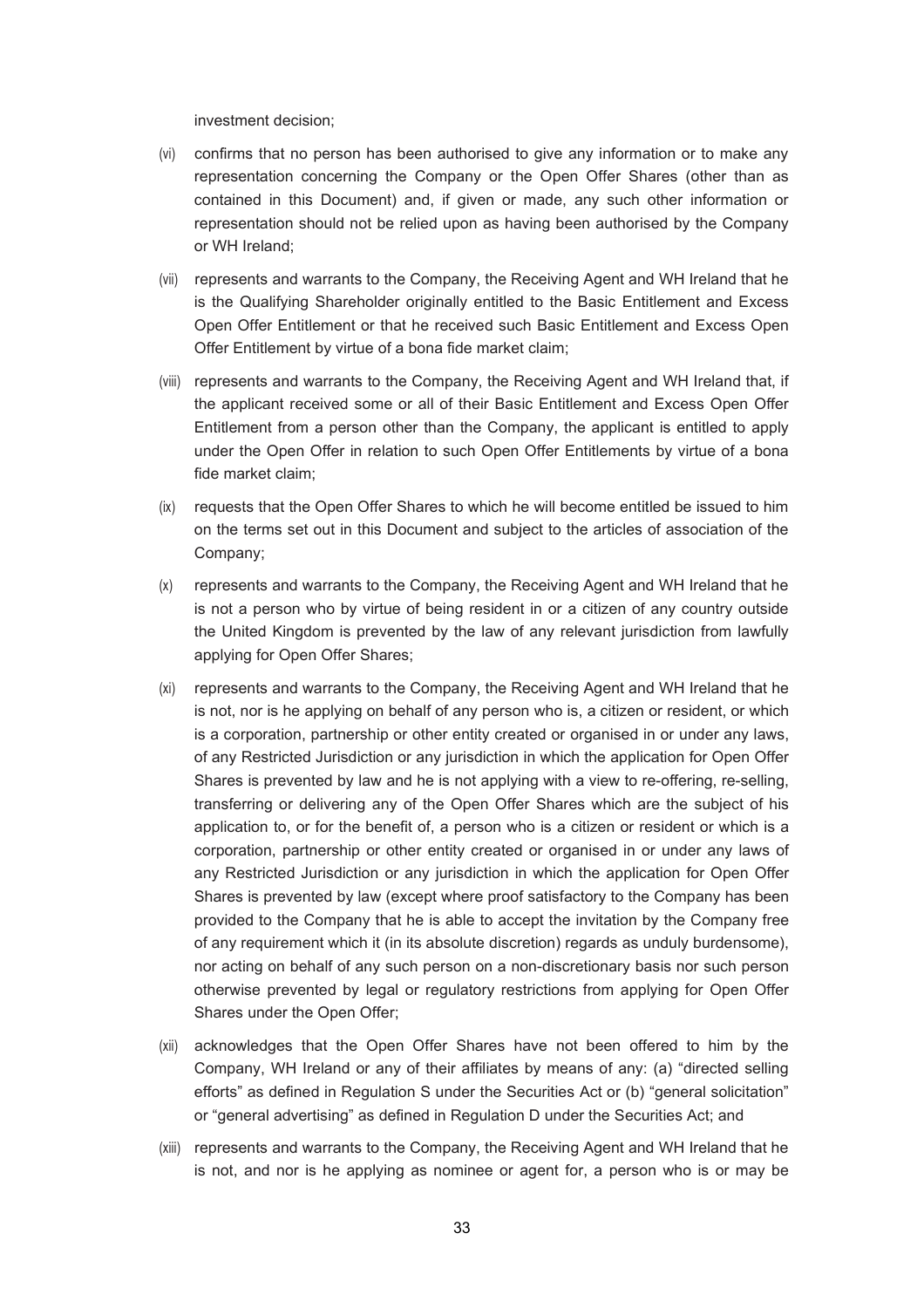liable to notify and account for tax under the Stamp Duty Reserve Tax Regulations 1986 at any of the increased rates referred to in Section 93 (depository receipts) or Section 96 (clearance services) of the Finance Act 1986.

#### *(l) Company's discretion as to the rejection and validity of applications*

The Company may in its sole and absolute discretion:

- (i) treat as valid (and binding on the CREST member concerned) an application which does not comply in all respects with the requirements as to validity set out or referred to in this Part II;
- (ii) accept an alternative properly authenticated dematerialised instruction from a CREST member or (where applicable) a CREST sponsor as constituting a valid application in substitution for or in addition to a USE instruction and subject to such further terms and conditions as the Company may determine;
- (iii) treat a properly authenticated dematerialised instruction (in this sub-paragraph the "first instruction") as not constituting a valid application if, at the time at which Neville Registrars Limited receives a properly authenticated dematerialised instruction giving details of the first instruction or thereafter, either the Company or Neville Registrars Limited have received actual notice from Euroclear of any of the matters specified in Regulation 35(5)(a) of the CREST Regulations in relation to the first instruction. These matters include notice that any information contained in the first instruction was incorrect or notice of lack of authority to send the first instruction; and
- (iv) accept an alternative instruction or notification from a CREST member or CREST sponsored member or (where applicable) a CREST sponsor, or extend the time for settlement of a USE instruction or any alternative instruction or notification, in the event that, for reasons or due to circumstances outside the control of any CREST member or CREST sponsored member or (where applicable) CREST sponsor, the CREST member or CREST sponsored member is unable validly to apply for Open Offer Shares by means of the above procedures. In normal circumstances, this discretion is only likely to be exercised in the event of any interruption, failure or breakdown of CREST (or any part of CREST) or on the part of the facilities and/or systems operated by Neville Registrars Limited in connection with CREST.

#### **5. Money Laundering Regulations**

#### *5.1 Holders of Application Forms*

It is a term of the Open Offer that, to ensure compliance with the Money Laundering Regulations, the money laundering provisions of the Criminal Justice Act 1993, Part VIII of FSMA and the Proceeds of Crime Act 2002 (together with other guidance and source books produced in relation to financial sector firms), Neville Registrars Limited may at its absolute discretion require verification of identity from any person lodging an Application Form (the "applicant") including, without limitation, any applicant who: (i) tenders payment by way of cheque or banker's draft drawn on an account in the name of a person or persons other than the applicant; or (ii) appears to Neville Registrars Limited to be acting on behalf of some other person. In the former case, verification of the identity of the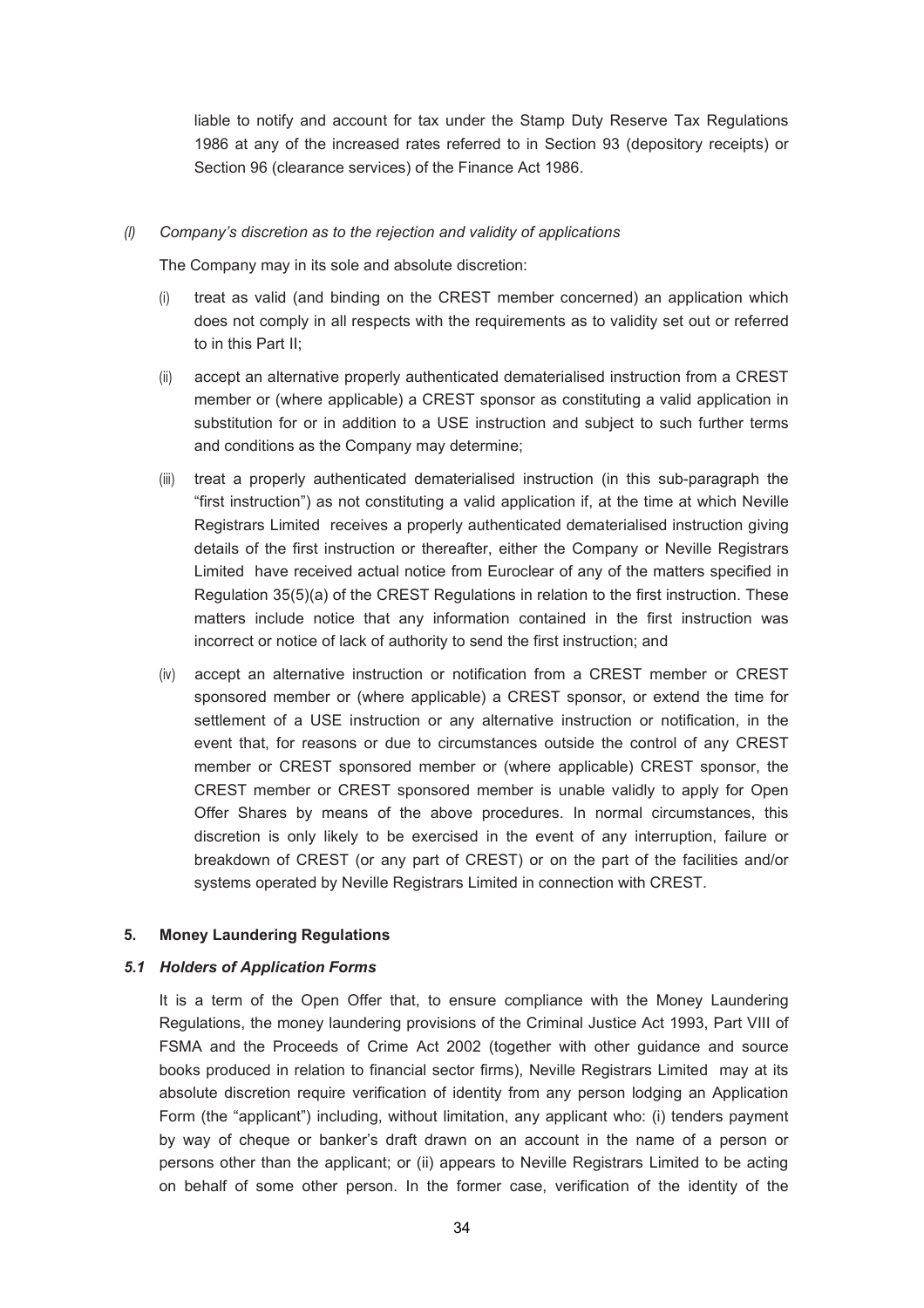applicant may be required. In the latter case, verification of the identity of any person on whose behalf the applicant appears to be acting may be required.

If the Application Form is submitted by a UK regulated broker or intermediary acting as agent and which is itself subject to the Money Laundering Regulations, any verification of identity requirements are the responsibility of such broker or intermediary and not of the Receiving Agent. In such case, the lodging agent's stamp should be inserted on the Application Form. The person lodging the Application Form with payment and in accordance with the other terms as described above (the "acceptor"), including any person who appears to the Receiving Agent to be acting on behalf of some other person, accepts the Open Offer in respect of such number of Open Offer Shares as is referred to therein (for the purposes of this paragraph 5, the "relevant Open Offer Shares") and shall thereby be deemed to agree to provide the Receiving Agent with such information and other evidence as the Receiving Agent may require to satisfy the verification of identity requirements.

If the Receiving Agent determines that the verification of identity requirements apply to any acceptor or application, the relevant Open Offer Shares (notwithstanding any other term of the Open Offer) will not be issued to the relevant acceptor unless and until the verification of identity requirements have been satisfied in respect of that acceptor or application. The Receiving Agent is entitled, in its absolute discretion, to determine whether the verification of identity requirements apply to any acceptor or application and whether such requirements have been satisfied, and neither the Receiving Agent nor the Company will be liable to any person for any loss or damage suffered or incurred (or alleged), directly or indirectly, as a result of the exercise of such discretion.

If the verification of identity requirements apply, failure to provide the necessary evidence of identity and address within a reasonable time may result in delays in the despatch of share certificates or in crediting CREST accounts. If, within a reasonable time following a request for verification of identity, the Receiving Agent has not received evidence satisfactory to it as aforesaid, the Company may, in its absolute discretion, treat the relevant application as invalid, in which event the monies payable on acceptance of the Open Offer will be returned (at the acceptor's risk) without interest to the account of the bank or building society on which the relevant cheque or banker's draft was drawn.

**Submission of an Application Form with the appropriate remittance will constitute a warranty to each of the Receiving Agent, the Company and WH Ireland from the applicant that the Money Laundering Regulations will not be breached by the application of such remittance.** 

#### *5.2 Basic Entitlements and Excess Open Offer Entitlements in CREST*

If you hold your Basic Entitlement and Excess Open Offer Entitlement in CREST and apply for Open Offer Shares in respect of all or some of your Basic Entitlement and Excess Open Offer Entitlement as agent for one or more persons and you are not a UK or EU regulated person or institution (e.g. a UK financial institution), then, irrespective of the value of the application, the Receiving Agent is obliged to take reasonable measures to establish the identity of the person or persons on whose behalf you are making the application. You must therefore contact the Receiving Agent before sending any USE instruction or other instruction so that appropriate measures may be taken.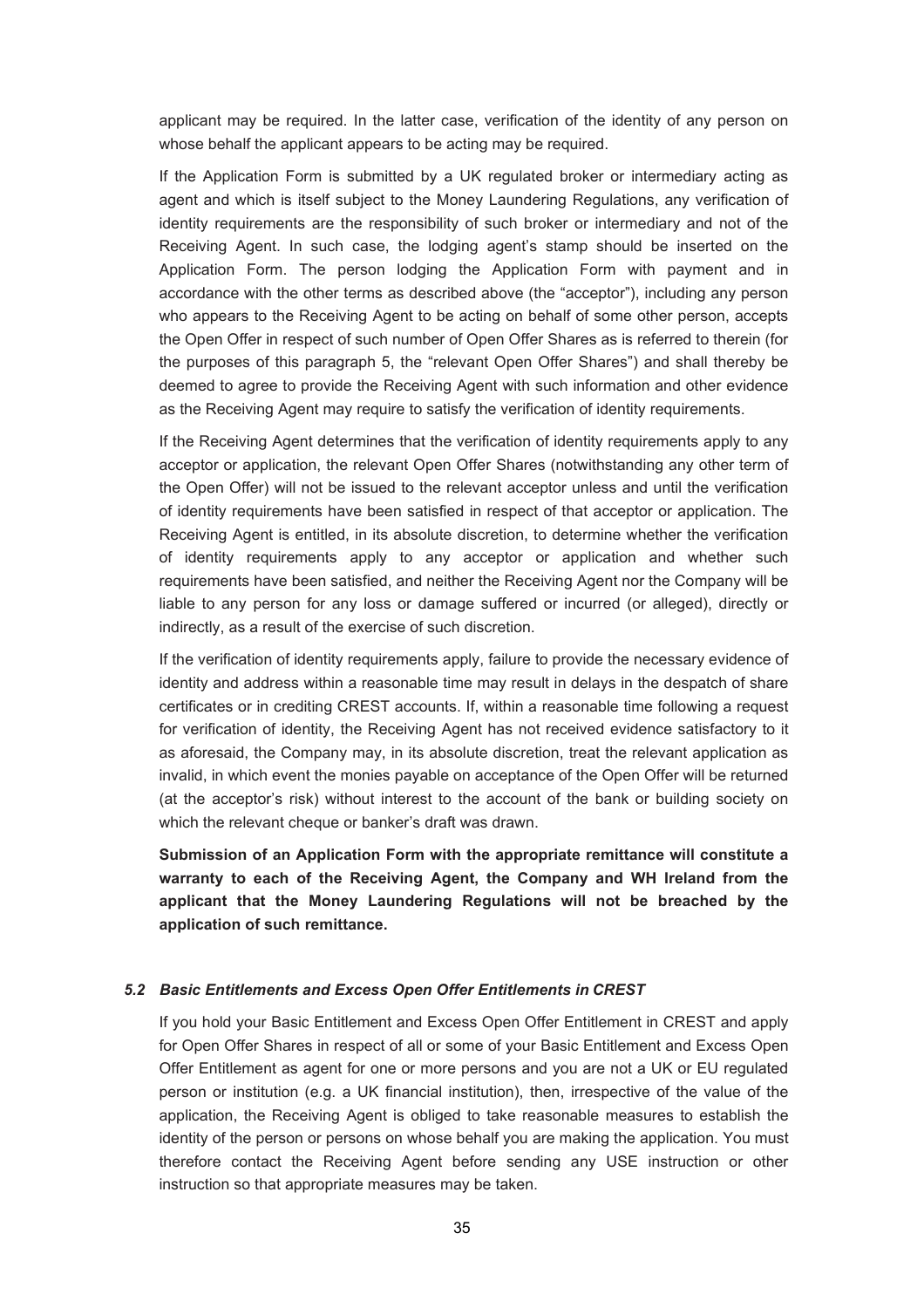Submission of a USE instruction which on its settlement constitutes a valid application as described above constitutes a warranty and undertaking by the applicant to provide promptly to the Receiving Agent such information as may be specified by the Receiving Agent as being required for the purposes of the Money Laundering Regulations. Pending the provision of evidence satisfactory to the Receiving Agent as to identity, the Receiving Agent may in its absolute discretion take, or omit to take, such action as it may determine to prevent or delay issue of the Open Offer Shares concerned. If satisfactory evidence of identity has not been provided within a reasonable time, then the application for the Open Offer Shares represented by the USE instruction will not be valid. This is without prejudice to the right of the Company to take proceedings to recover any loss suffered by it as a result of failure to provide satisfactory evidence as to the identity of the person or persons on whose behalf the application is made.

### **6. No public offering outside the United Kingdom**

The Company has not taken or will take any action in any jurisdiction that would permit a public offering of Ordinary Shares or distribution of this Document (or any other offering or publicity materials or application form(s) relating to the Open Offer Shares) in any jurisdiction where action for that purpose may be required, other than in the United Kingdom.

#### **7. Overseas Shareholders**

#### *7.1 General*

**THE OFFER OF OPEN OFFER SHARES TO PERSONS RESIDENT IN, OR WHO ARE CITIZENS OF, COUNTRIES OTHER THAN THE UNITED KINGDOM MAY BE AFFECTED BY THE LAW OR REGULATORY REQUIREMENTS OF THE RELEVANT JURISDICTION. IT IS THE RESPONSIBILITY OF ALL PERSONS (INCLUDING, WITHOUT LIMITATION, NOMINEES AND TRUSTEES) OUTSIDE THE UNITED KINGDOM WHO WISH TO APPLY FOR OPEN OFFER SHARES TO SATISFY THEMSELVES AS TO FULL OBSERVANCE OF THE LAWS AND REGULATORY REQUIREMENTS OF THE RELEVANT TERRITORY IN CONNECTION THEREWITH, INCLUDING OBTAINING ALL NECESSARY GOVERNMENTAL OR OTHER CONSENTS, COMPLYING WITH ANY OTHER RELEVANT FORMALITIES AND PAYING ANY ISSUE, TRANSFER OR OTHER TAXES DUE IN SUCH TERRITORIES.** 

Overseas Shareholders who are in any doubt as to whether they require any governmental or other consents or need to observe any other formalities to enable them to accept and apply for their entitlement to Open Offer Shares should consult their own professional advisers.

Subject to certain exceptions, Application Forms will not be sent to Overseas Shareholders, nor will Open Offer Entitlements be credited to a stock account of Overseas Shareholders, who are in the United States or any Restricted Jurisdiction or to US persons except that Application Forms may be sent to, or Open Offer Entitlements may be credited to the stock account in CREST of, certain of these Overseas Shareholders if they can prove to the satisfaction of the Company that such action would not result in a contravention of any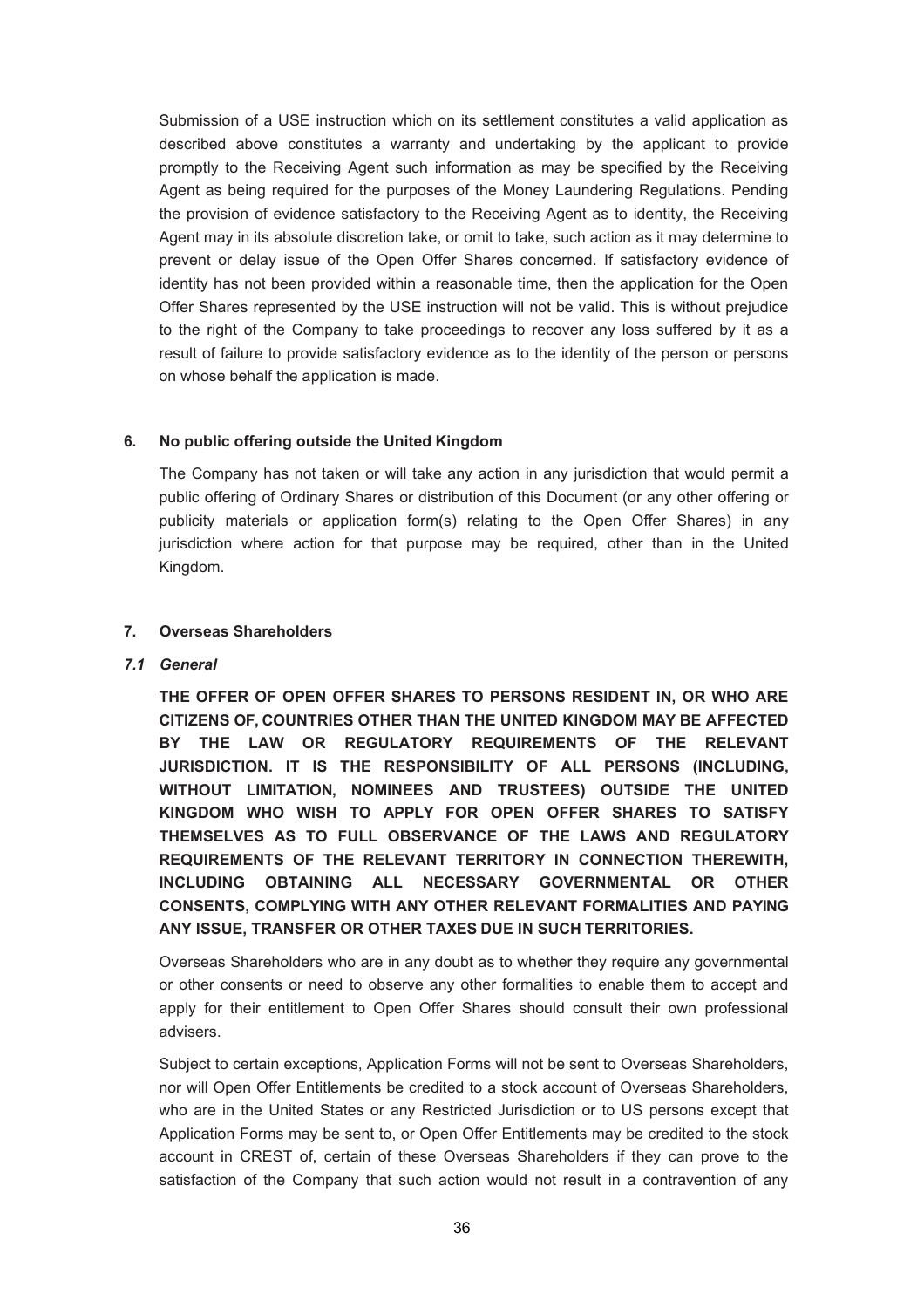applicable legal or regulatory requirements.

**Receipt of this Document and/or an Application Form or the crediting of Open Offer Entitlements to a stock account in CREST will not constitute an offer in those jurisdictions in which it would be illegal to make such an offer and, in those circumstances, this Document and/or an Application Form will be deemed to have been sent for information only and should not be copied or redistributed.** 

Accordingly, persons receiving a copy of this Document and/or an Application Form and/or receiving a credit of Open Offer Entitlements to a stock account in CREST should not, in connection with the Open Offer, distribute or send the Application Form or transfer the Open Offer Entitlements to any person in or into any jurisdiction where to do so would or might contravene local securities laws or regulations. If an Application Form or a credit of Open Offer Entitlements to a stock account in CREST is received by any person in any such territory, or by his/her agent or nominee, he/she must not seek to apply for his/her entitlement to Open Offer Shares under the Open Offer except under an express written agreement between him/her and the Company. Any person who does forward this Document and/or an Application Form or transfer the Open Offer Entitlements into any such territories (whether under a contractual or legal obligation or otherwise) should draw the recipient's attention to the contents of this paragraph 7.

# **The comments set out in this paragraph 7 are intended as a general guide only and any Qualifying Shareholder who is in doubt as to his/her ability to accept the offer of Open Offer Shares should consult his/her professional adviser immediately.**

None of the Company or WH Ireland nor any of their respective representatives is making any representation to any offeree or purchaser of Open Offer Shares regarding the legality of an investment in the Open Offer Shares by such offeree or purchaser under the laws applicable to such offeree or purchaser.

The Company reserves the right to treat as invalid any acceptance or purported acceptance of the offer of Open Offer Shares which appears to the Company or its agents to have been executed, effected or despatched in a manner which may involve a breach of the legislation of any jurisdiction or if it believes, or its agents believe, that the same may violate applicable legal or regulatory requirements or if a Qualifying Shareholder, in the case of an application or an Application Form, provides an address for delivery of share certificates for Open Offer Shares in any jurisdiction outside the United Kingdom in which it would be unlawful to deliver such share certificates.

Notwithstanding any other provision of this Document or the Application Form, the Company reserves the right to permit any Qualifying Shareholder to apply for his/her entitlement to Open Offer Shares under the Open Offer if the Company in its sole and absolute discretion is satisfied that the transaction in question is exempt from or not subject to the legislation or regulations giving rise to the restrictions in question or would not result in the contravention of any applicable legal or regulatory requirements.

Those Shareholders who wish, and are permitted, to subscribe for Open Offer Shares should note that payments must be made as described in paragraph 4 above of this Part II.

#### *7.2 United States of America*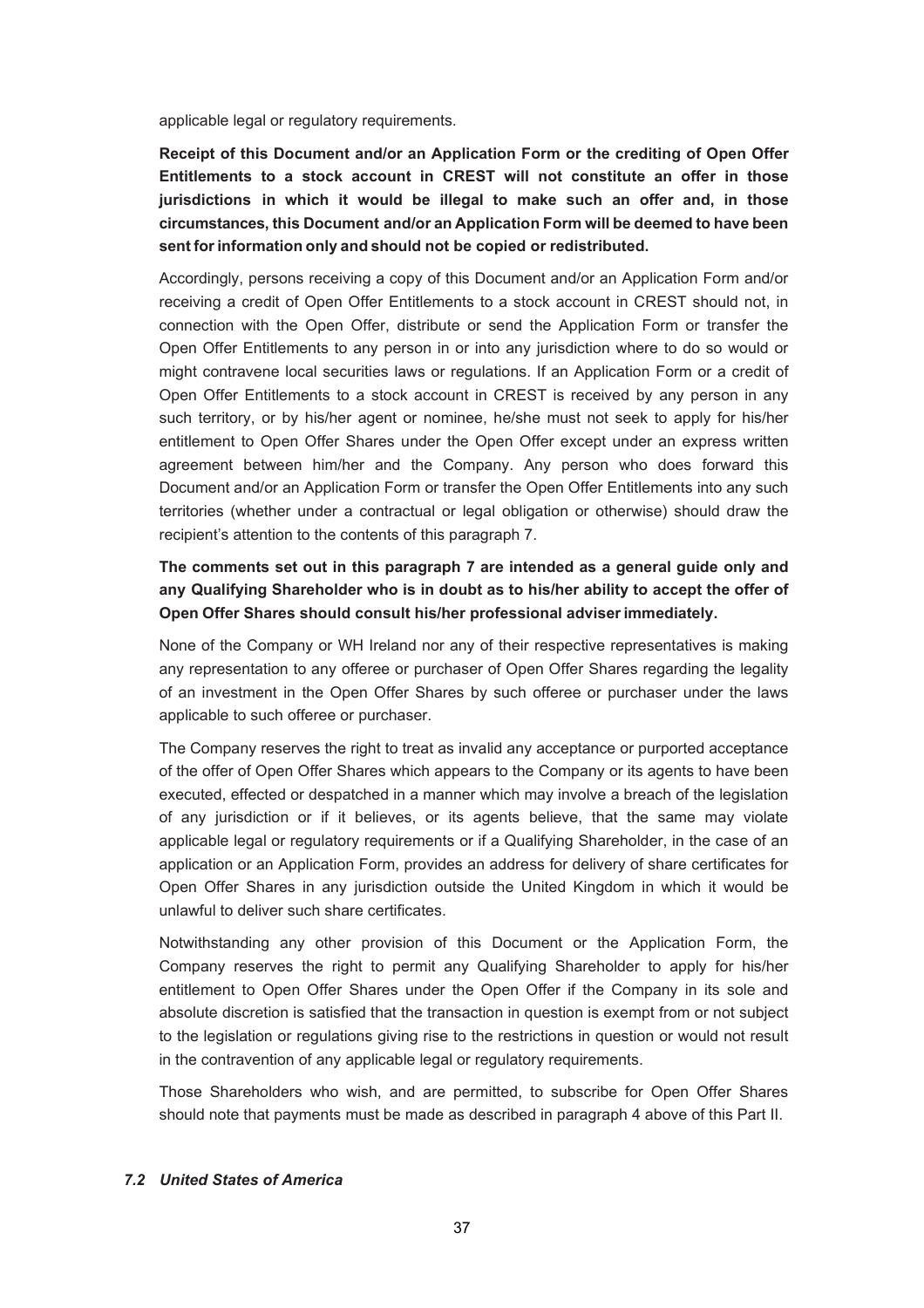The Open Offer Shares have not been and will not be registered under the Securities Act and, subject to certain exceptions, may not be directly or indirectly offered, sold, taken up, delivered or transferred in or into the United States or to, or for the account or benefit of, a US person.

This Document does not constitute an offer for, or an invitation to apply for, or an offer or invitation to purchase or subscribe for, Open Offer Shares and Application Forms are not being sent to, and no Open Offer Entitlements will be credited to a stock account in CREST of, and applications will not be accepted from, any Shareholder or other person with a registered address in the United States, unless otherwise determined by the Company in its sole and absolute discretion and effected in a lawful manner.

Subject to certain exceptions, envelopes containing Application Forms should not be postmarked or otherwise despatched from the United States. Application Forms which appear to the Company to have been sent from or which are postmarked in the United States may be deemed to be invalid and the Company will not be bound to authorise the delivery of any Open Offer Shares in the United States or to any person who provides an address in the United States for receipt of Open Offer Shares or who fails to make the representations and warranties set out in the Application Form and in paragraph 7.5 below to the effect that such person is not in the United States and is not acting for the account or benefit of a US person.

Until 40 days after the commencement of the Open Offer, an offer or sale of Open Offer Shares within the United States by a dealer that is not participating in the Open Offer may violate the registration requirements of the Securities Act.

Subject to certain exceptions, the Open Offer Shares will be distributed, offered or sold, as the case may be, outside the United States in offshore transactions within the meaning of, and in accordance with, Regulation S under the Securities Act.

Each person to which the Open Offer Shares are distributed, offered or sold outside the United States will be deemed by its subscription for the Open Offer Shares to have represented and agreed, on its behalf and on behalf of any investor accounts for which it is subscribing the Open Offer Shares, as the case may be, that:

- (i) it is acquiring the Open Offer Shares from the Company in an "offshore transaction" as defined in Regulation S under the Securities Act; and
- (ii) the Open Offer Shares have not been offered to it by the Company or WH Ireland by means of any "directed selling efforts" as defined in Regulation S under the Securities Act.

Each subscriber acknowledges that the Company and WH Ireland will rely upon the truth and accuracy of the foregoing representations and agreements, and agrees that if any of the representations and agreements deemed to have been made by such subscriber by its subscription for the Open Offer Shares, as the case may be, are no longer accurate, it shall promptly notify the Company and WH Ireland. If such subscriber is subscribing for the Open Offer Shares as a fiduciary or agent for one or more investor accounts, each subscriber represents that it has sole investment discretion with respect to each such account and full power to make the foregoing representations and agreements on behalf of each such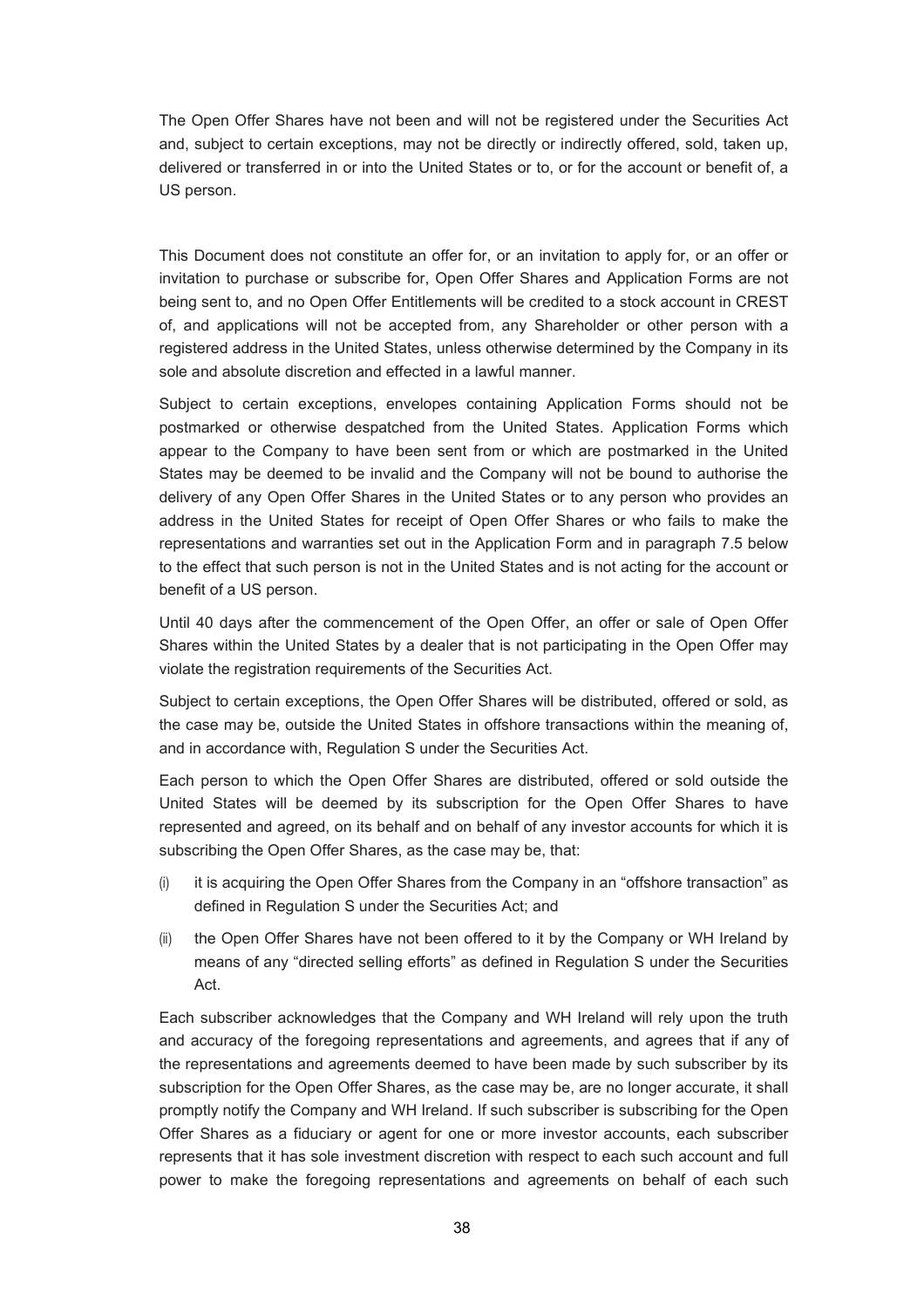account.

Each subscriber acknowledges that it will not resell the Open Offer Shares without registration or an available exemption or safeharbour from registration under the Securities Act.

#### *7.3 Overseas territories*

Due to restrictions under the securities laws of the United States and the Restricted Jurisdictions no Application Forms in relation to the Open Offer will be sent to Qualifying Shareholders who have registered addresses, or are resident or located, in the United States or any of the Restricted Jurisdictions. Similarly, Open Offer Entitlements will not be credited to the CREST accounts of Qualifying Shareholders who have registered addresses, or are resident or located in the United States or any of the Restricted Jurisdictions. Qualifying Shareholders who have a registered address, or are resident or located, in the United States or any of the Restricted Jurisdictions will not be entitled to take up rights under the Open Offer unless the Company is satisfied that such action would not result in the contravention of any registration or other legal or regulatory requirement in any jurisdiction. No offer of Open Offer Shares is being made by virtue of this Document or the Application Forms into the United States or any Restricted Jurisdiction.

The notice in the London Gazette referred to in paragraph 7.4 below will state where a copy of this Document and the Application Form may be inspected or obtained. Any person in the United States or a Restricted Jurisdiction who obtains a copy of an Application Form is required to disregard it, except with the express consent of the Company.

Application Forms will be posted to all Overseas Shareholders who are Qualifying non-CREST Shareholders other than, subject to certain exceptions, Qualifying Shareholders who have a registered address, or are resident or located in the United States or any of the Restricted Jurisdiction, and Open Offer Entitlements will be credited to the CREST accounts of all Overseas Shareholders who are Qualifying Shareholders other than, subject to certain exceptions, Qualifying Shareholders who have registered addresses, or are resident or located, in the United States or any of the Restricted Jurisdictions. Such Overseas Shareholders may, subject to the laws of the relevant jurisdictions, accept their rights under the Open Offer in accordance with the instructions set out in this Document and, if relevant, the Application Form.

Qualifying Shareholders who have registered addresses in or who are located in or who are citizens of, all countries other than the United Kingdom should consult their professional advisers as to whether they require any governmental or other consents or need to observe any formalities to enable them to take up their rights under the Open Offer.

#### *7.4 Representations and warranties relating to Overseas Shareholders*

#### *(a) Qualifying non-CREST Shareholders*

Any person completing and returning an Application Form or requesting registration of the Open Offer Shares comprised therein represents and warrants to the Company, WH Ireland and the Registrars that, except where proof has been provided to the Company's satisfaction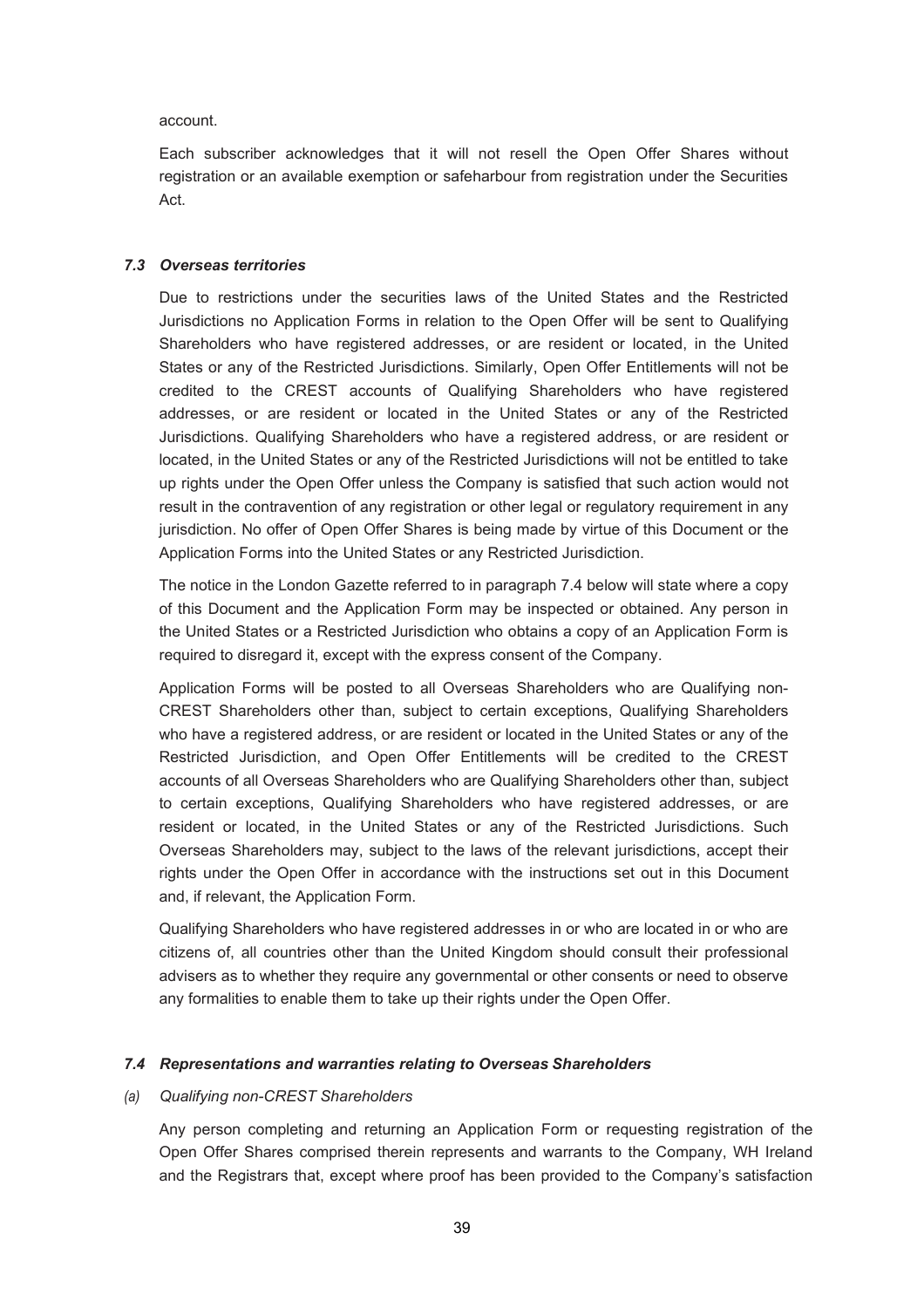that such person's use of the Application Form will not result in the contravention of any applicable legal requirements in any jurisdiction: (i) such person is not requesting registration of the relevant Open Offer Shares from within the United States or any Restricted Jurisdiction; (ii) such person is not in any territory in which it is unlawful to make or accept an offer to acquire Open Offer Shares or to use the Application Form in any manner in which such person has used or will use it; (iii) such person is not acting on a non- discretionary basis for a person located within the United States or any Restricted Jurisdiction or any territory referred to in (ii) above at the time the instruction to accept was given; and (iv) such person is not acquiring Open Offer Shares with a view to the offer, sale, resale, transfer, delivery or distribution, directly or indirectly, of any such Open Offer Shares into any of the above territories. The Company and/or Neville Registrars Limited may treat as invalid any acceptance or purported acceptance of the allotment of Open Offer Shares comprised in an Application Form if it: (i) appears to the Company or its agents to have been executed, effected or dispatched from the United States or a Restricted Jurisdiction or in a manner that may involve a breach of the laws or regulations of any jurisdiction or if the Company or its agents believe that the same may violate applicable legal or regulatory requirements; or (ii) provides an address in a Restricted Jurisdiction for delivery of the share certificates of Open Offer Shares (or any other jurisdiction outside the United Kingdom in which it would be unlawful to deliver such share certificates); or (iii) purports to exclude the representation and warranty required by this sub-paragraph 7.5(a).

#### *(b) Qualifying CREST Shareholders*

A CREST member or CREST sponsored member who makes a valid acceptance in accordance with the procedures set out in this Part II represents and warrants to the Company and WH Ireland that, except where proof has been provided to the Company's satisfaction that such person's acceptance will not result in the contravention of any applicable legal requirement in any jurisdiction: (i) neither it nor its client is within any Restricted Jurisdiction; (ii) neither it nor its client is in any territory in which it is unlawful to make or accept an offer to acquire Open Offer Shares; (iii) it is not accepting on a non- discretionary basis for a person located within any Restricted Jurisdiction or any territory referred to in

(ii) above at the time the instruction to accept was given; and (iv) neither it nor its client is acquiring any Open Offer Shares with a view to the offer, sale, resale, transfer, delivery or distribution, directly or indirectly, of any such Open Offer Shares into any of the above territories.

#### *7.5 Waiver*

The provisions of this paragraph 7 and of any other terms of the Open Offer relating to Overseas Shareholders (whether in this Document or the Application Form, if relevant) may be waived, varied or modified as regards specific Shareholders or on a general basis by the Company, in its absolute discretion. Subject to this, the provisions of this paragraph 7 supersede any terms of the Open Offer inconsistent herewith. References in this paragraph 7 to Shareholders shall include references to the person or persons executing an Application Form and, in the event of more than one person executing an Application Form, the provisions of this paragraph 7 shall apply to them jointly and to each of them.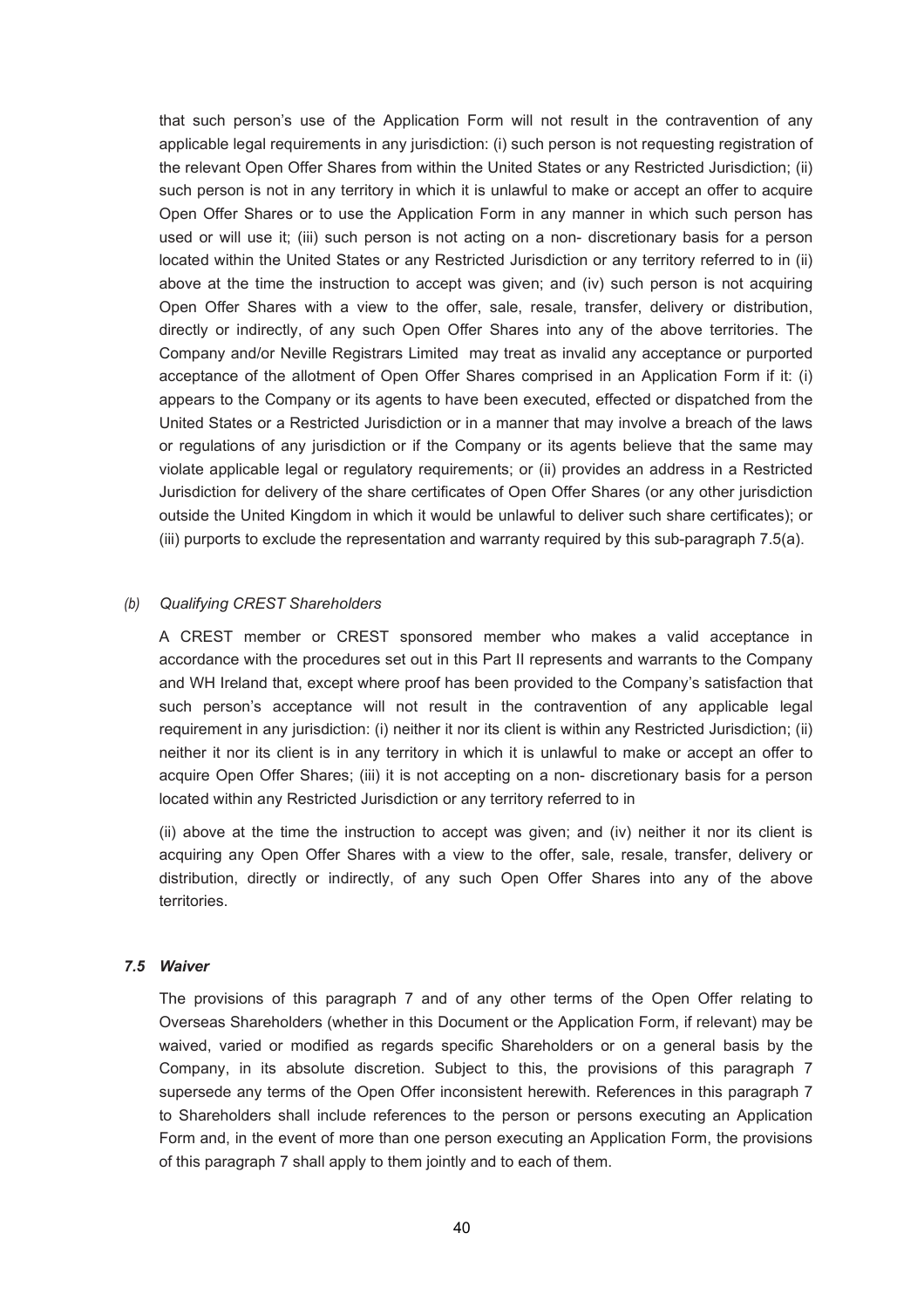#### **8. Admission, settlement and dealings and publication**

The result of the Open Offer is expected to be announced on 21 February 2022. Application will be made to the London Stock Exchange for the Open Offer Shares to be admitted to trading on AIM and AQSE. It is expected that, subject to the Open Offer becoming unconditional in all respects, Admission will become effective and that dealings in the Open Offer Shares will commence on 22 February 2022. The earliest date for settlement of such dealings will be 22 February 2022. The Existing Ordinary Shares are already admitted to CREST and the Open Offer Shares to be admitted to CREST in due course. All such shares, when issued and fully paid, may be held and transferred by means of CREST.

The conditions to admission to CREST having already been met, the Open Offer Shares are expected to be admitted to CREST with effect from 8 February 2022. Basic Entitlements and Excess Open Offer Entitlements held in CREST are expected to be disabled in all respects after 11.00 a.m. on 21 February 2022 (being the latest practicable date for applications under the Open Offer). Open Offer Shares will be issued in uncertificated form to those persons who submitted a valid application for Open Offer Shares by utilising the CREST application procedures and whose applications have been accepted by the Company on the day on which such conditions are satisfied (expected to be 22 February 2022). On this day, Neville Registrars Limited will instruct Euroclear to credit the appropriate stock accounts of such persons with such persons' entitlements to Open Offer Shares with effect from Admission (expected to be 22 February 2022). The stock accounts to be credited will be accounts under the same CREST participant IDs and CREST member account IDs in respect of which the USE instruction was given.

Notwithstanding any other provision of this Document, the Company reserves the right to send Qualifying CREST Shareholders an Application Form instead of crediting the relevant stock account with Open Offer Entitlements, and to allot and/or to issue any Open Offer Shares in certificated form. In normal circumstances, this right is only likely to be exercised in the event of any interruption, failure or breakdown of CREST (or any part of CREST), or on the part of the facilities and/or systems operated by Neville Registrars Limited in connection with CREST. This right may also be exercised if the correct details (such as participant ID and member account ID details) are not provided as requested on the Application Form.

For Qualifying non-CREST Shareholders who have applied by using an Application Form, share certificates for the Open Offer Shares validly applied for are expected to be despatched by post within 14 days of Admission. No temporary documents of title will be issued. Pending despatch of definitive share certificates, transfers of the Open Offer Shares by Qualifying non-CREST Shareholders will be certified against the register of members of the Company. All documents or remittances sent by or to an applicant (or his agent as appropriate) will (in the latter case) be sent through the post and will (in both cases) be at the risk of the applicant. Qualifying CREST Shareholders should note that they will be sent no confirmation of the credit of the Open Offer Shares to their CREST stock account nor any other written communication by the Company in respect of the issue of the Open Offer Shares.

The result of the Open Offer will be announced and made public through an announcement to an RIS as soon as reasonably practicable.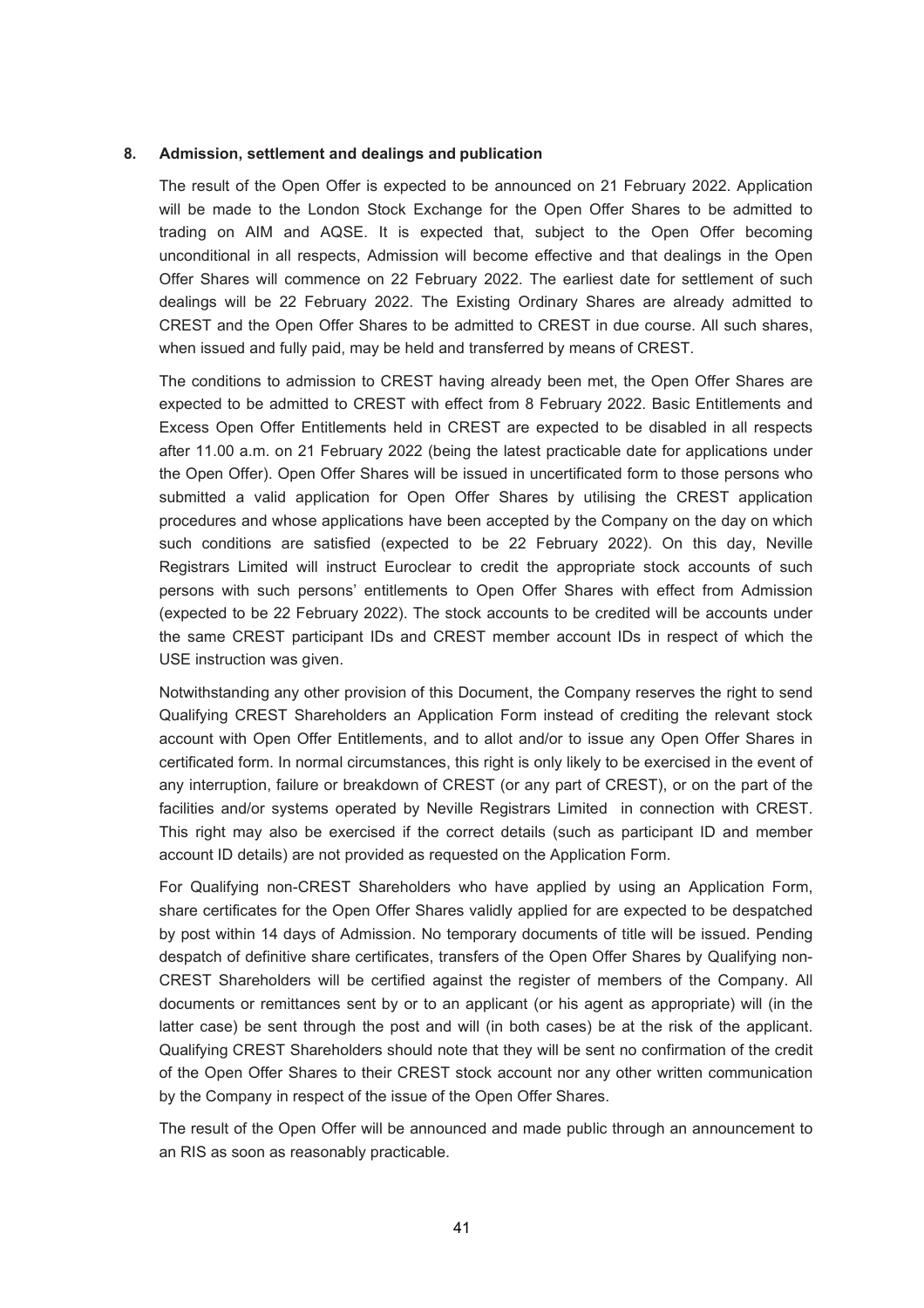#### **9. Share option schemes**

Since the Open Offer is only being made to Qualifying Shareholders in accordance with the Act, the Open Offer is not being extended to the holders of options under the Company's share option schemes.

#### **10. Times and dates**

The Company shall, in its absolute discretion, and after consultation with its financial and legal advisers, be entitled to amend the dates on which Application Forms are despatched or amend or extend the latest date for acceptance under the Open Offer and all related dates set out in this Document and in such circumstances shall make an announcement to an RIS. If a supplementary circular is published by the Company two or fewer Business Days prior to the latest time and date for acceptance and payment in full under the Open Offer specified in this Document, the latest date for acceptance under the Open Offer shall be extended to the date that is at least three Business Days after the date of publication of the supplementary circular (and the dates and times of principal events due to take place following such date shall be extended accordingly).

#### **11. FSMA and Prospectus Rules**

As the maximum total consideration payable under the Open Offer is limited to an amount in Sterling which is less than €8 million, the Open Offer falls within the exemption set out in section 86(1)(e) of FSMA and accordingly no prospectus will be prepared in relation to the Open Offer.

### **12. Governing law and jurisdiction**

The terms and conditions of the Open Offer as set out in this Document, the Application Form and any non- contractual obligation related thereto shall be governed by, and construed in accordance with, the laws of England. The courts of England are to have exclusive jurisdiction to settle any dispute which may arise out of or in connection with the Open Offer, this Document or the Application Form including, without limitation, disputes relating to any noncontractual obligations arising out of or in connection with the Open Offer, this Document or the Application Form. By taking up Open Offer Shares under the Open Offer in accordance with the instructions set out in this Document and, where applicable, the Application Form, Qualifying Shareholders irrevocably submit to the jurisdiction of the courts of England and waive any objection to proceedings in any such court on the ground of venue or on the ground that proceedings have been brought in an inconvenient forum.

### **13. Further information**

Your attention is drawn to the terms, conditions and other information printed on any Application Form.